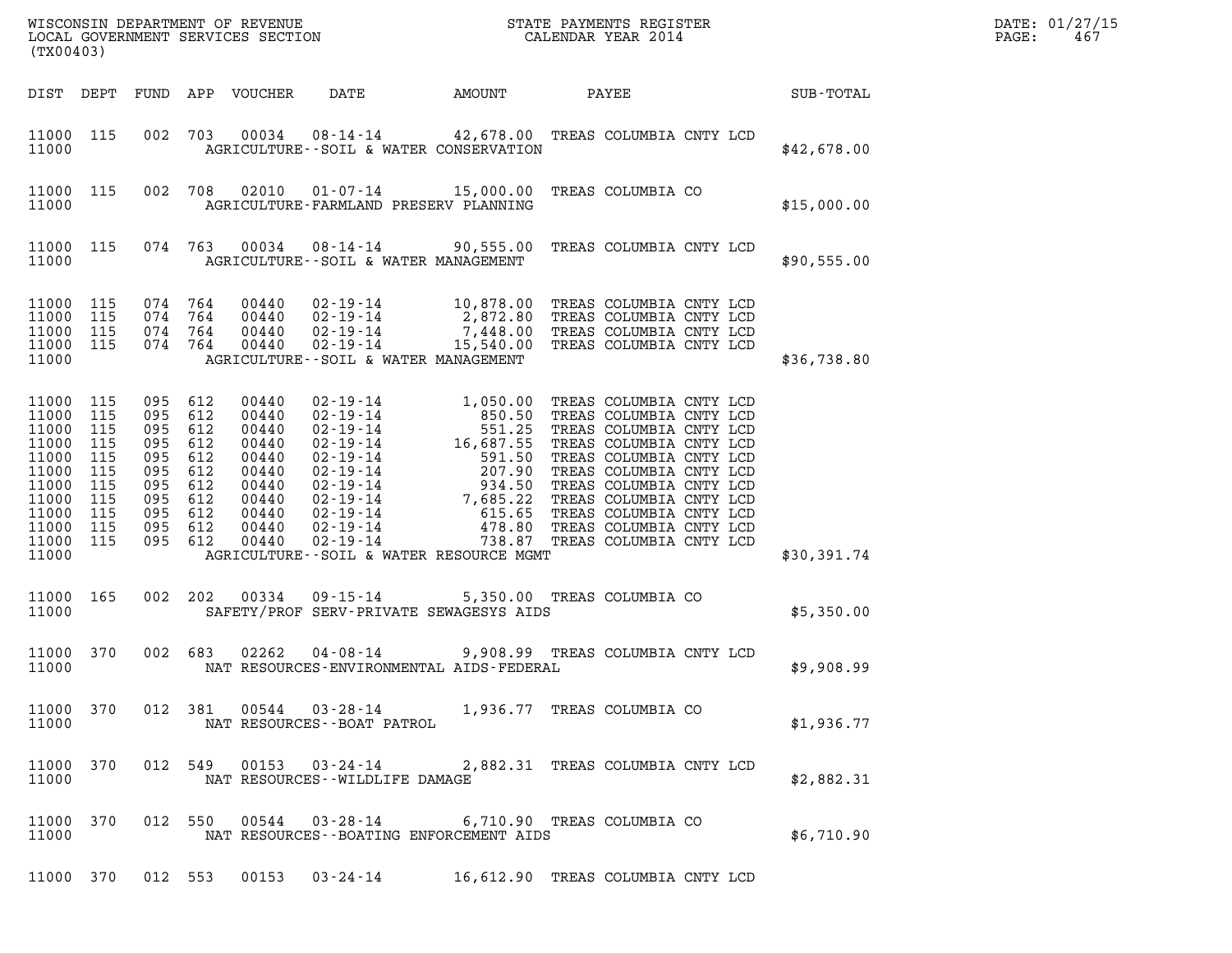| WISCONSIN DEPARTMENT OF REVENUE<br>LOCAL GOVERNMENT SERVICES SECTION $\rm CALENDAR$ YEAR 2014<br>(TX00403)                                                     |                                                                                                                            |                                                                                                                                            |                                                                                                |                                                                                                                                                                |                                                                                                                                                                                                                                                                                                                            |                                                                                                                                                                            |                                                                                                                                                                                                                                                                                                                                                                                                        |              | DATE: 01/27/15<br>PAGE:<br>468 |
|----------------------------------------------------------------------------------------------------------------------------------------------------------------|----------------------------------------------------------------------------------------------------------------------------|--------------------------------------------------------------------------------------------------------------------------------------------|------------------------------------------------------------------------------------------------|----------------------------------------------------------------------------------------------------------------------------------------------------------------|----------------------------------------------------------------------------------------------------------------------------------------------------------------------------------------------------------------------------------------------------------------------------------------------------------------------------|----------------------------------------------------------------------------------------------------------------------------------------------------------------------------|--------------------------------------------------------------------------------------------------------------------------------------------------------------------------------------------------------------------------------------------------------------------------------------------------------------------------------------------------------------------------------------------------------|--------------|--------------------------------|
|                                                                                                                                                                |                                                                                                                            |                                                                                                                                            |                                                                                                | DIST DEPT FUND APP VOUCHER                                                                                                                                     | DATE                                                                                                                                                                                                                                                                                                                       | AMOUNT                                                                                                                                                                     | PAYEE SUB-TOTAL                                                                                                                                                                                                                                                                                                                                                                                        |              |                                |
| 11000 370<br>11000 370<br>11000                                                                                                                                |                                                                                                                            | 012 553<br>012 553                                                                                                                         |                                                                                                | 00153<br>00153                                                                                                                                                 |                                                                                                                                                                                                                                                                                                                            | NAT RESOURCES--WILDLIFE DAMAGE CLAIMS                                                                                                                                      | 03-24-14 22.65 TREAS COLUMBIA CNTY LCD<br>03-24-14 5,822.49 TREAS COLUMBIA CNTY LCD                                                                                                                                                                                                                                                                                                                    | \$22,458.04  |                                |
| 11000 370<br>11000                                                                                                                                             |                                                                                                                            |                                                                                                                                            |                                                                                                |                                                                                                                                                                |                                                                                                                                                                                                                                                                                                                            | NAT RESOURCES -- COUNTY CONSERVATION AIDS                                                                                                                                  | 012 563 01807 03-05-14 2,099.00 TREAS COLUMBIA CNTY LWCD                                                                                                                                                                                                                                                                                                                                               | \$2,099.00   |                                |
| 11000 370<br>11000 370<br>11000                                                                                                                                |                                                                                                                            | 012 574                                                                                                                                    | 012 574                                                                                        | 00370<br>00403                                                                                                                                                 |                                                                                                                                                                                                                                                                                                                            | NAT RESOURCES--SNOWMOBILE TRAIL AIDS                                                                                                                                       | 08-28-14 37,962.50 TREAS COLUMBIA CNTY LWCD<br>08-29-14 37,962.50 TREAS COLUMBIA CNTY LWCD                                                                                                                                                                                                                                                                                                             | \$75,925.00  |                                |
| 11000 370<br>11000                                                                                                                                             |                                                                                                                            |                                                                                                                                            |                                                                                                |                                                                                                                                                                |                                                                                                                                                                                                                                                                                                                            | NAT RESOURCES -- PMT IN LIEU OF TAXES                                                                                                                                      | 012 584 00060 09-30-14 636.00 TREAS COLUMBIA CO                                                                                                                                                                                                                                                                                                                                                        | \$636.00     |                                |
| 11000 370<br>11000                                                                                                                                             |                                                                                                                            |                                                                                                                                            |                                                                                                |                                                                                                                                                                | NAT RESOURCES -- RU RECYCLING GRANT                                                                                                                                                                                                                                                                                        |                                                                                                                                                                            | 074 670 41354 05-23-14 127,656.95 TREAS COLUMBIA CO                                                                                                                                                                                                                                                                                                                                                    | \$127,656.95 |                                |
| 11000 370<br>11000                                                                                                                                             |                                                                                                                            |                                                                                                                                            |                                                                                                |                                                                                                                                                                |                                                                                                                                                                                                                                                                                                                            | NAT RESOURCES -- RU CONSOLIDATED GRANT                                                                                                                                     | 074 673 41354 05-23-14 10,833.87 TREAS COLUMBIA CO                                                                                                                                                                                                                                                                                                                                                     | \$10,833.87  |                                |
| 11000 370<br>11000 370<br>11000                                                                                                                                |                                                                                                                            | 095 517                                                                                                                                    | 095 517                                                                                        | 01196<br>02545                                                                                                                                                 | $05 - 06 - 14$<br>NAT RESOURCES - - POLLUTION CONTROL                                                                                                                                                                                                                                                                      |                                                                                                                                                                            | 12-02-14 30,825.51 TREAS COLUMBIA CO<br>17,834.49 TREAS COLUMBIA CO                                                                                                                                                                                                                                                                                                                                    | \$48,660.00  |                                |
| 11000 395<br>11000                                                                                                                                             |                                                                                                                            |                                                                                                                                            | 011 168                                                                                        | 14011                                                                                                                                                          | TRANSPORTATION--ELDERLY & DISABLED                                                                                                                                                                                                                                                                                         |                                                                                                                                                                            | 05-05-14 134,674.00 COUNTY OF COLUMBIA                                                                                                                                                                                                                                                                                                                                                                 | \$134,674.00 |                                |
| 11000<br>11000<br>11000<br>11000<br>11000<br>11000<br>11000<br>11000<br>11000<br>11000<br>11000<br>11000<br>11000<br>11000<br>11000<br>11000<br>11000<br>11000 | 395<br>395<br>395<br>395<br>395<br>395<br>395<br>395<br>395<br>395<br>395<br>395<br>395<br>395<br>395<br>395<br>395<br>395 | 011 185<br>011 185<br>011 185<br>011 185<br>011<br>011<br>011<br>011<br>011<br>011<br>011<br>011<br>011<br>011<br>011<br>011<br>011<br>011 | 185<br>185<br>185<br>185<br>185<br>185<br>185<br>185<br>185<br>185<br>185<br>185<br>185<br>185 | 01187<br>05862<br>05862<br>08046<br>12490<br>16051<br>16051<br>17151<br>17151<br>24336<br>25445<br>25445<br>25626<br>25626<br>27395<br>27395<br>29378<br>29864 | 01 - 21 - 14<br>03 - 10 - 14<br>03 - 10 - 14<br>$03 - 31 - 14$<br>$05 - 19 - 14$<br>$06 - 26 - 14$<br>$06 - 26 - 14$<br>$07 - 09 - 14$<br>$07 - 09 - 14$<br>$09 - 17 - 14$<br>$09 - 26 - 14$<br>$09 - 26 - 14$<br>$09 - 29 - 14$<br>$09 - 29 - 14$<br>$10 - 14 - 14$<br>$10 - 14 - 14$<br>$10 - 31 - 14$<br>$11 - 05 - 14$ | 148.86<br>334.29<br>1,708.62<br>119.39<br>409.77<br>1,462.27<br>1,075.16<br>675.17<br>1,887.57<br>1,637.22<br>766.72<br>600.24<br>307.17<br>3,970.78<br>5,871.47<br>850.00 | 2,946.66 TREAS COLUMBIA CO<br>735.00 TREAS COLUMBIA CO<br>TREAS COLUMBIA CO<br>TREAS COLUMBIA CO<br>TREAS COLUMBIA CO<br>TREAS COLUMBIA CO<br>TREAS COLUMBIA CO<br>TREAS COLUMBIA CO<br>TREAS COLUMBIA CO<br>TREAS COLUMBIA CO<br>TREAS COLUMBIA CO<br>TREAS COLUMBIA CO<br>TREAS COLUMBIA CO<br>TREAS COLUMBIA CO<br>TREAS COLUMBIA CO<br>TREAS COLUMBIA CO<br>TREAS COLUMBIA CO<br>TREAS COLUMBIA CO |              |                                |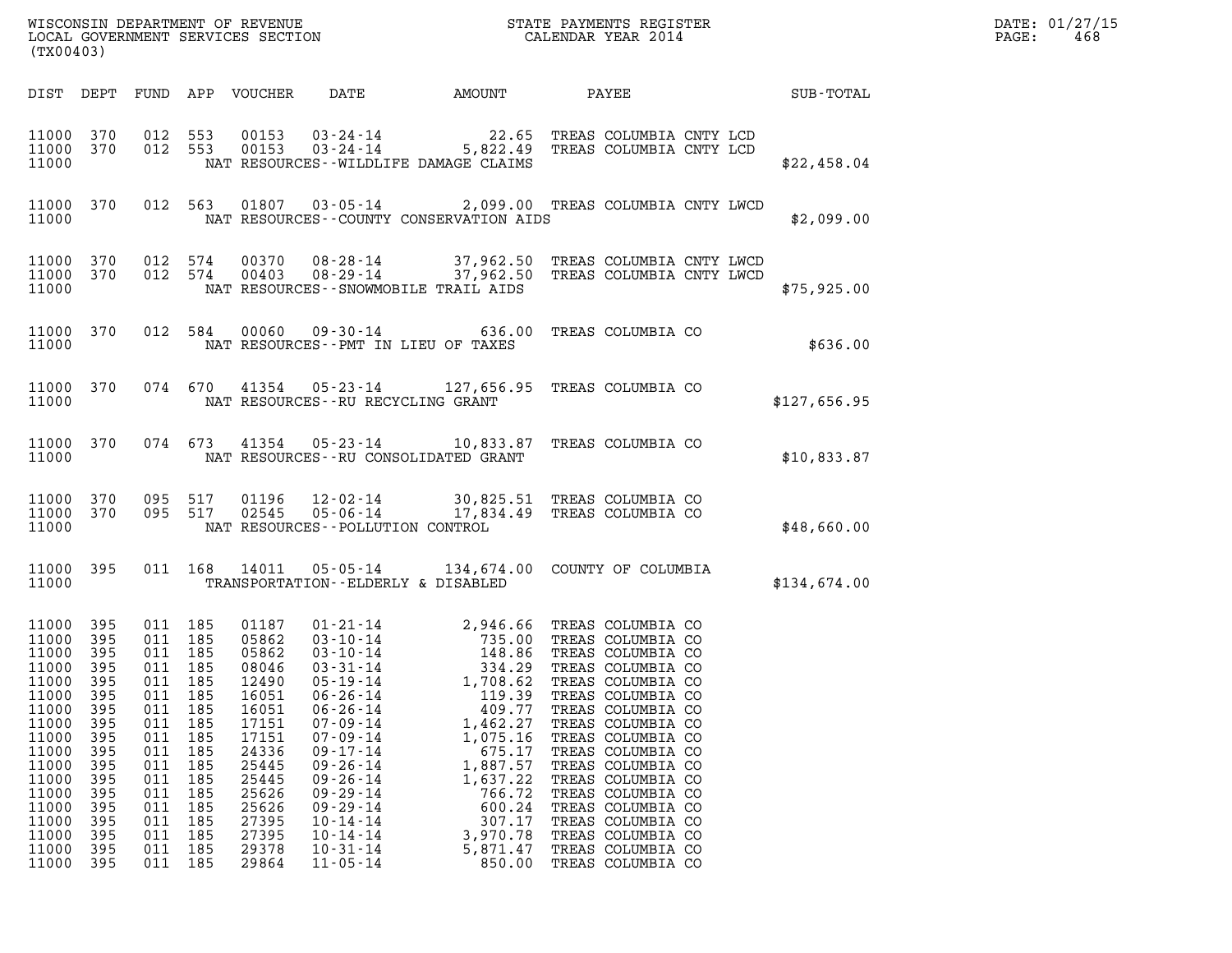| WISCONSIN DEPARTMENT OF REVENUE   | STATE PAYMENTS REGISTER | DATE: 01/27/15 |
|-----------------------------------|-------------------------|----------------|
| LOCAL GOVERNMENT SERVICES SECTION | CALENDAR YEAR 2014      | PAGE:<br>469   |

| (TX00403)                                                                                                                                        |                                                                                                       |                                                                                                                  |                                                                                                       | WISCONSIN DEPARTMENT OF REVENUE<br>LOCAL GOVERNMENT SERVICES SECTION                                                                         | $\overline{N}$                                                                                                                                                                                                                                                                   | STATE PAYMENTS REGISTER<br>CALENDAR YEAR 2014                                                                                                                                                                |                                                                                                                                                                                                                                                                                            |                | DATE: 01/27/15<br>PAGE:<br>469 |
|--------------------------------------------------------------------------------------------------------------------------------------------------|-------------------------------------------------------------------------------------------------------|------------------------------------------------------------------------------------------------------------------|-------------------------------------------------------------------------------------------------------|----------------------------------------------------------------------------------------------------------------------------------------------|----------------------------------------------------------------------------------------------------------------------------------------------------------------------------------------------------------------------------------------------------------------------------------|--------------------------------------------------------------------------------------------------------------------------------------------------------------------------------------------------------------|--------------------------------------------------------------------------------------------------------------------------------------------------------------------------------------------------------------------------------------------------------------------------------------------|----------------|--------------------------------|
| DIST DEPT                                                                                                                                        |                                                                                                       |                                                                                                                  |                                                                                                       | FUND APP VOUCHER                                                                                                                             | DATE                                                                                                                                                                                                                                                                             | AMOUNT                                                                                                                                                                                                       | PAYEE                                                                                                                                                                                                                                                                                      | SUB-TOTAL      |                                |
| 11000<br>11000<br>11000<br>11000                                                                                                                 | 395<br>395<br>395                                                                                     | 011 185<br>011 185<br>011 185                                                                                    |                                                                                                       | 31170<br>31170<br>31835                                                                                                                      |                                                                                                                                                                                                                                                                                  | 11-17-14 858.66<br>11-17-14 541.02<br>11-24-14 409.03<br>TRANSPORTATION - - HIGHWAY SAFETY - FEDERAL                                                                                                         | TREAS COLUMBIA CO<br>541.02 TREAS COLUMBIA CO<br>TREAS COLUMBIA CO                                                                                                                                                                                                                         | \$27,315.07    |                                |
| 11000<br>11000<br>11000<br>11000                                                                                                                 | 395<br>395<br>395                                                                                     | 011 190<br>011 190<br>011 190                                                                                    |                                                                                                       | 02011<br>18011<br>28011                                                                                                                      | $01 - 06 - 14$<br>$07 - 07 - 14$<br>$10 - 06 - 14$                                                                                                                                                                                                                               | TRANSPORTATION - - GENERAL TRANSP AIDS - GTA                                                                                                                                                                 | 348,136.43 COUNTY OF COLUMBIA<br>696,272.86 COUNTY OF COLUMBIA<br>348,136.44 COUNTY OF COLUMBIA                                                                                                                                                                                            | \$1,392,545.73 |                                |
| 11000<br>11000<br>11000<br>11000                                                                                                                 | 395<br>395<br>395                                                                                     | 011 278<br>011 278<br>011 278                                                                                    |                                                                                                       | 12405<br>19241<br>98952                                                                                                                      | 05-14-14<br>$07 - 23 - 14$<br>$01 - 07 - 14$                                                                                                                                                                                                                                     | 180,325.55<br>5,434.41<br>TRANSPORTATION - - LRIP/TRIP/MSIP GRANTS                                                                                                                                           | TREAS COLUMBIA CO<br>5,618.36 TREAS COLUMBIA CO<br>TREAS COLUMBIA CO                                                                                                                                                                                                                       | \$191,378.32   |                                |
| 11000<br>11000                                                                                                                                   | 410                                                                                                   | 002 116                                                                                                          |                                                                                                       | 11261                                                                                                                                        | 11-05-14<br>CORRECTIONS - - LOCAL AID                                                                                                                                                                                                                                            | 85,482.52                                                                                                                                                                                                    | TREAS COLUMBIA CO                                                                                                                                                                                                                                                                          | \$85,482.52    |                                |
| 11000<br>11000<br>11000<br>11000<br>11000<br>11000<br>11000<br>11000<br>11000<br>11000<br>11000<br>11000<br>11000                                | 435<br>435<br>435<br>435<br>435<br>435<br>435<br>435<br>435<br>435<br>435<br>435                      | 005<br>005<br>005<br>005<br>005<br>005<br>005<br>005<br>005<br>005<br>005<br>005                                 | 000<br>000<br>000<br>000<br>000<br>000<br>000<br>000<br>- 000<br>000<br>000<br>000                    | 90412<br>90415<br>90416<br>90417<br>90419<br>90420<br>90500<br>90502<br>90506<br>90508<br>90509<br>90510                                     | $01 - 01 - 14$<br>$02 - 01 - 14$<br>$03 - 01 - 14$<br>04-01-14<br>$05 - 01 - 14$<br>$06 - 01 - 14$<br>$07 - 01 - 14$<br>$08 - 01 - 14$<br>$09 - 01 - 14$<br>$10 - 01 - 14$<br>$11 - 01 - 14$<br>$12 - 01 - 14$<br>HEALTH SERVICES - - STATE/FED AIDS                             | 107,903.00<br>107,997.00<br>81,403.00<br>$\begin{smallmatrix} 61,4097.00\ 46,097.00\ 242,064.00\ 661,052.00\ 258,530.00\ 223,654.00\ 260,860.00 \end{smallmatrix}$<br>260,860.00<br>103,554.00<br>128,955.00 | COLUMBIA CO<br>147,926.00 COLUMBIA CO<br>COLUMBIA CO<br>COLUMBIA CO<br>COLUMBIA CO<br>COLUMBIA CO<br>COLUMBIA CO<br>COLUMBIA CO<br>COLUMBIA CO<br>COLUMBIA CO<br>COLUMBIA CO<br>COLUMBIA CO                                                                                                | \$2,369,995.00 |                                |
| 11000 437<br>11000<br>11000<br>11000<br>11000<br>11000<br>11000<br>11000<br>11000<br>11000<br>11000<br>11000<br>11000<br>11000<br>11000<br>11000 | 437<br>437<br>437<br>437<br>437<br>437<br>437<br>437<br>437<br>437<br>437<br>437<br>437<br>437<br>437 | 005 000<br>005<br>005<br>005<br>005<br>005<br>005<br>005<br>005<br>005<br>005<br>005<br>005<br>005<br>005<br>005 | 000<br>000<br>000<br>000<br>000<br>000<br>000<br>000<br>000<br>000<br>000<br>000<br>000<br>000<br>000 | 00000<br>00000<br>00000<br>00000<br>00000<br>00000<br>00000<br>00000<br>00000<br>00000<br>00000<br>00000<br>00000<br>00000<br>00000<br>00000 | 01-30-14<br>04-07-14<br>$04 - 30 - 14$<br>$05 - 05 - 14$<br>$06 - 05 - 14$<br>$06 - 11 - 14$<br>$07 - 07 - 14$<br>$07 - 08 - 14$<br>$07 - 30 - 14$<br>$08 - 05 - 14$<br>$08 - 29 - 14$<br>$09 - 05 - 14$<br>$10 - 05 - 14$<br>$10 - 06 - 14$<br>$10 - 30 - 14$<br>$11 - 03 - 14$ | 194,491.81 COLUMBIA<br>54,877.01<br>5,017.60<br>50,483.09<br>44,967.04<br>7,803.16<br>195,217.64<br>62,314.60<br>439,280.21<br>2,246.10<br>18,004.71<br>21,983.53<br>140,621.37<br>2,543.00                  | 188,662.86 COLUMBIA CHILD SUPPORT<br>131,143.05 COLUMBIA CHILD SUPPORT<br>COLUMBIA<br>COLUMBIA<br>COLUMBIA CHILD SUPPORT<br>COLUMBIA<br>COLUMBIA<br>COLUMBIA CHILD SUPPORT<br>COLUMBIA<br>COLUMBIA<br>COLUMBIA<br>COLUMBIA<br>COLUMBIA<br>COLUMBIA CHILD SUPPORT<br>COLUMBIA CHILD SUPPORT |                |                                |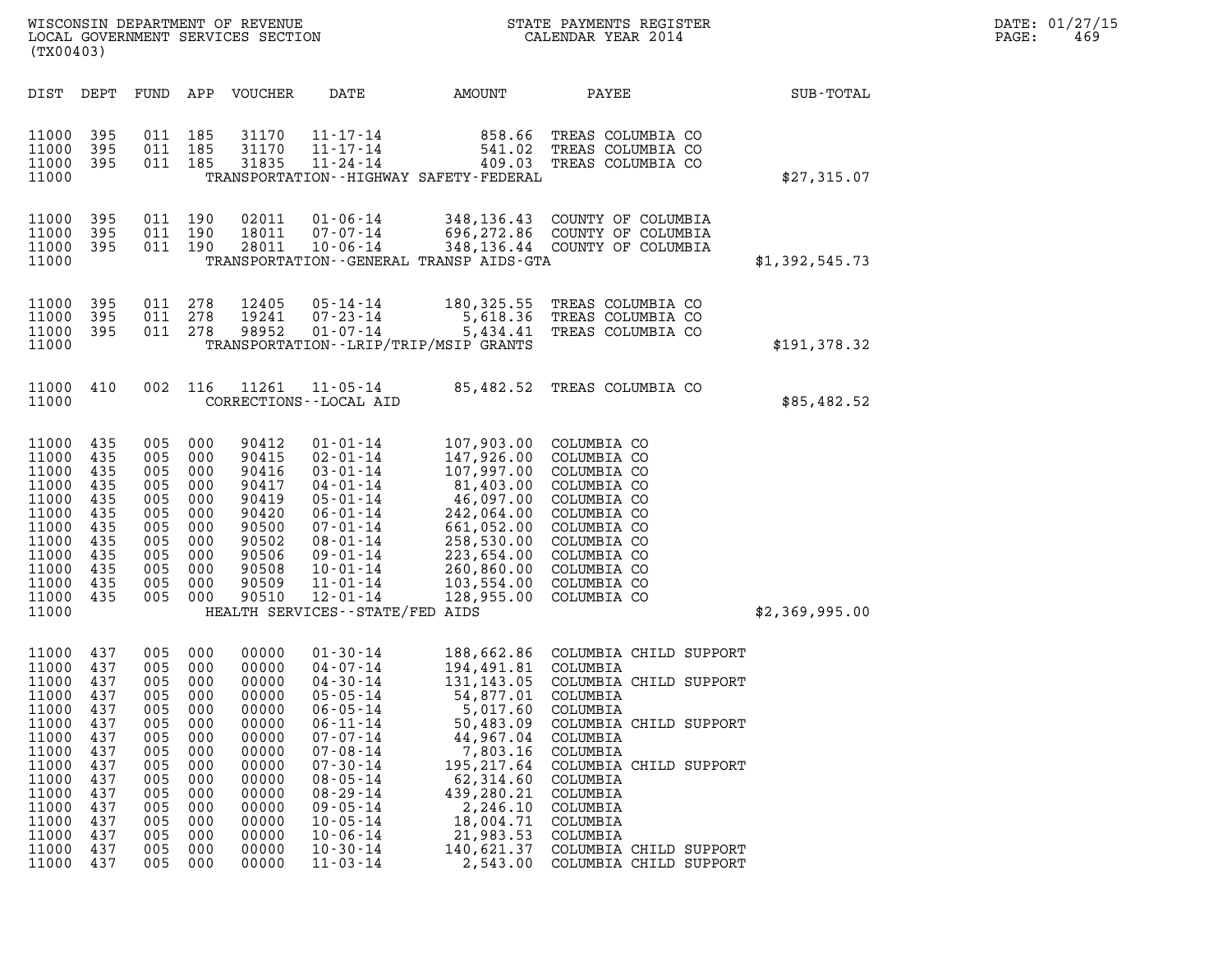| WISCONSIN DEPARTMENT OF REVENUE<br>LOCAL GOVERNMENT SERVICES SECTION | STATE PAYMENTS REGISTER<br>CALENDAR YEAR 2014 | DATE: 01/27/15<br>470<br>PAGE: |
|----------------------------------------------------------------------|-----------------------------------------------|--------------------------------|

| (TX00403)                                         |                   |                                          |            |                                  |                                                    | WISCONSIN DEPARTMENT OF REVENUE<br>LOCAL GOVERNMENT SERVICES SECTION<br>CALENDAR YEAR 2014                                                                                                                                   |                                        |                | PAGE: | DATE: 01/27/15<br>470 |
|---------------------------------------------------|-------------------|------------------------------------------|------------|----------------------------------|----------------------------------------------------|------------------------------------------------------------------------------------------------------------------------------------------------------------------------------------------------------------------------------|----------------------------------------|----------------|-------|-----------------------|
|                                                   |                   |                                          |            | DIST DEPT FUND APP VOUCHER       | DATE                                               |                                                                                                                                                                                                                              |                                        |                |       |                       |
| 11000 437<br>11000<br>11000<br>11000 437<br>11000 | 437<br>437        | 005<br>005 000<br>005<br>005 000         | 000<br>000 | 00000<br>00000<br>00000<br>00000 |                                                    | 11-04-14 35,611.94 COLUMBIA CHILD SUPPORT<br>11-05-14 3,288.66 COLUMBIA<br>11-14-14 16,362.15 COLUMBIA<br>12-05-14 3,087.15 COLUMBIA<br>CHILDREN & FAMILIES--STATE/FEDERAL AIDS                                              |                                        | \$1,618,006.68 |       |                       |
| 11000 455<br>11000<br>11000 455<br>11000          | 455               | 002 217<br>002 217<br>002 217            |            | 02767                            | 03077 12-12-14<br>JUSTICE -- COUNTY DRUG COURTS    | 00313  08-05-14  20,166.50  TREAS COLUMBIA CO<br>05-12-14 2,213.95 TREAS COLUMBIA CO<br>17,433.85 TREAS COLUMBIA CO                                                                                                          |                                        | \$39,814.30    |       |                       |
| 11000 455<br>11000                                |                   |                                          |            |                                  |                                                    | 002 221 13 07-30-14 540.00 TREAS COLUMBIA CNTY<br>JUSTICE -- LAW ENFORCEMENT SERVICES AID                                                                                                                                    |                                        | \$540.00       |       |                       |
| 11000                                             | 11000 455         |                                          |            |                                  | JUSTICE - - LAW ENFORCEMENT TRAINING               | 002 231 01308 02-18-14 11,360.00 TREAS COLUMBIA CNTY                                                                                                                                                                         |                                        | \$11,360.00    |       |                       |
| 11000 455<br>11000<br>11000<br>11000 455<br>11000 | 455<br>455        | 002 251<br>002 251<br>002 251<br>002 251 |            |                                  |                                                    | 00547 08-20-14 3,643.79 TREAS COLUMBIA CO<br>01235 02-18-14 10,698.60 TREAS COLUMBIA CO<br>02279 11-10-14 6,399.13 TREAS COLUMBIA CO<br>03019 05-21-14 347.88 TREAS COLUMBIA CO<br>JUSTICE - - TRUANCY PROGRAM - GRANT FUNDS |                                        | \$21,089.40    |       |                       |
| 11000 455<br>11000                                |                   |                                          |            |                                  |                                                    | 002 532 07-22-14 36,799.70 TREAS COLUMBIA CO<br>JUSTICE--VICTIM/WITNESS ASSISTANCE SERV                                                                                                                                      |                                        | \$36,799.70    |       |                       |
| 11000 455<br>11000                                |                   | 002 539                                  |            | 008                              | JUSTICE -- VICTIM/WITNESS SERVICES                 | 03-10-14 41,026.82 TREAS COLUMBIA CO                                                                                                                                                                                         |                                        | \$41,026.82    |       |                       |
| 11000 465<br>11000 465<br>11000                   |                   | 002 305<br>002 305                       |            | 01135<br>01364                   |                                                    | 02-07-14 2,418.83 TREAS COLUMBIA CO<br>03-27-14 207.00 TREAS COLUMBIA CO<br>MILITARY AFFAIRS-EMER MGMT-DISASTER RECO                                                                                                         |                                        | \$2,625.83     |       |                       |
| 11000 465<br>11000                                |                   | 002 308                                  |            | 00072                            | 11-19-14                                           | 9,127.00 TREAS COLUMBIA CO<br>MILITARY AFFAIRS-EMER MGMT-RESPONSE EQMT                                                                                                                                                       |                                        | \$9,127.00     |       |                       |
| 11000 465<br>11000<br>11000                       | 465               | 002 337<br>002 337                       |            | 00891<br>01538                   | $03 - 21 - 14$<br>$07 - 09 - 14$                   | 13,830.00 TREAS COLUMBIA CO<br>14,816.00 TREAS COLUMBIA CO<br>MILITARY AFFAIRS-EMERGENCY MGMT PLANNING                                                                                                                       |                                        | \$28,646.00    |       |                       |
| 11000<br>11000<br>11000                           | 465<br>465<br>465 | 002 342<br>002 342<br>002 342            |            | 01135<br>01194<br>01364          | $02 - 07 - 14$<br>$03 - 05 - 14$<br>$03 - 27 - 14$ | 14,513.00<br>22,935.01 TREAS COLUMBIA CO<br>1,242.00                                                                                                                                                                         | TREAS COLUMBIA CO<br>TREAS COLUMBIA CO |                |       |                       |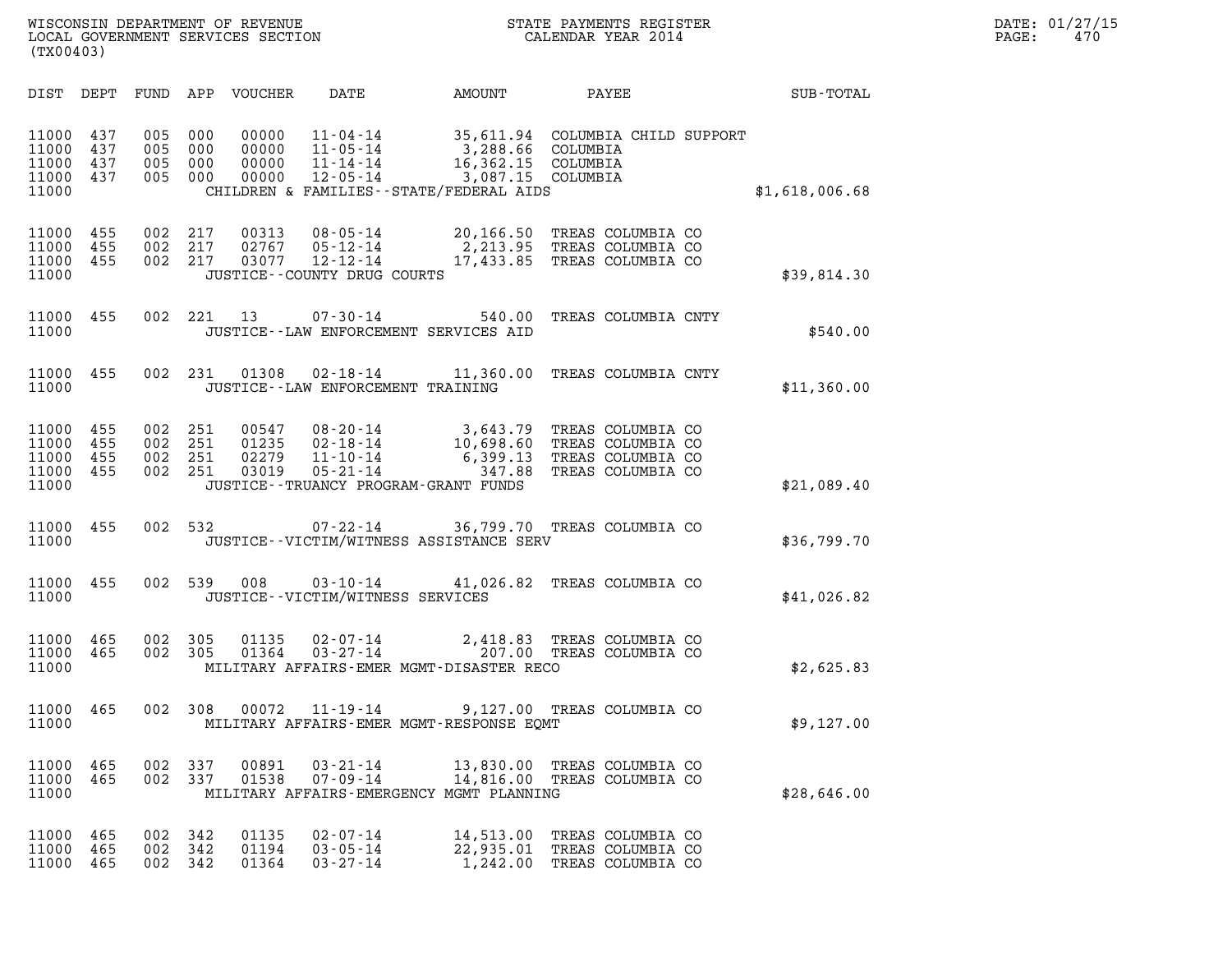| (TX00403)                                                                                                                                                               |                                                                                                                            |                                                                                                                                |                                                                                                                     |                                                                                                                                                                |                                                                                                                                                                                                                                                                                                                                                                          |                                                                                                                                                                                                                                                                 |                                                                                                                                                                                                                                                                                                                                                                                        |                  | DATE: 01/27/15<br>$\mathtt{PAGE}$ :<br>471 |
|-------------------------------------------------------------------------------------------------------------------------------------------------------------------------|----------------------------------------------------------------------------------------------------------------------------|--------------------------------------------------------------------------------------------------------------------------------|---------------------------------------------------------------------------------------------------------------------|----------------------------------------------------------------------------------------------------------------------------------------------------------------|--------------------------------------------------------------------------------------------------------------------------------------------------------------------------------------------------------------------------------------------------------------------------------------------------------------------------------------------------------------------------|-----------------------------------------------------------------------------------------------------------------------------------------------------------------------------------------------------------------------------------------------------------------|----------------------------------------------------------------------------------------------------------------------------------------------------------------------------------------------------------------------------------------------------------------------------------------------------------------------------------------------------------------------------------------|------------------|--------------------------------------------|
| DIST DEPT                                                                                                                                                               |                                                                                                                            |                                                                                                                                |                                                                                                                     | FUND APP VOUCHER                                                                                                                                               | DATE                                                                                                                                                                                                                                                                                                                                                                     | AMOUNT PAYEE                                                                                                                                                                                                                                                    |                                                                                                                                                                                                                                                                                                                                                                                        | <b>SUB-TOTAL</b> |                                            |
| 11000 465<br>11000<br>11000                                                                                                                                             | 465                                                                                                                        | 002 342<br>002 342                                                                                                             |                                                                                                                     | 01408<br>01603                                                                                                                                                 | MILITARY AFFAIRS-EMERGENCY MGMT-FED FUND                                                                                                                                                                                                                                                                                                                                 |                                                                                                                                                                                                                                                                 | 05-06-14 4,356.96 TREAS COLUMBIA CO<br>07-11-14 23,983.19 TREAS COLUMBIA CO                                                                                                                                                                                                                                                                                                            | \$67,030.16      |                                            |
| 11000<br>11000                                                                                                                                                          | 485                                                                                                                        |                                                                                                                                | 002 127                                                                                                             |                                                                                                                                                                | VETERANS AFFAIRS GRANTS                                                                                                                                                                                                                                                                                                                                                  |                                                                                                                                                                                                                                                                 | 05335  05-06-14   1,150.00   TREAS COLUMBIA CO                                                                                                                                                                                                                                                                                                                                         | \$1,150.00       |                                            |
| 11000<br>11000                                                                                                                                                          | 485                                                                                                                        |                                                                                                                                | 082 267                                                                                                             | 05335                                                                                                                                                          | VETERANS AFFAIRS -- GRANTS TO COUNTIES                                                                                                                                                                                                                                                                                                                                   |                                                                                                                                                                                                                                                                 | 05-06-14 5,175.00 TREAS COLUMBIA CO                                                                                                                                                                                                                                                                                                                                                    | \$5,175.00       |                                            |
| 11000<br>11000                                                                                                                                                          | 485                                                                                                                        |                                                                                                                                | 083 370                                                                                                             | 05335                                                                                                                                                          | $05 - 06 - 14$ 5, 175.00<br>VETERANS AFFAIRS -- GRANTS TO COUNTIES                                                                                                                                                                                                                                                                                                       |                                                                                                                                                                                                                                                                 | TREAS COLUMBIA CO                                                                                                                                                                                                                                                                                                                                                                      | \$5,175.00       |                                            |
| 11000<br>11000<br>11000<br>11000<br>11000<br>11000<br>11000<br>11000<br>11000<br>11000<br>11000<br>11000<br>11000<br>11000<br>11000<br>11000<br>11000<br>11000<br>11000 | 505<br>505<br>505<br>505<br>505<br>505<br>505<br>505<br>505<br>505<br>505<br>505<br>505<br>505<br>505<br>505<br>505<br>505 | 002<br>002<br>002<br>002<br>002<br>002<br>002<br>002<br>002<br>002<br>002<br>002<br>002<br>002<br>002<br>002<br>002<br>002 155 | 155<br>155<br>155<br>155<br>155<br>155<br>155<br>155<br>155<br>155<br>155<br>155<br>155<br>155<br>155<br>155<br>155 | 60054<br>60131<br>60220<br>60339<br>60339<br>60410<br>60410<br>60473<br>60473<br>60544<br>60544<br>60593<br>60593<br>60593<br>60695<br>60695<br>60732<br>60809 | $08 - 07 - 14$<br>$09 - 09 - 14$<br>$11 - 26 - 14$<br>$12 - 12 - 14$<br>$12 - 12 - 14$<br>$01 - 24 - 14$<br>$01 - 24 - 14$<br>$02 - 26 - 14$<br>$02 - 26 - 14$<br>$03 - 26 - 14$<br>$03 - 26 - 14$<br>$04 - 09 - 14$<br>$04 - 09 - 14$<br>$04 - 09 - 14$<br>$05 - 27 - 14$<br>$05 - 27 - 14$<br>$06 - 09 - 14$<br>$07 - 09 - 14$<br>DOA-HOUSING ASSISTANCE-FEDERAL FUNDS | 2, 346.58<br>1, 234.55<br>4, 214.86<br>2, 121.52<br>2, 540.43<br>4, 710.39<br>1, 949.00<br>523.20<br>1, 937.97<br>13, 508.14<br>2, 304.09<br>1, 189.47<br>523.20<br>$1,189.47$<br>$28,266.14$<br>$1,935.79$<br>$3,909.48$<br>$2,161.86$<br>$733.96$<br>1,216.78 | TREAS COLUMBIA CO<br>TREAS COLUMBIA CO<br>TREAS COLUMBIA CO<br>TREAS COLUMBIA CO<br>TREAS COLUMBIA CO<br>TREAS COLUMBIA CO<br>TREAS COLUMBIA CO<br>TREAS COLUMBIA CO<br>TREAS COLUMBIA CO<br>TREAS COLUMBIA CO<br>TREAS COLUMBIA CO<br>TREAS COLUMBIA CO<br>TREAS COLUMBIA CO<br>TREAS COLUMBIA CO<br>TREAS COLUMBIA CO<br>TREAS COLUMBIA CO<br>TREAS COLUMBIA CO<br>TREAS COLUMBIA CO | \$76,804.21      |                                            |
| 11000 505<br>11000<br>11000<br>11000<br>11000<br>11000<br>11000<br>11000<br>11000<br>11000<br>11000<br>11000<br>11000<br>11000<br>11000                                 | 505<br>505<br>505<br>505<br>505<br>505<br>505<br>505<br>505<br>505<br>505<br>505<br>505<br>505                             | 002<br>002<br>002<br>002<br>002<br>002<br>002<br>002<br>002<br>002<br>002<br>002<br>002<br>002                                 | 002 743<br>743<br>743<br>743<br>743<br>743<br>743<br>743<br>743<br>743<br>743<br>743<br>743<br>743<br>743           | 00964<br>02161<br>02730<br>03157<br>03380<br>03620<br>03620<br>04671<br>05477<br>05870<br>07327<br>07855<br>07938<br>08184<br>09012                            | $08 - 25 - 14$<br>$10 - 16 - 14$<br>$10 - 30 - 14$<br>$11 - 13 - 14$<br>$11 - 20 - 14$<br>$12 - 05 - 14$<br>$12 - 05 - 14$<br>$01 - 13 - 14$<br>$02 - 03 - 14$<br>$02 - 18 - 14$<br>$04 - 04 - 14$<br>$04 - 24 - 14$<br>$04 - 25 - 14$<br>$05 - 06 - 14$<br>$06 - 04 - 14$                                                                                               | 67,907.00<br>47,018.00<br>34,372.00<br>44,145.00<br>36,816.00<br>25,485.00<br>5,000.00<br>5,000.00<br>27,700.00<br>10,000.00<br>23,950.00<br>35,000.00<br>60,500.00<br>33,000.00                                                                                | 21,325.00 TREAS COLUMBIA CO<br>TREAS COLUMBIA CO<br>TREAS COLUMBIA CO<br>TREAS COLUMBIA CO<br>TREAS COLUMBIA CO<br>TREAS COLUMBIA CO<br>TREAS COLUMBIA CO<br>TREAS COLUMBIA CO<br>TREAS COLUMBIA CO<br>TREAS COLUMBIA CO<br>TREAS COLUMBIA CO<br>TREAS COLUMBIA CO<br>TREAS COLUMBIA CO<br>TREAS COLUMBIA CO<br>TREAS COLUMBIA CO                                                      |                  |                                            |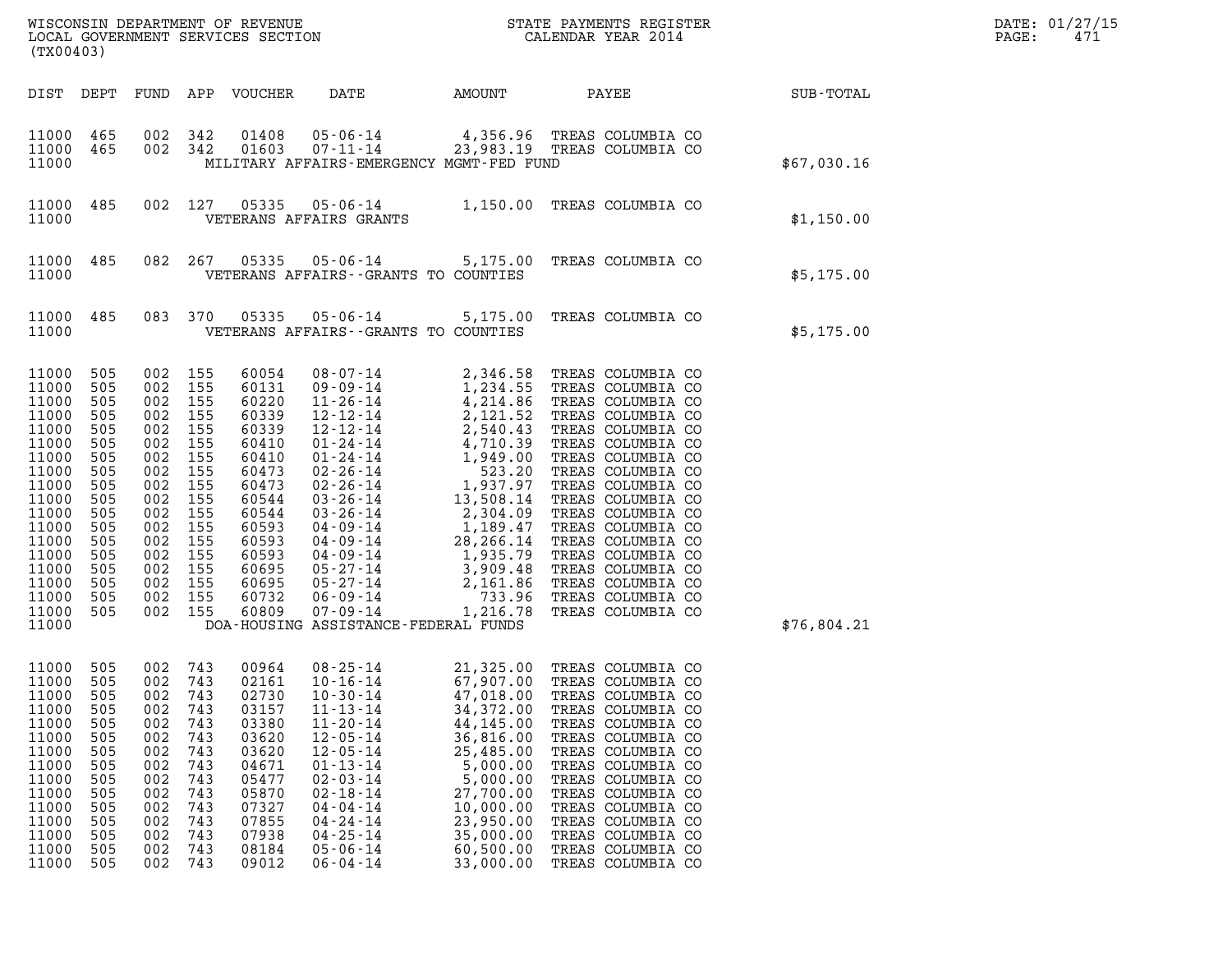| (TX00403)                                                                                                                                                                                                                                                         |                                                                                                                                                                                                  |                                                                                                                                                                                                      |                                                                                                                                                                                           | WISCONSIN DEPARTMENT OF REVENUE<br>LOCAL GOVERNMENT SERVICES SECTION                                                                                                                                                                                     | NC<br>NC                                                                                                                                                                                                                                                                                                                                                                                                                                                                                                                                               |                                                                                                                                                                                                                                                                                                                                                                            | STATE PAYMENTS REGISTER<br>CALENDAR YEAR 2014                                                                                                                                                                                                                                                                                                                                                                                                                                                                                                                                                            |                | DATE: 01/27/15<br>PAGE:<br>472 |
|-------------------------------------------------------------------------------------------------------------------------------------------------------------------------------------------------------------------------------------------------------------------|--------------------------------------------------------------------------------------------------------------------------------------------------------------------------------------------------|------------------------------------------------------------------------------------------------------------------------------------------------------------------------------------------------------|-------------------------------------------------------------------------------------------------------------------------------------------------------------------------------------------|----------------------------------------------------------------------------------------------------------------------------------------------------------------------------------------------------------------------------------------------------------|--------------------------------------------------------------------------------------------------------------------------------------------------------------------------------------------------------------------------------------------------------------------------------------------------------------------------------------------------------------------------------------------------------------------------------------------------------------------------------------------------------------------------------------------------------|----------------------------------------------------------------------------------------------------------------------------------------------------------------------------------------------------------------------------------------------------------------------------------------------------------------------------------------------------------------------------|----------------------------------------------------------------------------------------------------------------------------------------------------------------------------------------------------------------------------------------------------------------------------------------------------------------------------------------------------------------------------------------------------------------------------------------------------------------------------------------------------------------------------------------------------------------------------------------------------------|----------------|--------------------------------|
| DIST DEPT                                                                                                                                                                                                                                                         |                                                                                                                                                                                                  | FUND                                                                                                                                                                                                 |                                                                                                                                                                                           | APP VOUCHER                                                                                                                                                                                                                                              | DATE                                                                                                                                                                                                                                                                                                                                                                                                                                                                                                                                                   | AMOUNT                                                                                                                                                                                                                                                                                                                                                                     | PAYEE                                                                                                                                                                                                                                                                                                                                                                                                                                                                                                                                                                                                    | SUB-TOTAL      |                                |
| 11000<br>11000<br>11000<br>11000                                                                                                                                                                                                                                  | 505<br>505<br>505                                                                                                                                                                                | 002<br>002<br>002 743                                                                                                                                                                                | 743<br>743                                                                                                                                                                                | 09198<br>10094<br>10162                                                                                                                                                                                                                                  | $06 - 16 - 14$<br>$07 - 17 - 14$<br>07-17-14<br>DOA--HOUSING ASSISTANCE GRANTS                                                                                                                                                                                                                                                                                                                                                                                                                                                                         |                                                                                                                                                                                                                                                                                                                                                                            | 43,800.00 TREAS COLUMBIA CO<br>7,900.00 TREAS COLUMBIA CO<br>16,540.00 TREAS COLUMBIA CO                                                                                                                                                                                                                                                                                                                                                                                                                                                                                                                 | \$545,458.00   |                                |
| 11000<br>11000<br>11000<br>11000<br>11000<br>11000<br>11000<br>11000<br>11000<br>11000<br>11000<br>11000<br>11000<br>11000<br>11000<br>11000<br>11000<br>11000<br>11000<br>11000<br>11000<br>11000<br>11000<br>11000<br>11000<br>11000<br>11000<br>11000<br>11000 | 505<br>505<br>505<br>505<br>505<br>505<br>505<br>505<br>505<br>505<br>505<br>505<br>505<br>505<br>505<br>505<br>505<br>505<br>505<br>505<br>505<br>505<br>505<br>505<br>505<br>505<br>505<br>505 | 002<br>002<br>002<br>002<br>002<br>002<br>002<br>002<br>002<br>002<br>002<br>002<br>002<br>002<br>002<br>002<br>002<br>002<br>002<br>002<br>002<br>002<br>002<br>002<br>002<br>002<br>002<br>002 745 | 745<br>745<br>745<br>745<br>745<br>745<br>745<br>745<br>745<br>745<br>745<br>745<br>745<br>745<br>745<br>745<br>745<br>745<br>745<br>745<br>745<br>745<br>745<br>745<br>745<br>745<br>745 | 01022<br>01022<br>02126<br>02126<br>03926<br>03926<br>04836<br>04836<br>04836<br>04836<br>04836<br>04836<br>04836<br>04836<br>04836<br>05411<br>05411<br>06245<br>06539<br>06539<br>06539<br>06539<br>06539<br>06747<br>09218<br>09218<br>09218<br>09218 | $08 - 25 - 14$<br>$08 - 25 - 14$<br>$10 - 10 - 14$<br>$10 - 10 - 14$<br>$12 - 15 - 14$<br>$12 - 15 - 14$<br>$01 - 07 - 14$<br>$01 - 07 - 14$<br>$01 - 07 - 14$<br>$01 - 07 - 14$<br>$01 - 07 - 14$<br>$01 - 07 - 14$<br>$01 - 07 - 14$<br>$01 - 07 - 14$<br>$01 - 07 - 14$<br>$01 - 31 - 14$<br>$01 - 31 - 14$<br>$02 - 27 - 14$<br>$03 - 10 - 14$<br>$03 - 10 - 14$<br>$03 - 10 - 14$<br>$03 - 10 - 14$<br>$03 - 10 - 14$<br>$03 - 17 - 14$<br>$06 - 16 - 14$<br>$06 - 16 - 14$<br>$06 - 16 - 14$<br>$06 - 16 - 14$<br>DOA--HOUSING ASSISTANCE GRANTS | 332,093.00<br>2,801.00<br>11,360.00<br>1,818.00<br>808.00<br>1,683.00<br>21,974.00<br>1,081.00<br>4,471.00<br>14,596.00<br>56,525.00<br>$1,423.00$<br>$436.00$<br>$2,867.00$<br>$218.00$<br>218.00<br>76,871.00<br>37,900.00<br>78,840.00<br>$2,434.00$<br>$639.00$<br>$16,564.00$<br>$900.00$<br>$145.00$<br>$416,633.00$<br>$68,806.00$<br>$15,881.00$<br>51.00<br>97.00 | TREAS COLUMBIA CO<br>TREAS COLUMBIA CO<br>TREAS COLUMBIA CO<br>TREAS COLUMBIA CO<br>TREAS COLUMBIA CO<br>TREAS COLUMBIA CO<br>TREAS COLUMBIA CO<br>TREAS COLUMBIA CO<br>TREAS COLUMBIA CO<br>TREAS COLUMBIA CO<br>TREAS COLUMBIA CO<br>TREAS COLUMBIA CO<br>TREAS COLUMBIA CO<br>TREAS COLUMBIA CO<br>TREAS COLUMBIA CO<br>TREAS COLUMBIA CO<br>TREAS COLUMBIA CO<br>TREAS COLUMBIA CO<br>TREAS COLUMBIA CO<br>TREAS COLUMBIA CO<br>TREAS COLUMBIA CO<br>TREAS COLUMBIA CO<br>TREAS COLUMBIA CO<br>TREAS COLUMBIA CO<br>TREAS COLUMBIA CO<br>TREAS COLUMBIA CO<br>TREAS COLUMBIA CO<br>TREAS COLUMBIA CO | \$1,169,915.00 |                                |
| 11000<br>11000<br>11000<br>11000<br>11000<br>11000<br>11000<br>11000<br>11000<br>11000<br>11000<br>11000<br>11000<br>11000<br>11000<br>11000                                                                                                                      | 505<br>505<br>505<br>505<br>505<br>505<br>505<br>505<br>505<br>505<br>505<br>505<br>505<br>505<br>505<br>505                                                                                     | 035<br>035 371<br>035<br>035<br>035<br>035<br>035<br>035<br>035<br>035<br>035<br>035<br>035<br>035<br>035<br>035                                                                                     | 371<br>371<br>371<br>371<br>371<br>371<br>371<br>371<br>371<br>371<br>371<br>371<br>371<br>371<br>371                                                                                     | 60054<br>60054<br>60054<br>60131<br>60131<br>60131<br>60220<br>60220<br>60220<br>60339<br>60339<br>60339<br>60410<br>60410<br>60410<br>60473                                                                                                             | $08 - 07 - 14$<br>$08 - 07 - 14$<br>$08 - 07 - 14$<br>$09 - 09 - 14$<br>$09 - 09 - 14$<br>$09 - 09 - 14$<br>$11 - 26 - 14$<br>$11 - 26 - 14$<br>$11 - 26 - 14$<br>$12 - 12 - 14$<br>$12 - 12 - 14$<br>$12 - 12 - 14$<br>$01 - 24 - 14$<br>$01 - 24 - 14$<br>$01 - 24 - 14$<br>$02 - 26 - 14$                                                                                                                                                                                                                                                           | 1,300.82<br>1,301.61<br>1,063.91<br>942.09<br>1,875.00<br>2,692.83<br>588.65<br>2,628.25<br>1,514.99<br>1,964.44<br>942.50<br>1,346.42<br>842.75<br>1,644.65                                                                                                                                                                                                               | 1,390.55 TREAS COLUMBIA CO<br>952.91 TREAS COLUMBIA CO<br>TREAS COLUMBIA CO<br>TREAS COLUMBIA CO<br>TREAS COLUMBIA CO<br>TREAS COLUMBIA CO<br>TREAS COLUMBIA CO<br>TREAS COLUMBIA CO<br>TREAS COLUMBIA CO<br>TREAS COLUMBIA CO<br>TREAS COLUMBIA CO<br>TREAS COLUMBIA CO<br>TREAS COLUMBIA CO<br>TREAS COLUMBIA CO<br>TREAS COLUMBIA CO<br>TREAS COLUMBIA CO                                                                                                                                                                                                                                             |                |                                |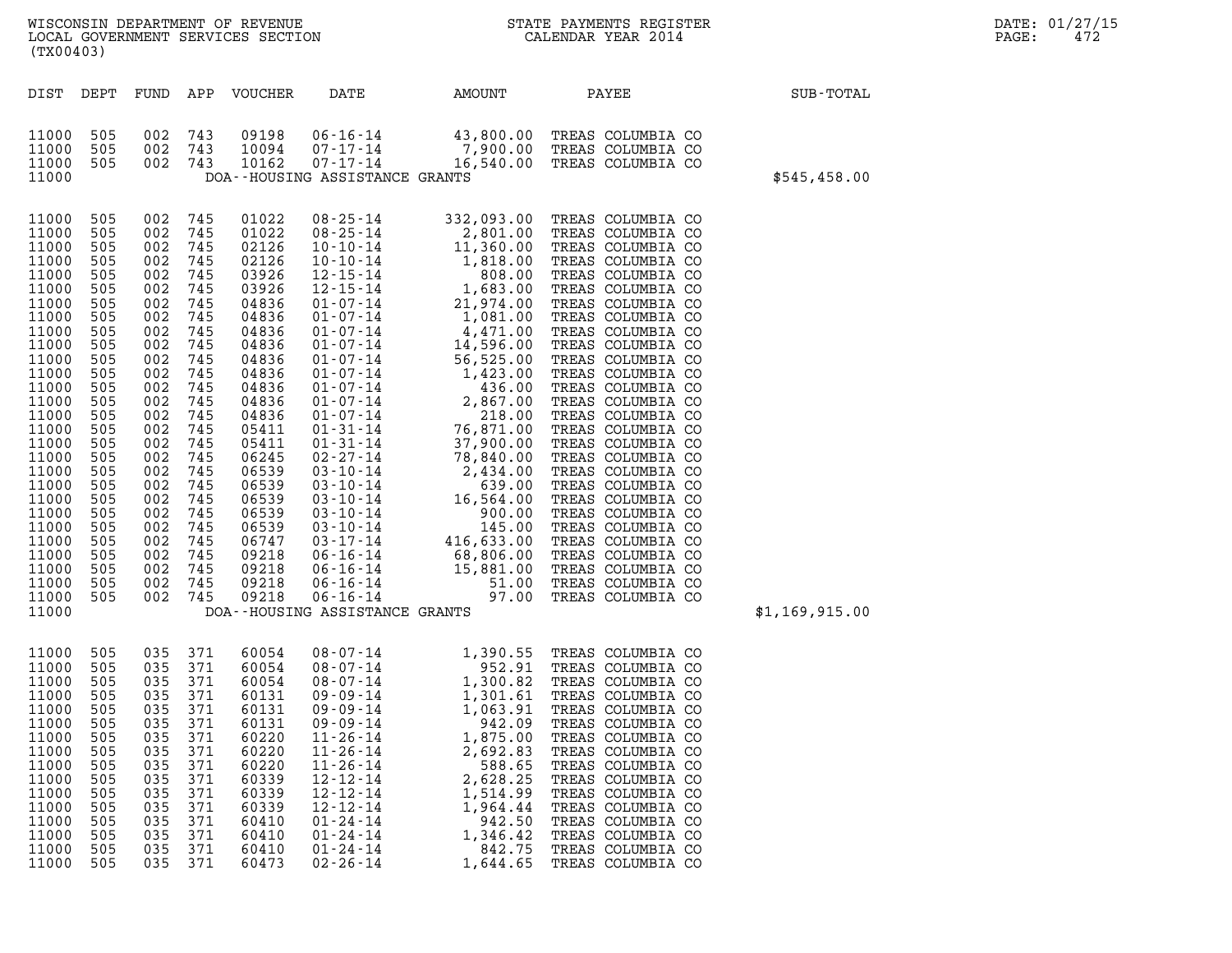| (TX00403)                                                                                                                                                                                                                             |                                                                                                                                                                                                                                                                                                                                |                                                                                                                                                                                                                                                                                                                                                                                                                                                                     |                                                                                                                                                                                                                                                                                                    |                 |
|---------------------------------------------------------------------------------------------------------------------------------------------------------------------------------------------------------------------------------------|--------------------------------------------------------------------------------------------------------------------------------------------------------------------------------------------------------------------------------------------------------------------------------------------------------------------------------|---------------------------------------------------------------------------------------------------------------------------------------------------------------------------------------------------------------------------------------------------------------------------------------------------------------------------------------------------------------------------------------------------------------------------------------------------------------------|----------------------------------------------------------------------------------------------------------------------------------------------------------------------------------------------------------------------------------------------------------------------------------------------------|-----------------|
| DIST<br>DEPT<br>FUND                                                                                                                                                                                                                  | APP<br>VOUCHER                                                                                                                                                                                                                                                                                                                 | DATE<br>AMOUNT                                                                                                                                                                                                                                                                                                                                                                                                                                                      | <b>PAYEE</b>                                                                                                                                                                                                                                                                                       | SUB-TOTAL       |
| 11000<br>505<br>11000<br>505<br>11000<br>505<br>11000<br>505<br>11000<br>505<br>11000<br>505<br>11000<br>505<br>11000<br>505<br>11000<br>505<br>11000<br>505<br>11000<br>505<br>11000<br>505<br>11000<br>505<br>11000<br>505<br>11000 | 035<br>371<br>60473<br>371<br>035<br>60473<br>371<br>035<br>60544<br>371<br>035<br>60544<br>035<br>371<br>60593<br>371<br>035<br>60695<br>035<br>371<br>60695<br>371<br>035<br>60695<br>035<br>371<br>60732<br>371<br>60732<br>035<br>371<br>035<br>60732<br>035<br>371<br>60809<br>371<br>60809<br>035<br>035<br>371<br>60809 | $02 - 26 - 14$<br>921.47<br>$02 - 26 - 14$<br>1,292.78<br>$877.88$<br>$1,433.52$<br>$03 - 26 - 14$<br>$03 - 26 - 14$<br>1,433.52<br>1,607.11<br>$04 - 09 - 14$<br>1,579.20<br>$05 - 27 - 14$<br>$05 - 27 - 14$<br>2,333.96<br>$05 - 27 - 14$<br>1,049.31<br>$06 - 09 - 14$<br>367.06<br>867.06<br>949.36<br>494.07<br>134.27<br>951.20<br>1,871.65<br>$06 - 09 - 14$<br>$06 - 09 - 14$<br>07-09-14<br>$07 - 09 - 14$<br>$07 - 09 - 14$<br>DOA--PUBLIC BENEFITS FUND | TREAS COLUMBIA CO<br>TREAS COLUMBIA CO<br>TREAS COLUMBIA CO<br>TREAS COLUMBIA CO<br>TREAS COLUMBIA CO<br>TREAS COLUMBIA CO<br>TREAS COLUMBIA CO<br>TREAS COLUMBIA CO<br>TREAS COLUMBIA CO<br>TREAS COLUMBIA CO<br>TREAS COLUMBIA CO<br>TREAS COLUMBIA CO<br>TREAS COLUMBIA CO<br>TREAS COLUMBIA CO | \$39,355.21     |
| 11000<br>505<br>11000                                                                                                                                                                                                                 | 089<br>166<br>05094                                                                                                                                                                                                                                                                                                            | $01 - 28 - 14$<br>DOA--LAND INFORMATION FUND                                                                                                                                                                                                                                                                                                                                                                                                                        | 1,000.00 TREAS COLUMBIA CO                                                                                                                                                                                                                                                                         | \$1,000.00      |
| 11000<br>835<br>835<br>11000<br>11000                                                                                                                                                                                                 | 002<br>105<br>43203<br>002<br>105<br>80306                                                                                                                                                                                                                                                                                     | 07-28-14 326,876.44 TREAS COLUMBIA CO<br>$11 - 17 - 14$<br>REVENUE--STATE SHARED REVENUES                                                                                                                                                                                                                                                                                                                                                                           | 1,919,014.70 TREAS COLUMBIA CO                                                                                                                                                                                                                                                                     | \$2,245,891.14  |
| 835<br>11000<br>11000                                                                                                                                                                                                                 | 002<br>109<br>01011                                                                                                                                                                                                                                                                                                            | $07 - 28 - 14$<br>REVENUE - - EXEMPT COMPUTER AID                                                                                                                                                                                                                                                                                                                                                                                                                   | 34,375.00 TREAS COLUMBIA CO                                                                                                                                                                                                                                                                        | \$34,375.00     |
| 835<br>11000<br>11000<br>835<br>11000                                                                                                                                                                                                 | 002<br>302<br>10019<br>002<br>302<br>11019                                                                                                                                                                                                                                                                                     | 07-28-14 7,948,861.99 TREAS COLUMBIA CO<br>$07 - 28 - 14$<br>REVENUE-FIRST DOLLAR/SCHOOL LEVY CREDITS                                                                                                                                                                                                                                                                                                                                                               | 1,592,978.81 TREAS COLUMBIA CO                                                                                                                                                                                                                                                                     | \$9,541,840.80  |
| 835<br>11000<br>11000                                                                                                                                                                                                                 | 021<br>363<br>37300                                                                                                                                                                                                                                                                                                            | $03 - 24 - 14$<br>REVENUE - - LOTTERY CREDIT -                                                                                                                                                                                                                                                                                                                                                                                                                      | 1,825,295.43 TREAS COLUMBIA CO                                                                                                                                                                                                                                                                     | \$1,825,295.43  |
| 11000                                                                                                                                                                                                                                 |                                                                                                                                                                                                                                                                                                                                | DISTRICT TOTAL APPROPRIATIONS                                                                                                                                                                                                                                                                                                                                                                                                                                       |                                                                                                                                                                                                                                                                                                    | \$22,099,312.69 |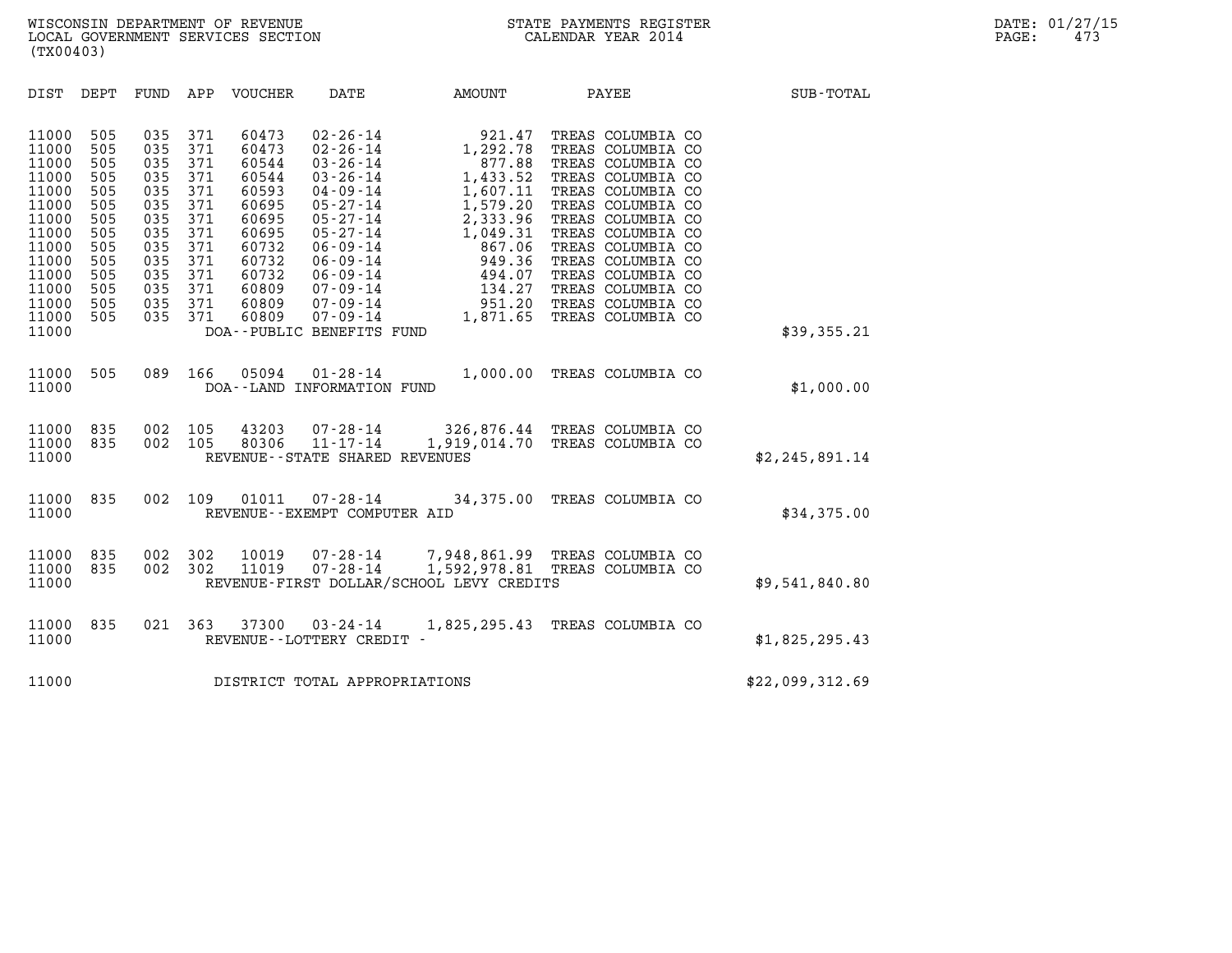| (TX00403)                                                       | WISCONSIN DEPARTMENT OF REVENUE<br>LOCAL GOVERNMENT SERVICES SECTION                                                                                                                                                                                                                    | STATE PAYMENTS REGISTER<br>CALENDAR YEAR 2014 |              | DATE: 01/27/15<br>$\mathtt{PAGE:}$<br>474 |
|-----------------------------------------------------------------|-----------------------------------------------------------------------------------------------------------------------------------------------------------------------------------------------------------------------------------------------------------------------------------------|-----------------------------------------------|--------------|-------------------------------------------|
| DIST DEPT FUND APP VOUCHER                                      | DATE                                                                                                                                                                                                                                                                                    | AMOUNT PAYEE SUB-TOTAL                        |              |                                           |
| 11002 165<br>11002                                              | 00262  06-30-14  3,198.58  TREAS TN ARLINGTON<br>002 225<br>SAFETY/PROF SERV--FIRE INSURANCE DUES                                                                                                                                                                                       |                                               | \$3,198.58   |                                           |
| 11002 370<br>11002                                              | 012 571 37333 06-16-14 67.30 TREAS TN ARLINGTON<br>NAT RESOURCES--FOREST CROP/MFL/CO FOREST                                                                                                                                                                                             |                                               | \$67.30      |                                           |
| 11002 370<br>11002                                              | 012 579 19168<br>NAT RESOURCES -- AIDS IN LIEU OF TAXES                                                                                                                                                                                                                                 | 04-16-14 17.31 TREAS TN ARLINGTON             | \$17.31      |                                           |
| 11002 395<br>11002<br>395<br>11002<br>395<br>11002 395<br>11002 | 04260  01-06-14  24,022.65  TOWN OF ARLINGTON<br>10260  04-07-14  24,022.65  TOWN OF ARLINGTON<br>20260  07-07-14  24,022.65  TOWN OF ARLINGTON<br>30260  10-06-14  24,022.68  TOWN OF ARLINGTON<br>011 191<br>011 191<br>011 191<br>011 191<br>TRANSPORTATION--GENERAL TRANSP AIDS-GTA |                                               | \$96,090.63  |                                           |
| 11002 505<br>11002                                              | 58920  04-30-14  18,169.00 TREAS TN ARLINGTON<br>002 174<br>DOA--TRANSMISSION LINE FEE DISTRIBUTION                                                                                                                                                                                     |                                               | \$18,169.00  |                                           |
| 11002 835<br>11002 835<br>11002                                 | 43169  07-28-14   1,973.70 TREAS TN ARLINGTON<br>80272  11-17-14   10,934.32 TREAS TN ARLINGTON<br>002 105<br>002 105<br>REVENUE--STATE SHARED REVENUES                                                                                                                                 |                                               | \$12,908.02  |                                           |
| 11002 835<br>11002                                              | 002 109 02238 07-28-14 59.00 TREAS TN ARLINGTON<br>REVENUE--EXEMPT COMPUTER AID                                                                                                                                                                                                         |                                               | \$59.00      |                                           |
| 11002 835<br>11002                                              | 00001  02-03-14  6,019.49  TREAS TN ARLINGTON<br>002 501<br>DOA-PAYMENT FOR MUNICIPAL SERVICES AID                                                                                                                                                                                      |                                               | \$6,019.49   |                                           |
| 11002                                                           | DISTRICT TOTAL APPROPRIATIONS                                                                                                                                                                                                                                                           |                                               | \$136,529.33 |                                           |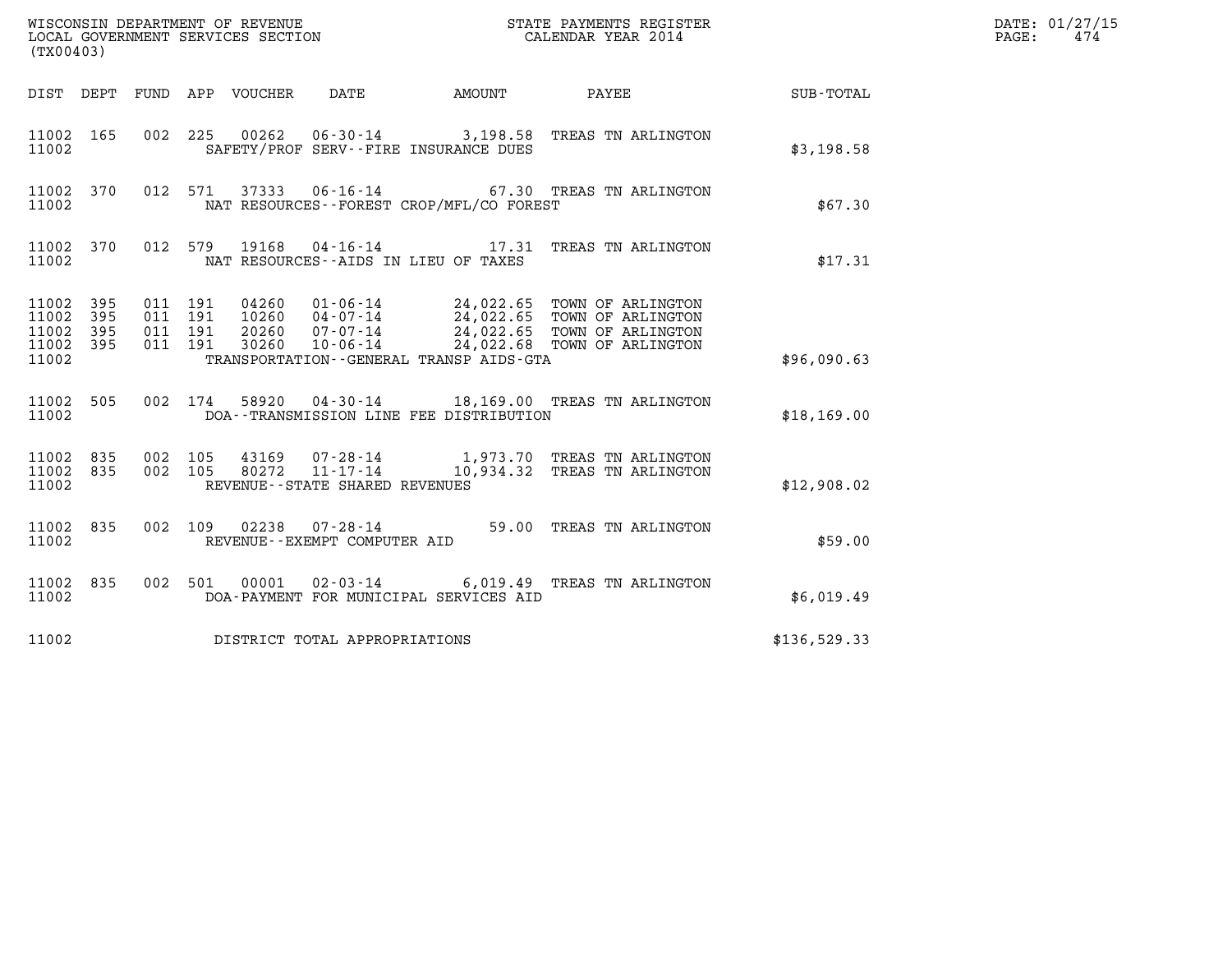| $\mathtt{DATE}$ : | 01/27/15 |
|-------------------|----------|
| PAGE:             | 475      |

| (TX00403)                                         |            |                                          |         |                                  |                                                        |                                             |                                                                                                                                                                                                                                                                                 |                  | DATE: 01/27/15<br>$\mathtt{PAGE}$ :<br>475 |
|---------------------------------------------------|------------|------------------------------------------|---------|----------------------------------|--------------------------------------------------------|---------------------------------------------|---------------------------------------------------------------------------------------------------------------------------------------------------------------------------------------------------------------------------------------------------------------------------------|------------------|--------------------------------------------|
|                                                   |            |                                          |         | DIST DEPT FUND APP VOUCHER       | DATE                                                   | AMOUNT PAYEE                                |                                                                                                                                                                                                                                                                                 | <b>SUB-TOTAL</b> |                                            |
| 11004 165<br>11004                                |            |                                          |         |                                  |                                                        | SAFETY/PROF SERV--FIRE INSURANCE DUES       | 002 225 00263 06-30-14 7,367.52 TREAS TN CALEDONIA                                                                                                                                                                                                                              | \$7,367.52       |                                            |
| 11004                                             | 11004 370  |                                          | 000 001 | 03DNR                            |                                                        | NAT RESOURCES-SEVERANCE/YIELD/WITHDRAWAL    | 11-04-14 63.59 TREAS TOWN CALEDONIA                                                                                                                                                                                                                                             | \$63.59          |                                            |
| 11004 370<br>11004<br>11004<br>11004 370          | 370<br>370 | 002 503<br>002 503<br>002 503<br>002 503 |         | 16434<br>16434<br>16434<br>16434 |                                                        |                                             | 01-30-14<br>01-30-14<br>01-30-14<br>01-30-14<br>01-30-14<br>01-30-14<br>01-30-14<br>01-30-14<br>01-30-14<br>01-30-14<br>01-30-14<br>01-30-14<br>01-30-14<br>01-30-14<br>01-30-14<br>01-30-14<br>02-45<br>02-05<br>02-05<br>02-05<br>02-05<br>02-05<br>02-0<br>TOWN SHARE 441.41 |                  |                                            |
| 11004                                             |            |                                          |         |                                  |                                                        | NAT RESOURCES -- AIDS IN LIEU OF TAXES      |                                                                                                                                                                                                                                                                                 | \$7,374.71       |                                            |
| 11004                                             | 11004 370  |                                          | 012 571 |                                  |                                                        | NAT RESOURCES - - FOREST CROP/MFL/CO FOREST | 37334  06-16-14  632.28  TREAS TN CALEDONIA                                                                                                                                                                                                                                     | \$632.28         |                                            |
| 11004 370<br>11004<br>11004 370<br>11004          | 370        | 012 579<br>012 579<br>012 579            |         | 19169<br>19169<br>19169          |                                                        | NAT RESOURCES--AIDS IN LIEU OF TAXES        | 04-16-14 2,181.67 TREAS TN CALEDONIA<br>04-16-14 119.52 TREAS TN CALEDONIA<br>04-16-14 1,079.21 TREAS TN CALEDONIA                                                                                                                                                              | \$3,380.40       |                                            |
| 11004 395<br>11004<br>11004<br>11004 395<br>11004 | 395<br>395 | 011 191<br>011 191<br>011 191<br>011 191 |         | 04261<br>30261                   | 10261 04-07-14<br>20261 07-07-14                       | TRANSPORTATION--GENERAL TRANSP AIDS-GTA     | 01-06-14 40,482.33 TOWN OF CALEDONIA<br>04-07-14 40,482.33 TOWN OF CALEDONIA<br>07-07-14 40,482.33 TOWN OF CALEDONIA<br>10-06-14 40,482.34 TOWN OF CALEDONIA                                                                                                                    | \$161, 929.33    |                                            |
| 11004 835<br>11004 835<br>11004                   |            | 002 105<br>002 105                       |         | 43170<br>80273                   | 07-28-14<br>11-17-14<br>REVENUE--STATE SHARED REVENUES |                                             | 3,346.29 TREAS TN CALEDONIA<br>19,516.61 TREAS TN CALEDONIA                                                                                                                                                                                                                     | \$22,862.90      |                                            |
| 11004 835<br>11004                                |            |                                          |         | 002 109 02239                    | 07-28-14<br>REVENUE - - EXEMPT COMPUTER AID            |                                             | 150.00 TREAS TN CALEDONIA                                                                                                                                                                                                                                                       | \$150.00         |                                            |
| 11004 835<br>11004                                |            |                                          |         | 002 501 00001                    | 02-03-14                                               | DOA-PAYMENT FOR MUNICIPAL SERVICES AID      | 62.71 TREAS TN CALEDONIA                                                                                                                                                                                                                                                        | \$62.71          |                                            |
| 11004                                             |            |                                          |         |                                  | DISTRICT TOTAL APPROPRIATIONS                          |                                             |                                                                                                                                                                                                                                                                                 | \$203,823.44     |                                            |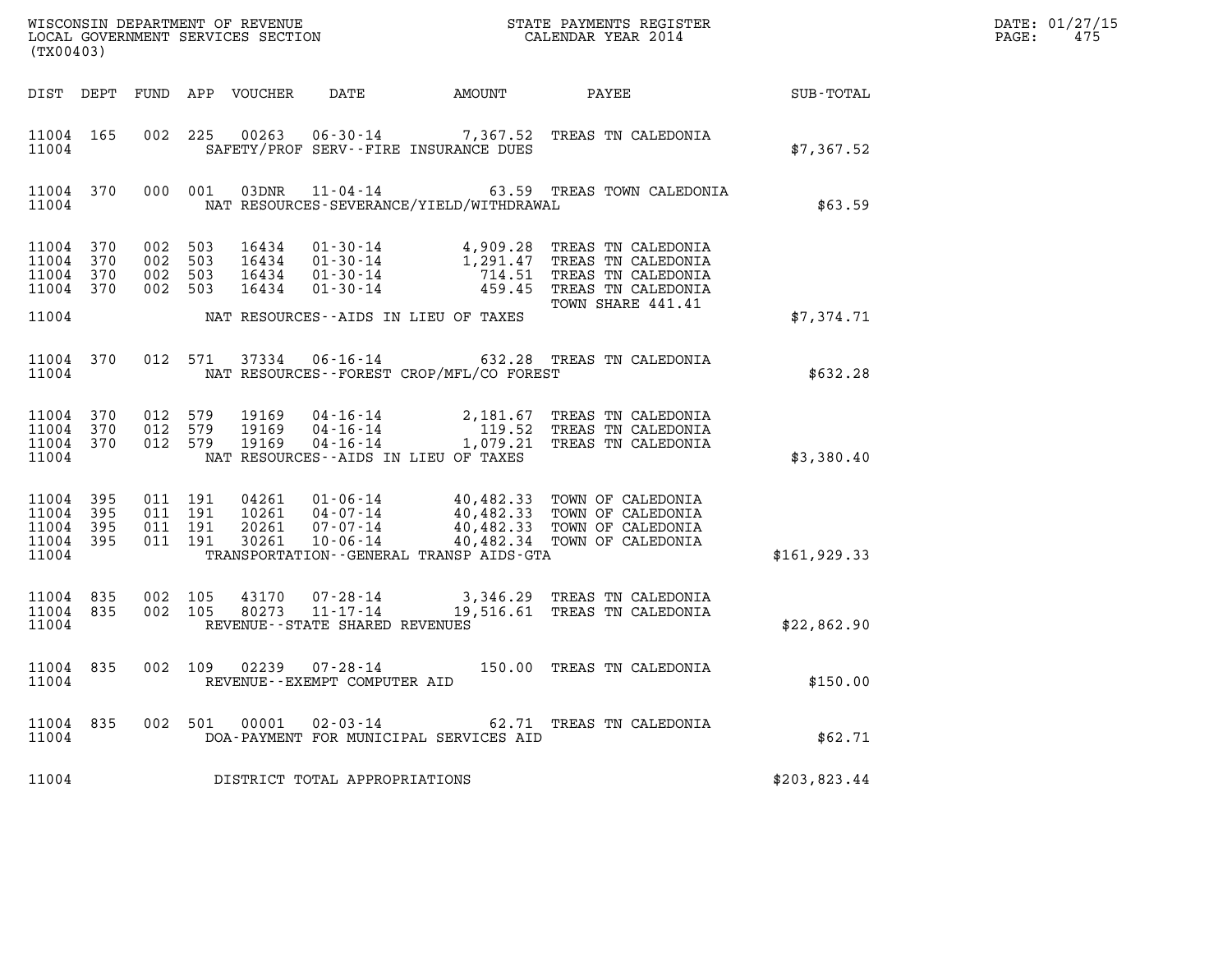| WISCONSIN DEPARTMENT OF REVENUE<br>LOCAL GOVERNMENT SERVICES SECTION | STATE PAYMENTS REGISTER<br>CALENDAR YEAR 2014 | DATE: 01/27/15<br>476<br>PAGE: |
|----------------------------------------------------------------------|-----------------------------------------------|--------------------------------|

| ${\tt WISCOONSIM} \begin{tabular}{lcccc} {\tt WISCOONSIM} \end{tabular} \begin{tabular}{lcccc} {\tt NISCOONSIM} \end{tabular} \begin{tabular}{lcccc} {\tt NUCAL} \end{tabular} \begin{tabular}{lcccc} {\tt NUCAL} \end{tabular} \begin{tabular}{lcccc} {\tt NUCAL} \end{tabular} \begin{tabular}{lcccc} {\tt NUCAL} \end{tabular} \end{tabular} \begin{tabular}{lcccc} {\tt NUCAL} \end{tabular} \begin{tabular}{lcccc} {\tt NUCAL} \end{tabular} \end{tabular} \begin{tabular}{lcccc} {\tt NUCAL} \end{tabular} \begin{tabular}{lcccc} {\$<br>(TX00403) |                   |                                          |         |                                  |                                   |                                                                                               | STATE PAYMENTS REGISTER                                                                                                               |              | DATE: 01/27/15<br>PAGE:<br>476 |
|----------------------------------------------------------------------------------------------------------------------------------------------------------------------------------------------------------------------------------------------------------------------------------------------------------------------------------------------------------------------------------------------------------------------------------------------------------------------------------------------------------------------------------------------------------|-------------------|------------------------------------------|---------|----------------------------------|-----------------------------------|-----------------------------------------------------------------------------------------------|---------------------------------------------------------------------------------------------------------------------------------------|--------------|--------------------------------|
|                                                                                                                                                                                                                                                                                                                                                                                                                                                                                                                                                          |                   |                                          |         | DIST DEPT FUND APP VOUCHER       | DATE                              | <b>EXAMPLE THE PROPERTY OF AMOUNT</b>                                                         | PAYEE                                                                                                                                 | SUB-TOTAL    |                                |
| 11006 165<br>11006                                                                                                                                                                                                                                                                                                                                                                                                                                                                                                                                       |                   |                                          |         |                                  |                                   | SAFETY/PROF SERV--FIRE INSURANCE DUES                                                         | 002 225 00264 06-30-14 2,641.53 TREAS TN COLUMBUS                                                                                     | \$2,641.53   |                                |
| 11006 370                                                                                                                                                                                                                                                                                                                                                                                                                                                                                                                                                |                   |                                          |         | 002 503 16435                    |                                   |                                                                                               | 01-30-14 1,189.36 TREAS TN COLUMBUS<br>TOWN SHARE 176.45                                                                              |              |                                |
| 11006                                                                                                                                                                                                                                                                                                                                                                                                                                                                                                                                                    |                   |                                          |         |                                  |                                   | NAT RESOURCES--AIDS IN LIEU OF TAXES                                                          |                                                                                                                                       | \$1,189.36   |                                |
| 11006 370<br>11006                                                                                                                                                                                                                                                                                                                                                                                                                                                                                                                                       |                   |                                          |         |                                  |                                   | 012 571 37335 06-16-14 18.20 TREAS TN COLUMBUS<br>NAT RESOURCES - - FOREST CROP/MFL/CO FOREST | \$18.20                                                                                                                               |              |                                |
| 11006 370<br>11006                                                                                                                                                                                                                                                                                                                                                                                                                                                                                                                                       |                   |                                          | 012 579 | 19170                            |                                   | NAT RESOURCES -- AIDS IN LIEU OF TAXES                                                        | 04-16-14 108.60 TREAS TN COLUMBUS                                                                                                     | \$108.60     |                                |
| 11006<br>11006<br>11006<br>11006 395<br>11006                                                                                                                                                                                                                                                                                                                                                                                                                                                                                                            | 395<br>395<br>395 | 011 191<br>011 191<br>011 191<br>011 191 |         | 04262<br>10262<br>20262<br>30262 |                                   | $01 - 06 - 14$ 26,510.13<br>TRANSPORTATION--GENERAL TRANSP AIDS-GTA                           | TOWN OF COLUMBUS<br>04-07-14 26,510.13 TOWN OF COLUMBUS<br>07-07-14 26,510.13 TOWN OF COLUMBUS<br>10-06-14 26,510.14 TOWN OF COLUMBUS | \$106,040.53 |                                |
| 11006<br>11006 835<br>11006                                                                                                                                                                                                                                                                                                                                                                                                                                                                                                                              | 835               | 002 105                                  | 002 105 | 43171<br>80274                   | REVENUE - - STATE SHARED REVENUES |                                                                                               | 07-28-14 4,408.63 TREAS TN COLUMBUS<br>11-17-14 26,012.62 TREAS TN COLUMBUS                                                           | \$30,421.25  |                                |
| 11006<br>11006                                                                                                                                                                                                                                                                                                                                                                                                                                                                                                                                           | 835               |                                          |         | 002 109 02240                    | REVENUE--EXEMPT COMPUTER AID      |                                                                                               | 07-28-14 402.00 TREAS TN COLUMBUS                                                                                                     | \$402.00     |                                |
| 11006                                                                                                                                                                                                                                                                                                                                                                                                                                                                                                                                                    |                   |                                          |         |                                  | DISTRICT TOTAL APPROPRIATIONS     |                                                                                               |                                                                                                                                       | \$140,821.47 |                                |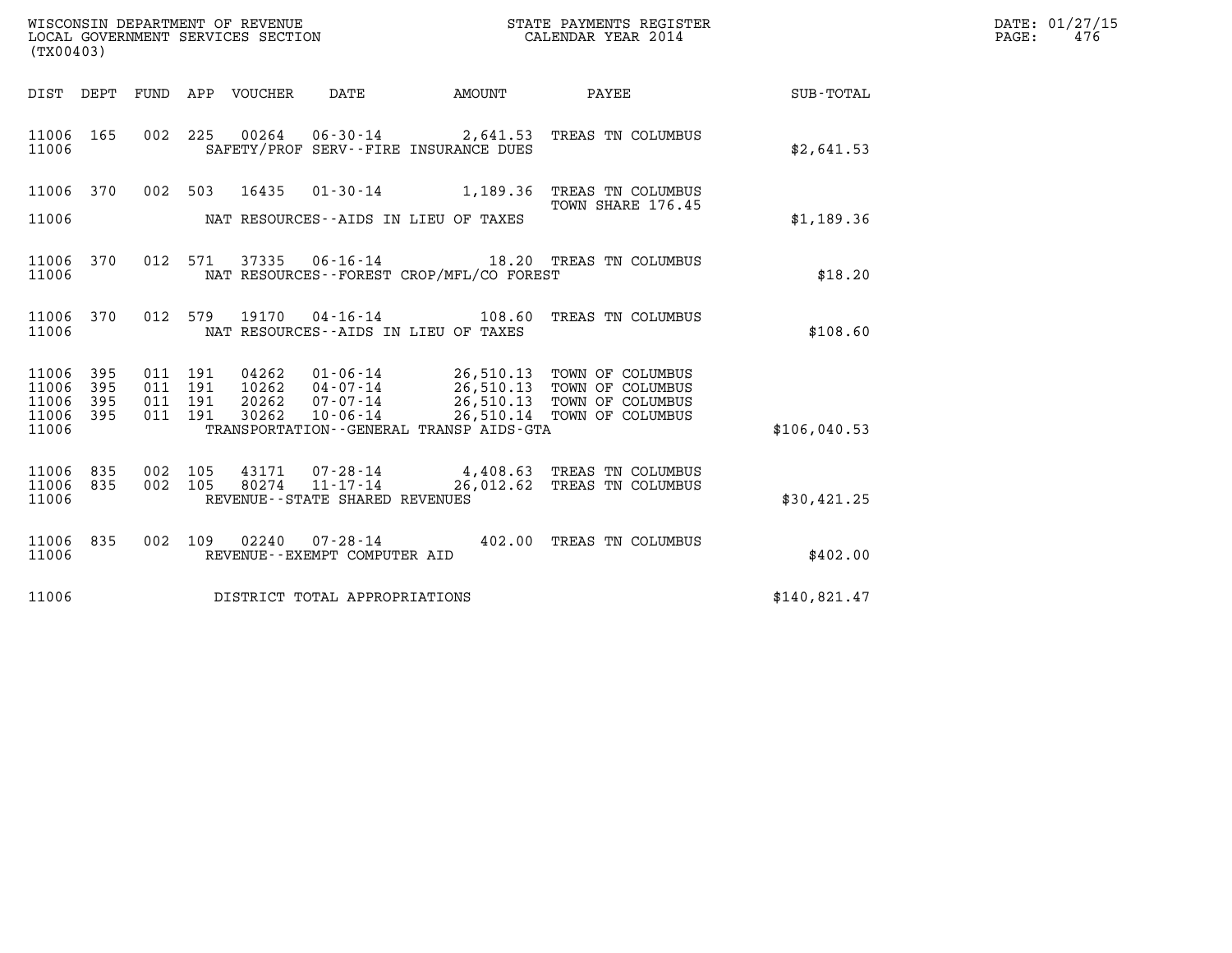| WISCONSIN DEPARTMENT OF REVENUE   | STATE PAYMENTS REGISTER | DATE: 01/27/15 |
|-----------------------------------|-------------------------|----------------|
| LOCAL GOVERNMENT SERVICES SECTION | CALENDAR YEAR 2014      | 475<br>PAGE:   |

| WISCONSIN DEPARTMENT OF REVENUE<br>LOCAL GOVERNMENT SERVICES SECTION<br>CALENDAR YEAR 2014<br>(TX00403) |           |  |  |  |                                |                                              |                                                                                                                                                                                                                       |               | DATE: 01/27/15<br>$\mathtt{PAGE:}$<br>477 |
|---------------------------------------------------------------------------------------------------------|-----------|--|--|--|--------------------------------|----------------------------------------------|-----------------------------------------------------------------------------------------------------------------------------------------------------------------------------------------------------------------------|---------------|-------------------------------------------|
|                                                                                                         |           |  |  |  |                                |                                              | DIST DEPT FUND APP VOUCHER DATE AMOUNT PAYEE                                                                                                                                                                          | SUB-TOTAL     |                                           |
| 11008 165<br>11008                                                                                      |           |  |  |  |                                | SAFETY/PROF SERV--FIRE INSURANCE DUES        | 002 225 00265 06-30-14 1,922.74 TREAS TN COURTLAND                                                                                                                                                                    | \$1,922.74    |                                           |
|                                                                                                         | 11008 370 |  |  |  |                                |                                              | 002 503 16436 01-30-14 9,448.98 TREAS TN COURTLAND<br>TOWN SHARE 1327.34                                                                                                                                              |               |                                           |
|                                                                                                         |           |  |  |  |                                | 11008 MAT RESOURCES--AIDS IN LIEU OF TAXES   |                                                                                                                                                                                                                       | \$9,448.98    |                                           |
| 11008                                                                                                   | 11008 370 |  |  |  |                                | NAT RESOURCES--FOREST CROP/MFL/CO FOREST     | 012 571 37336 06-16-14 22.40 TREAS TN COURTLAND                                                                                                                                                                       | \$22.40       |                                           |
| 11008 370<br>11008 370                                                                                  |           |  |  |  |                                |                                              | $\begin{array}{cccc} 012 & 579 & 19171 & 04\texttt{-}16\texttt{-}14 & & 40.44 & \texttt{TREAS TN COURTLAND} \\ 012 & 579 & 19171 & 04\texttt{-}16\texttt{-}14 & & 1,344.63 & \texttt{TREAS TN COURTLAND} \end{array}$ |               |                                           |
| 11008                                                                                                   |           |  |  |  |                                | NAT RESOURCES--AIDS IN LIEU OF TAXES         |                                                                                                                                                                                                                       | \$1,385.07    |                                           |
| 11008 395<br>11008                                                                                      | 395       |  |  |  |                                |                                              | 011 191 04263 01-06-14 15,702.84 TOWN OF COURTLAND<br>011 191 10263 04-07-14 15,702.84 TOWN OF COURTLAND<br>011 191 20263 07-07-14 15,702.84 TOWN OF COURTLAND<br>011 191 30263 10-06-14 15,702.87 TOWN OF COURTLAND  |               |                                           |
| 11008 395<br>11008 395<br>11008                                                                         |           |  |  |  |                                | TRANSPORTATION - - GENERAL TRANSP AIDS - GTA |                                                                                                                                                                                                                       | \$62,811.39   |                                           |
|                                                                                                         |           |  |  |  |                                |                                              |                                                                                                                                                                                                                       |               |                                           |
| 11008 395<br>11008                                                                                      |           |  |  |  |                                | TRANSPORTATION - - LRIP/TRIP/MSIP GRANTS     | 011 278 12387 05-14-14 14, 264.45 TREAS TN COURTLAND                                                                                                                                                                  | \$14, 264.45  |                                           |
| 11008 835<br>11008 835                                                                                  |           |  |  |  |                                |                                              | $\begin{array}{cccc} 002 & 105 & 43172 & 07\texttt{-}28\texttt{-}14 & 2,245.52 & \texttt{TREAS TN COURTLAND} \\ 002 & 105 & 80275 & 11\texttt{-}17\texttt{-}14 & 12,939.05 & \texttt{TREAS TN COURTLAND} \end{array}$ |               |                                           |
| 11008                                                                                                   |           |  |  |  | REVENUE--STATE SHARED REVENUES |                                              |                                                                                                                                                                                                                       | \$15, 184.57  |                                           |
| 11008                                                                                                   | 11008 835 |  |  |  | REVENUE--EXEMPT COMPUTER AID   |                                              | 002 109 02241 07-28-14 61.00 TREAS TN COURTLAND                                                                                                                                                                       |               | \$61.00                                   |
| 11008                                                                                                   |           |  |  |  | DISTRICT TOTAL APPROPRIATIONS  |                                              |                                                                                                                                                                                                                       | \$105, 100.60 |                                           |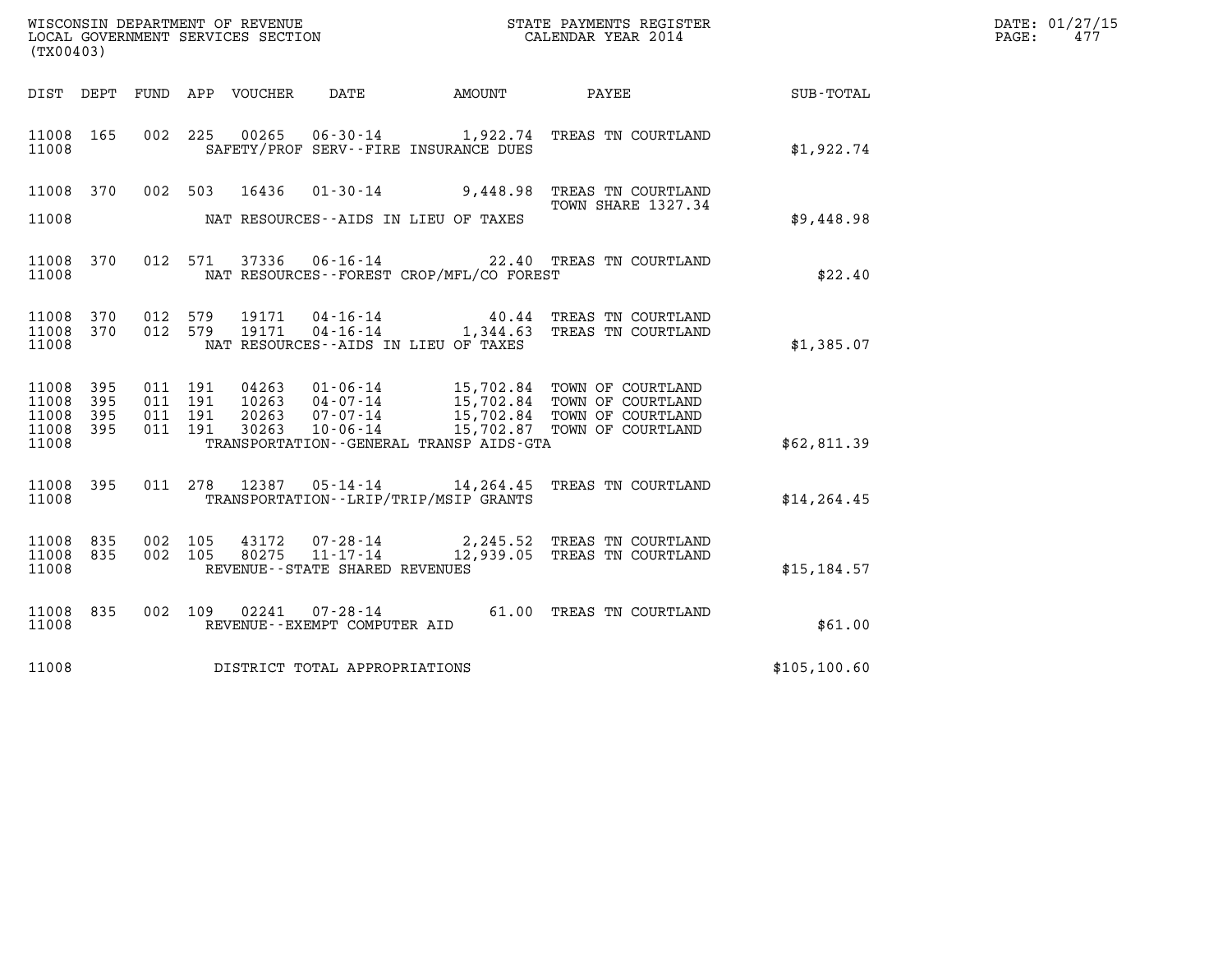| DATE: | 01/27/15 |
|-------|----------|
| PAGE: | 478      |

| (TX00403)                                         |                   |                    |                                          |                                  |                                                |                                             |                                                                                                                                                                        | DATE: 01/27/15<br>PAGE:<br>478 |  |
|---------------------------------------------------|-------------------|--------------------|------------------------------------------|----------------------------------|------------------------------------------------|---------------------------------------------|------------------------------------------------------------------------------------------------------------------------------------------------------------------------|--------------------------------|--|
| DIST DEPT                                         |                   |                    |                                          | FUND APP VOUCHER                 | DATE                                           | AMOUNT                                      |                                                                                                                                                                        | PAYEE SUB-TOTAL                |  |
| 11010 165<br>11010                                |                   |                    | 002 225                                  | 00266                            |                                                | SAFETY/PROF SERV--FIRE INSURANCE DUES       | 06-30-14 10,009.05 TREAS TN DEKORRA                                                                                                                                    | \$10,009.05                    |  |
| 11010 370<br>11010                                | 370               |                    | 002 503<br>002 503                       | 16437<br>16437                   |                                                |                                             | 01-30-14 10,261.18 TREAS TN DEKORRA<br>01-30-14 3,765.59 TREAS TN DEKORRA<br>TOWN SHARE 1726.20                                                                        |                                |  |
| 11010                                             |                   |                    |                                          |                                  |                                                | NAT RESOURCES--AIDS IN LIEU OF TAXES        |                                                                                                                                                                        | \$14,026.77                    |  |
| 11010 370<br>11010                                |                   |                    | 012 571                                  | 37337                            |                                                | NAT RESOURCES - - FOREST CROP/MFL/CO FOREST | 06-16-14 289.50 TREAS TN DEKORRA                                                                                                                                       | \$289.50                       |  |
| 11010 370<br>11010<br>11010<br>11010 370<br>11010 | 370<br>370        | 012 579<br>012 579 | 012 579<br>012 579                       | 19172<br>19172<br>19172<br>19172 |                                                | NAT RESOURCES--AIDS IN LIEU OF TAXES        | 04-16-14 18.87 TREAS TN DEKORRA<br>04-16-14 335.64 TREAS TN DEKORRA<br>04-16-14 670.37 TREAS TN DEKORRA<br>04-16-14 235.39 TREAS TN DEKORRA                            | \$1,260.27                     |  |
| 11010<br>11010<br>11010<br>11010 395<br>11010     | 395<br>395<br>395 |                    | 011 191<br>011 191<br>011 191<br>011 191 | 30264                            | $10 - 06 - 14$                                 | TRANSPORTATION--GENERAL TRANSP AIDS-GTA     | 04264  01-06-14  33,118.69  TOWN OF DEKORRA<br>10264  04-07-14  33,118.69  TOWN OF DEKORRA<br>20264  07-07-14  33,118.69  TOWN OF DEKORRA<br>33,118.72 TOWN OF DEKORRA | \$132,474.79                   |  |
| 11010 505<br>11010                                |                   |                    | 002 174                                  |                                  |                                                | DOA--TRANSMISSION LINE FEE DISTRIBUTION     | 58920  04-30-14  12,944.00 TREAS TN DEKORRA                                                                                                                            | \$12,944.00                    |  |
| 11010 835<br>11010 835<br>11010                   |                   |                    | 002 105<br>002 105                       |                                  | REVENUE--STATE SHARED REVENUES                 |                                             | 43173  07-28-14  4,115.46  TREAS TN DEKORRA<br>80276  11-17-14  23,326.91  TREAS TN DEKORRA                                                                            | \$27,442.37                    |  |
| 11010 835<br>11010                                |                   |                    | 002 109                                  | 02242                            | $07 - 28 - 14$<br>REVENUE--EXEMPT COMPUTER AID |                                             | 187.00 TREAS TN DEKORRA                                                                                                                                                | \$187.00                       |  |
| 11010<br>11010                                    | 835               |                    | 002 501                                  | 00001                            | 02-03-14                                       | DOA-PAYMENT FOR MUNICIPAL SERVICES AID      | 2,210.71 TREAS TN DEKORRA                                                                                                                                              | \$2,210.71                     |  |
| 11010<br>11010                                    | 835               |                    | 021 363                                  | 36015                            | 03-24-14<br>REVENUE--LOTTERY CREDIT -          |                                             | 4,067.20 TREAS TN DEKORRA                                                                                                                                              | \$4,067.20                     |  |
| 11010                                             |                   |                    |                                          |                                  | DISTRICT TOTAL APPROPRIATIONS                  |                                             |                                                                                                                                                                        | \$204,911.66                   |  |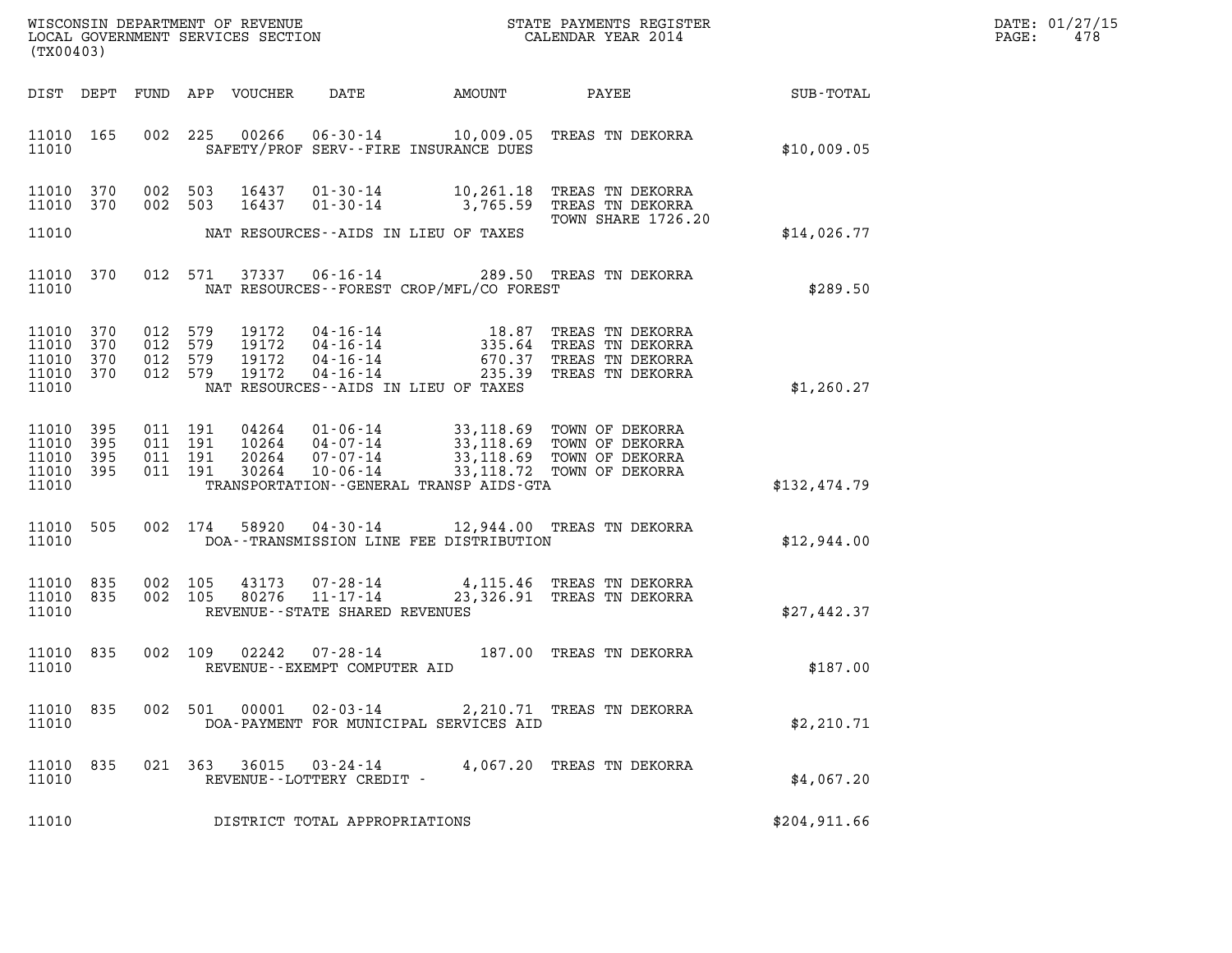| %WISCONSIN DEPARTMENT OF REVENUE $$\tt STATE$ PAYMENTS REGISTER LOCAL GOVERNMENT SERVICES SECTION $$\tt CALEINDAR$ YEAR 2014<br>(TX00403) |            |                               |         |                |                                                  |                                              |                                                                                                                                                                                                                      |              | DATE: 01/27/15<br>PAGE:<br>479 |
|-------------------------------------------------------------------------------------------------------------------------------------------|------------|-------------------------------|---------|----------------|--------------------------------------------------|----------------------------------------------|----------------------------------------------------------------------------------------------------------------------------------------------------------------------------------------------------------------------|--------------|--------------------------------|
|                                                                                                                                           |            |                               |         |                |                                                  | DIST DEPT FUND APP VOUCHER DATE AMOUNT       | PAYEE<br>$\begin{array}{c}\text{SUB - TOTAL}\end{array}$                                                                                                                                                             |              |                                |
| 11012 165<br>11012                                                                                                                        |            |                               |         |                |                                                  | SAFETY/PROF SERV--FIRE INSURANCE DUES        | 002 225 00267 06-30-14 2,587.62 TREAS TN FORT WINNEBAGO                                                                                                                                                              | \$2,587.62   |                                |
| 11012 370<br>11012                                                                                                                        |            |                               | 000 001 |                |                                                  | NAT RESOURCES-SEVERANCE/YIELD/WITHDRAWAL     | 01DNR  06-19-14   10,635.77 TREAS TOWN FORT WINNEBAGO                                                                                                                                                                | \$10,635.77  |                                |
| 11012 370                                                                                                                                 |            |                               |         | 002 503 16438  |                                                  |                                              | 01-30-14 1,558.96 TREAS TN FORT WINNEBAGO<br>TOWN SHARE 155.52                                                                                                                                                       |              |                                |
| 11012                                                                                                                                     |            |                               |         |                |                                                  | NAT RESOURCES--AIDS IN LIEU OF TAXES         |                                                                                                                                                                                                                      | \$1,558.96   |                                |
| 11012 370<br>11012                                                                                                                        |            |                               |         |                |                                                  | NAT RESOURCES--FOREST CROP/MFL/CO FOREST     | 012 571 37338 06-16-14 213.41 TREAS TN FORT WINNEBAGO                                                                                                                                                                | \$213.41     |                                |
| 11012 370<br>11012 370<br>11012                                                                                                           |            | 012 579<br>012 579            |         | 19173<br>19173 |                                                  | NAT RESOURCES -- AIDS IN LIEU OF TAXES       | 04-16-14 1,472.06 TREAS TN FORT WINNEBAGO<br>04-16-14 20.00 TREAS TN FORT WINNEBAGO                                                                                                                                  | \$1,492.06   |                                |
| 11012 395<br>11012<br>11012<br>11012 395<br>11012                                                                                         | 395<br>395 | 011 191<br>011 191<br>011 191 | 011 191 |                |                                                  | TRANSPORTATION - - GENERAL TRANSP AIDS - GTA | 04265  01-06-14  19,227.65  TOWN OF FORT WINNEBAGO<br>10265  04-07-14  19,227.65  TOWN OF FORT WINNEBAGO<br>20265  07-07-14  19,227.65  TOWN OF FORT WINNEBAGO<br>30265  10-06-14  19,227.66  TOWN OF FORT WINNEBAGO | \$76,910.61  |                                |
| 11012 835<br>11012 835<br>11012                                                                                                           |            | 002 105<br>002 105            |         | 43174          | 80277 11-17-14<br>REVENUE--STATE SHARED REVENUES |                                              | 07-28-14 1,694.13 TREAS TN FORT WINNEBAGO<br>11-17-14 9,600.04 TREAS TN FORT WINNEBAGO                                                                                                                               | \$11, 294.17 |                                |
| 11012 835<br>11012                                                                                                                        |            |                               |         |                | REVENUE--EXEMPT COMPUTER AID                     |                                              | 002 109 02243 07-28-14 2.00 TREAS TN FORT WINNEBAGO                                                                                                                                                                  | \$2.00       |                                |
| 11012                                                                                                                                     |            |                               |         |                | DISTRICT TOTAL APPROPRIATIONS                    |                                              |                                                                                                                                                                                                                      | \$104,694.60 |                                |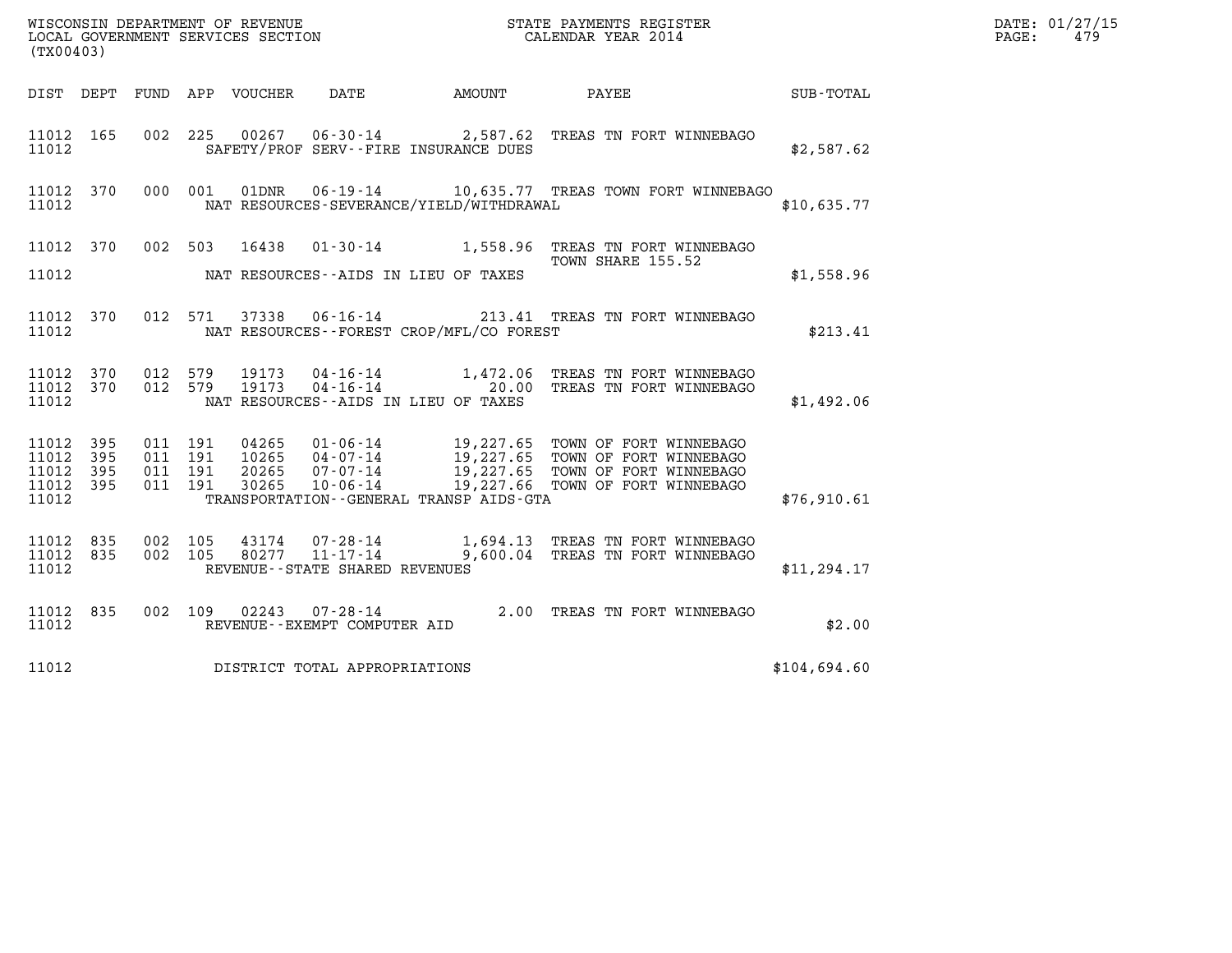| DATE: | 01/27/15 |
|-------|----------|
| PAGE: | 480      |

| (TX00403)                                                       | WISCONSIN DEPARTMENT OF REVENUE<br>LOCAL GOVERNMENT SERVICES SECTION                                | STATE PAYMENTS REGISTER<br>CALENDAR YEAR 2014                                                                                                                                                                                |              | DATE: 01/27/15<br>$\mathtt{PAGE:}$<br>480 |
|-----------------------------------------------------------------|-----------------------------------------------------------------------------------------------------|------------------------------------------------------------------------------------------------------------------------------------------------------------------------------------------------------------------------------|--------------|-------------------------------------------|
|                                                                 | DIST DEPT FUND APP VOUCHER DATE AMOUNT PAYEE TOTAL                                                  |                                                                                                                                                                                                                              |              |                                           |
| 11014 165<br>11014                                              | 002 225 00268 06-30-14 2,821.22 TREAS TN FOUNTAIN PRAIRIE<br>SAFETY/PROF SERV--FIRE INSURANCE DUES  |                                                                                                                                                                                                                              | \$2,821.22   |                                           |
| 11014 370<br>11014                                              | 012 571<br>NAT RESOURCES--FOREST CROP/MFL/CO FOREST                                                 | $37339$ 06-16-14 65.70 TREAS TN FOUNTAIN PRAIRIE                                                                                                                                                                             | \$65.70      |                                           |
| 11014 395<br>395<br>11014<br>395<br>11014<br>11014 395<br>11014 | 011 191<br>011 191<br>011 191<br>011 191<br>TRANSPORTATION - - GENERAL TRANSP AIDS - GTA            | 04266  01-06-14  23,345.21  TOWN OF FOUNTAIN PRAIRIE<br>10266  04-07-14  23,345.21  TOWN OF FOUNTAIN PRAIRIE<br>20266  07-07-14  23,345.21  TOWN OF FOUNTAIN PRAIRIE<br>30266  10-06-14  23,345.24  TOWN OF FOUNTAIN PRAIRIE | \$93,380.87  |                                           |
| 11014 395<br>11014                                              | 011 278 01896 01-23-14 14,850.95 TREAS TN FOUNTAIN PRAIRIE<br>TRANSPORTATION--LRIP/TRIP/MSIP GRANTS |                                                                                                                                                                                                                              | \$14,850.95  |                                           |
| 11014 835<br>11014 835<br>11014                                 | 002 105<br>002 105<br>REVENUE--STATE SHARED REVENUES                                                | 43175 07-28-14 1,985.38 TREAS TN FOUNTAIN PRAIRIE<br>80278    11-17-14    17,343.01 TREAS TN FOUNTAIN PRAIRIE                                                                                                                | \$19,328.39  |                                           |
| 11014                                                           | 11014 835 002 109 02244 07-28-14 114.00 TREAS TN FOUNTAIN PRAIRIE<br>REVENUE--EXEMPT COMPUTER AID   |                                                                                                                                                                                                                              | \$114.00     |                                           |
| 11014                                                           | DISTRICT TOTAL APPROPRIATIONS                                                                       |                                                                                                                                                                                                                              | \$130,561.13 |                                           |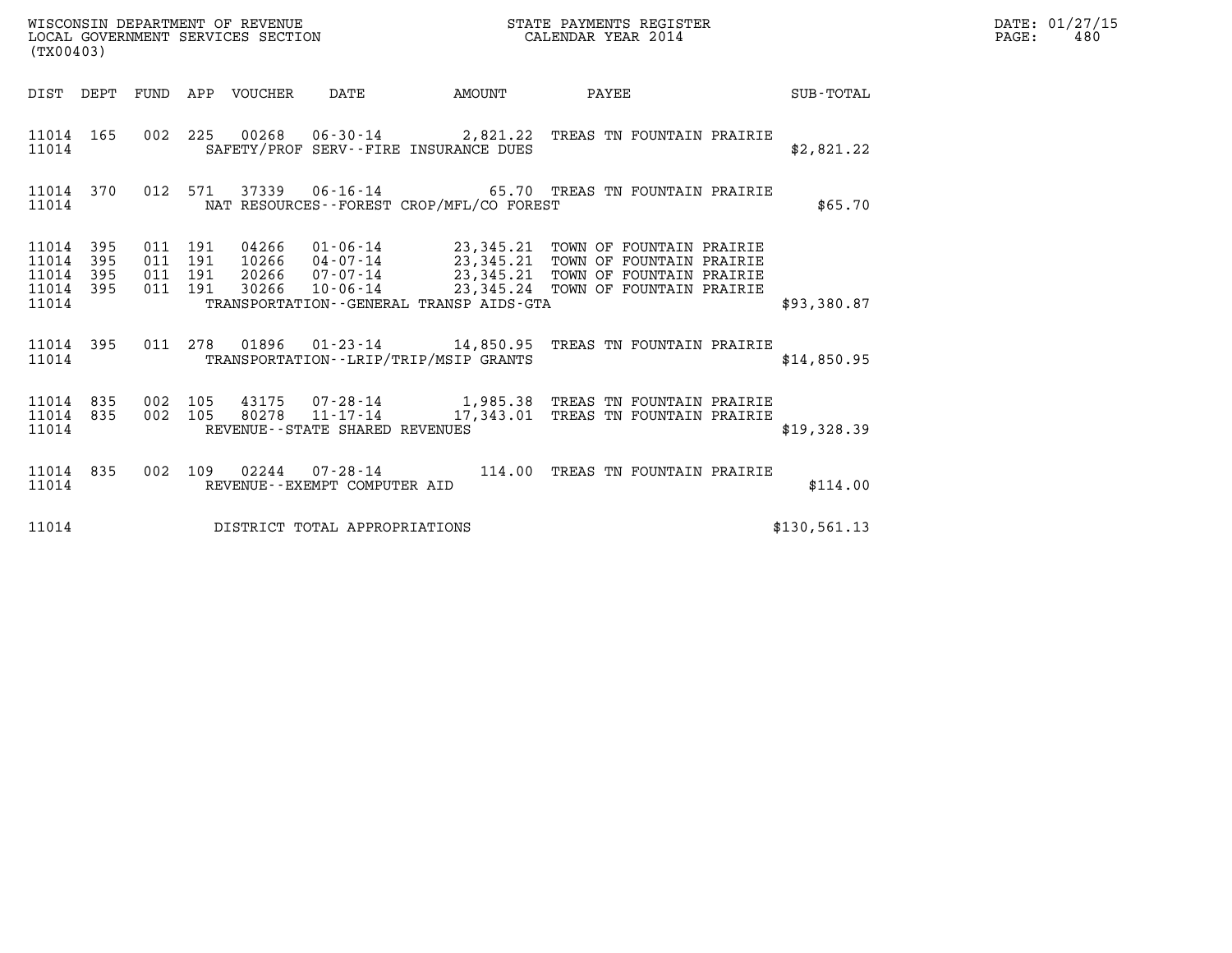| WISCONSIN DEPARTMENT OF REVENUE<br>LOCAL GOVERNMENT SERVICES SECTION<br>(TX00403) |                   |                                          |         |                                 |                                |                                                                     | STATE PAYMENTS REGISTER<br>STATE FAIRERS DE CALENDAR YEAR 2014                                                                                       |              | DATE: 01/27/15<br>$\mathtt{PAGE}$ :<br>481 |
|-----------------------------------------------------------------------------------|-------------------|------------------------------------------|---------|---------------------------------|--------------------------------|---------------------------------------------------------------------|------------------------------------------------------------------------------------------------------------------------------------------------------|--------------|--------------------------------------------|
|                                                                                   |                   |                                          |         | DIST DEPT FUND APP VOUCHER DATE |                                |                                                                     |                                                                                                                                                      |              |                                            |
| 11016 165<br>11016                                                                |                   |                                          |         |                                 |                                | SAFETY/PROF SERV--FIRE INSURANCE DUES                               | 002 225 00269 06-30-14 1,958.68 TREAS TN HAMPDEN                                                                                                     | \$1,958.68   |                                            |
| 11016                                                                             |                   |                                          |         |                                 |                                | NAT RESOURCES -- FOREST CROP/MFL/CO FOREST                          | 11016 370 012 571 37340 06-16-14 11.87 TREAS TN HAMPDEN                                                                                              | \$11.87      |                                            |
| 11016 370<br>11016 370<br>11016                                                   |                   | 012 579                                  | 012 579 |                                 |                                | 19174  04 - 16 - 14   12.87<br>NAT RESOURCES--AIDS IN LIEU OF TAXES | TREAS TN HAMPDEN<br>19174  04-16-14  184.07 TREAS TN HAMPDEN                                                                                         | \$196.94     |                                            |
| 11016 395<br>11016<br>11016<br>11016<br>11016                                     | 395<br>395<br>395 | 011 191<br>011 191<br>011 191<br>011 191 |         | 30267                           | 20267 07-07-14<br>10-06-14     | TRANSPORTATION--GENERAL TRANSP AIDS-GTA                             | 04267  01-06-14  22,419.03  TOWN OF HAMPDEN<br>10267  04-07-14  22,419.03  TOWN OF HAMPDEN<br>22,419.03 TOWN OF HAMPDEN<br>22,419.03 TOWN OF HAMPDEN | \$89,676.12  |                                            |
| 11016<br>11016 835<br>11016                                                       | 835               | 002 105<br>002 105                       |         |                                 | REVENUE--STATE SHARED REVENUES |                                                                     | 43176  07-28-14  2,126.93  TREAS TN HAMPDEN<br>80279  11-17-14  12,052.93  TREAS TN HAMPDEN                                                          | \$14,179.86  |                                            |
| 11016 835<br>11016                                                                |                   |                                          |         |                                 | REVENUE--EXEMPT COMPUTER AID   |                                                                     | 002 109 02245 07-28-14 37.00 TREAS TN HAMPDEN                                                                                                        | \$37.00      |                                            |
| 11016                                                                             |                   |                                          |         |                                 | DISTRICT TOTAL APPROPRIATIONS  |                                                                     |                                                                                                                                                      | \$106,060.47 |                                            |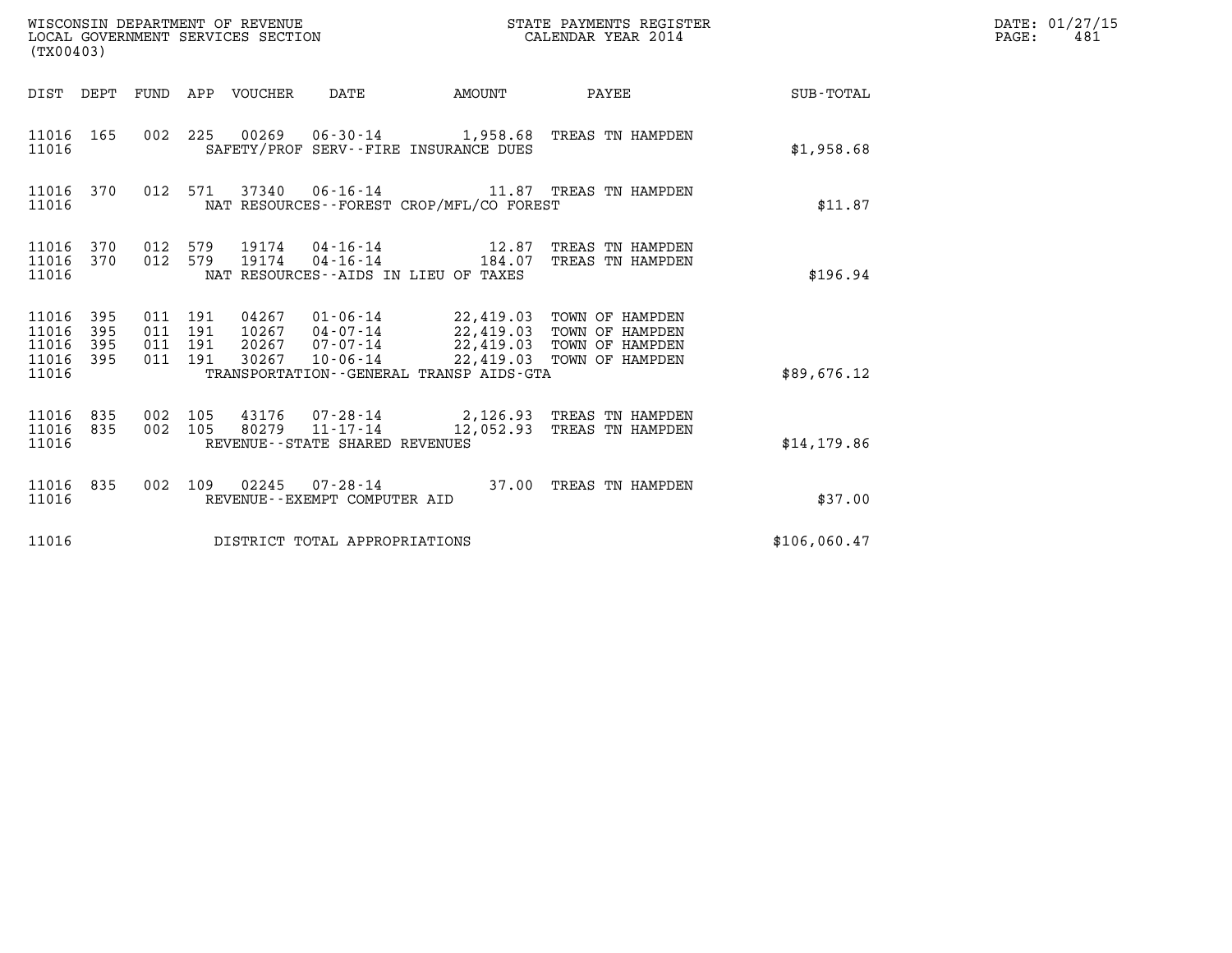| (TX00403)                                     |                   |                                          |  |                                 |                                |                                                                                                                                                                                                                 | STATE PAYMENTS REGISTER |              | DATE: 01/27/15<br>$\mathtt{PAGE}$ :<br>482 |
|-----------------------------------------------|-------------------|------------------------------------------|--|---------------------------------|--------------------------------|-----------------------------------------------------------------------------------------------------------------------------------------------------------------------------------------------------------------|-------------------------|--------------|--------------------------------------------|
|                                               |                   |                                          |  | DIST DEPT FUND APP VOUCHER DATE |                                | AMOUNT PAYEE                                                                                                                                                                                                    |                         | SUB-TOTAL    |                                            |
| 11018 165<br>11018                            |                   |                                          |  |                                 |                                | 002 225 00270 06-30-14 2,839.19 TREAS TN LEEDS<br>SAFETY/PROF SERV--FIRE INSURANCE DUES                                                                                                                         |                         | \$2,839.19   |                                            |
| 11018 370<br>11018                            |                   |                                          |  |                                 |                                | 012 571 37341 06-16-14 16.20 TREAS TN LEEDS<br>NAT RESOURCES--FOREST CROP/MFL/CO FOREST                                                                                                                         |                         | \$16.20      |                                            |
| 11018 395<br>11018<br>11018<br>11018<br>11018 | 395<br>395<br>395 | 011 191<br>011 191<br>011 191<br>011 191 |  | 30268                           |                                | 04268  01-06-14  25,467.51 TOWN OF LEEDS<br>10268  04-07-14  25,467.51 TOWN OF LEEDS<br>20268  07-07-14  25,467.51 TOWN OF LEEDS<br>10-06-14 25,467.51 TOWN OF LEEDS<br>TRANSPORTATION--GENERAL TRANSP AIDS-GTA |                         | \$101,870.04 |                                            |
| 11018 395<br>11018                            |                   |                                          |  |                                 |                                | 011  278  00660  01-10-14  14,264.45  TREAS TN LEEDS<br>TRANSPORTATION--LRIP/TRIP/MSIP GRANTS                                                                                                                   |                         | \$14, 264.45 |                                            |
| 11018 835<br>11018 835<br>11018               |                   | 002 105<br>002 105                       |  |                                 | REVENUE--STATE SHARED REVENUES | 43177  07-28-14   1,638.51 TREAS TN LEEDS<br>80280  11-17-14   9,321.77 TREAS TN LEEDS                                                                                                                          |                         | \$10,960.28  |                                            |
| 11018 835<br>11018                            |                   |                                          |  |                                 | REVENUE--EXEMPT COMPUTER AID   | 002 109 02246 07-28-14 148.00 TREAS TN LEEDS                                                                                                                                                                    |                         | \$148.00     |                                            |
| 11018 835<br>11018                            |                   |                                          |  |                                 |                                | 002 501 00001 02-03-14 6,099.80 TREAS TN LEEDS<br>DOA-PAYMENT FOR MUNICIPAL SERVICES AID                                                                                                                        |                         | \$6,099.80   |                                            |
| 11018                                         |                   |                                          |  |                                 | DISTRICT TOTAL APPROPRIATIONS  |                                                                                                                                                                                                                 |                         | \$136,197.96 |                                            |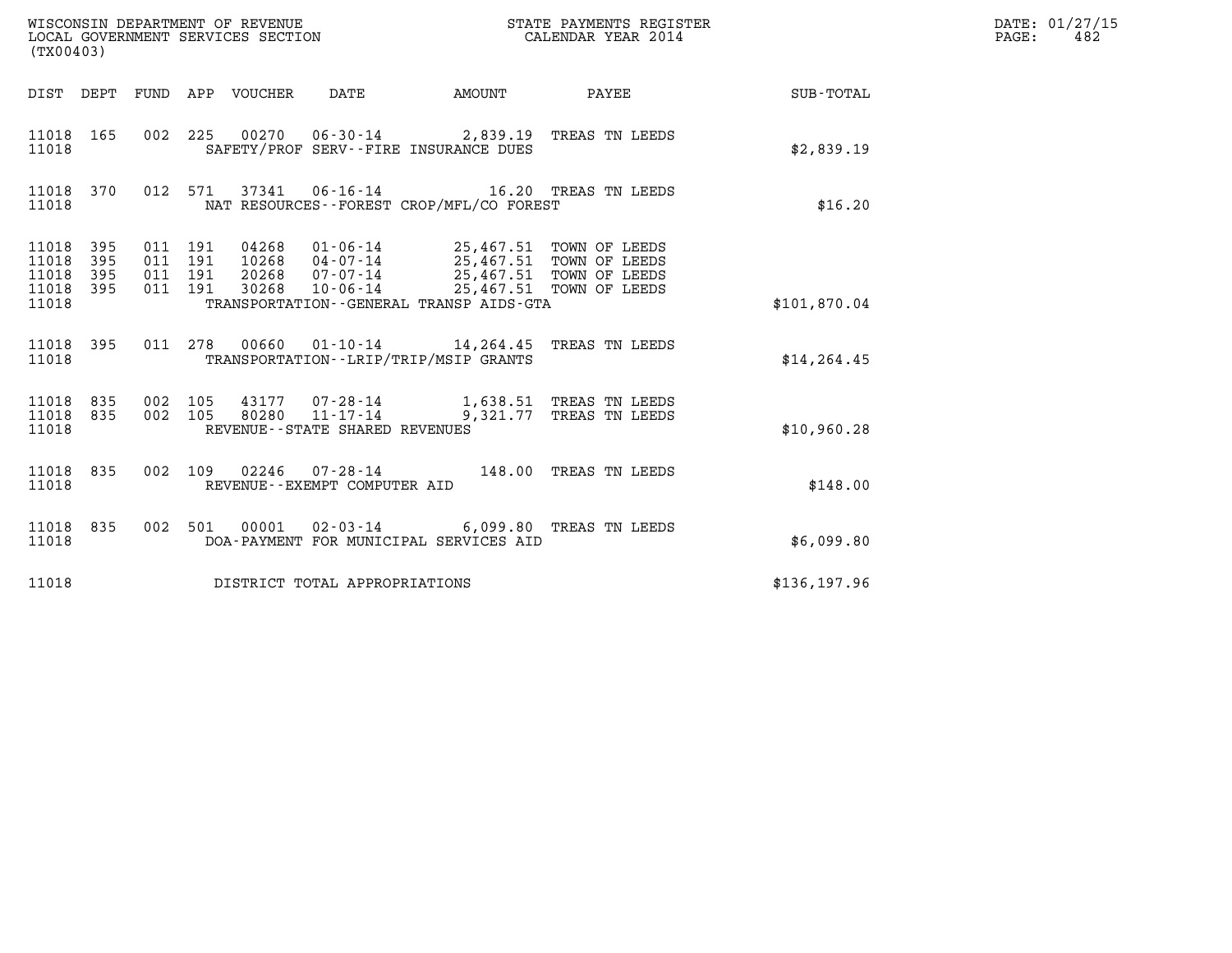| (TX00403)                                 |                            |                    |                    |                        |                                |                                                        |                                                                                                                                                                                              |              | DATE: 01/27/15<br>$\mathtt{PAGE:}$<br>483 |
|-------------------------------------------|----------------------------|--------------------|--------------------|------------------------|--------------------------------|--------------------------------------------------------|----------------------------------------------------------------------------------------------------------------------------------------------------------------------------------------------|--------------|-------------------------------------------|
|                                           |                            |                    |                    |                        |                                | DIST DEPT FUND APP VOUCHER DATE      AMOUNT      PAYEE |                                                                                                                                                                                              | SUB-TOTAL    |                                           |
| 11020 165<br>11020                        |                            |                    |                    |                        |                                | SAFETY/PROF SERV--FIRE INSURANCE DUES                  | 002 225 00271 06-30-14 3,971.27 TREAS TN LEWISTON                                                                                                                                            | \$3,971.27   |                                           |
| 11020 370<br>11020                        |                            |                    |                    |                        |                                | NAT RESOURCES-SEVERANCE/YIELD/WITHDRAWAL               | 000 001 03DNR 11-04-14 21,635.47 TREAS TOWN LEWISTON                                                                                                                                         | \$21,635.47  |                                           |
|                                           | 11020 370                  |                    |                    |                        |                                |                                                        | 002 503 17181 02-25-14 2,817.49 TREAS TN LEWISTON<br>TOWN SHARE 278.68                                                                                                                       |              |                                           |
| 11020                                     |                            |                    |                    |                        |                                | NAT RESOURCES--AIDS IN LIEU OF TAXES                   |                                                                                                                                                                                              | \$2,817.49   |                                           |
| 11020                                     | 11020 370                  |                    |                    |                        |                                | NAT RESOURCES--FOREST CROP/MFL/CO FOREST               | 012 571 37342 06-16-14 875.73 TREAS TN LEWISTON                                                                                                                                              | \$875.73     |                                           |
| 11020 370<br>11020<br>11020<br>11020      | 370<br>370                 | 012 579            | 012 579<br>012 579 |                        |                                | NAT RESOURCES--AIDS IN LIEU OF TAXES                   | 19175   04-16-14   6.48 TREAS TN LEWISTON<br>19175   04-16-14   148.32 TREAS TN LEWISTON<br>19175   04-16-14   6.42 TREAS TN LEWISTON                                                        | \$161.22     |                                           |
| 11020<br>11020<br>11020<br>11020<br>11020 | - 395<br>395<br>395<br>395 | 011 191<br>011 191 | 011 191<br>011 191 |                        |                                | TRANSPORTATION--GENERAL TRANSP AIDS-GTA                | 04269  01-06-14  24,588.95  TOWN OF LEWISTON<br>10269  04-07-14  24,588.95  TOWN OF LEWISTON<br>20269  07-07-14  24,588.95  TOWN OF LEWISTON<br>30269  10-06-14  24,588.97  TOWN OF LEWISTON | \$98,355.82  |                                           |
| 11020 835<br>11020 835<br>11020           |                            |                    | 002 105            | 43178<br>002 105 80281 | REVENUE--STATE SHARED REVENUES |                                                        | 07-28-14 2,867.85 TREAS TN LEWISTON                                                                                                                                                          | \$19,071.59  |                                           |
| 11020 835<br>11020                        |                            |                    |                    |                        | REVENUE--EXEMPT COMPUTER AID   |                                                        | 002 109 02247 07-28-14 75.00 TREAS TN LEWISTON                                                                                                                                               | \$75.00      |                                           |
| 11020                                     | 11020 835                  |                    |                    |                        | REVENUE--LOTTERY CREDIT -      |                                                        | 021 363 36016 03-24-14 2,668.07 TREAS TN LEWISTON                                                                                                                                            | \$2,668.07   |                                           |
| 11020                                     |                            |                    |                    |                        | DISTRICT TOTAL APPROPRIATIONS  |                                                        |                                                                                                                                                                                              | \$149,631.66 |                                           |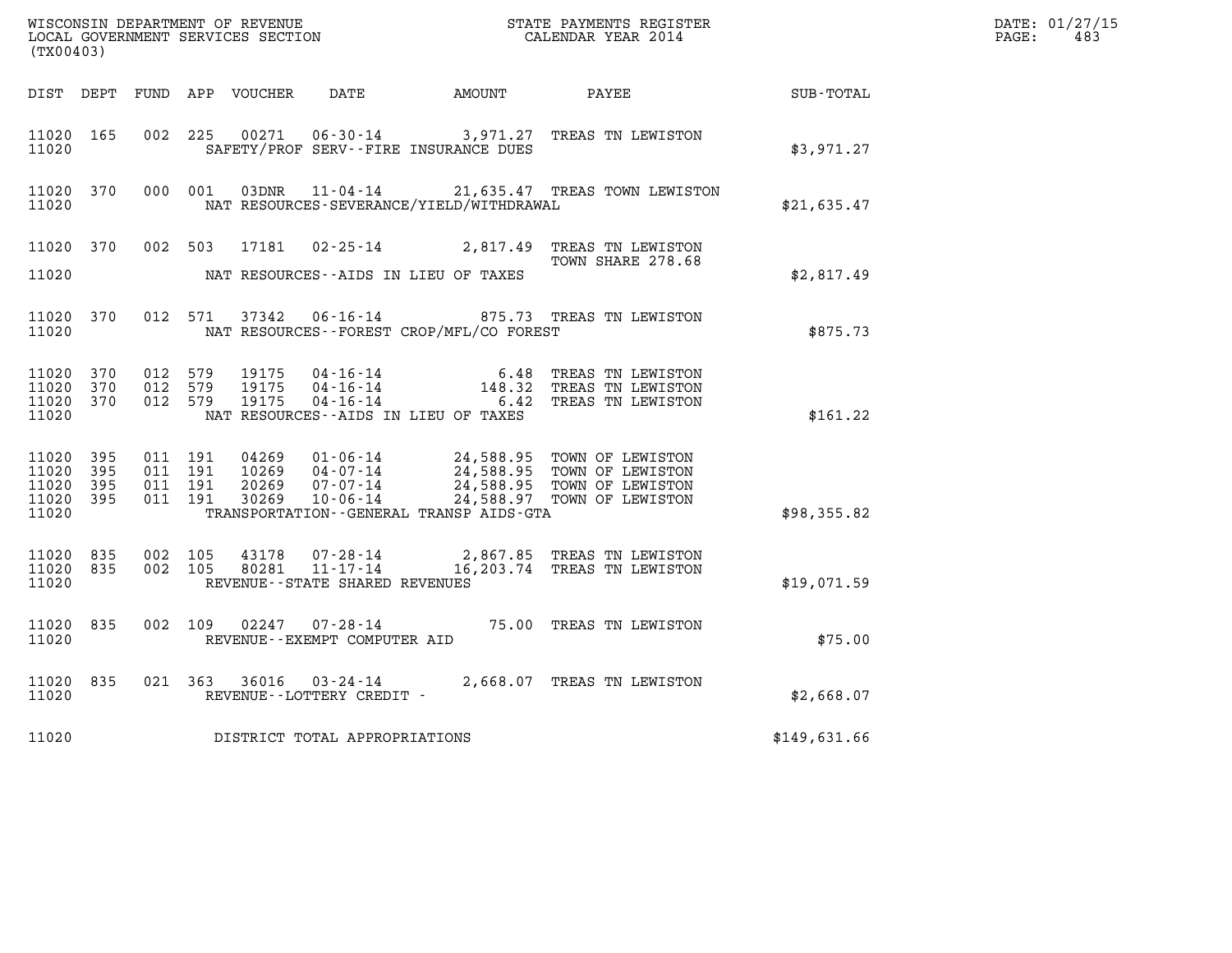| %WISCONSIN DEPARTMENT OF REVENUE $$\tt STATE$ PAYMENTS REGISTER LOCAL GOVERNMENT SERVICES SECTION $$\tt CALENDAR$ YEAR 2014<br>(TX00403) |                        |                                          |         |                                 |                                                     |                                                                                                                                                                                                                         |                                            |              | DATE: 01/27/15<br>$\mathtt{PAGE}$ :<br>484 |
|------------------------------------------------------------------------------------------------------------------------------------------|------------------------|------------------------------------------|---------|---------------------------------|-----------------------------------------------------|-------------------------------------------------------------------------------------------------------------------------------------------------------------------------------------------------------------------------|--------------------------------------------|--------------|--------------------------------------------|
|                                                                                                                                          |                        |                                          |         | DIST DEPT FUND APP VOUCHER DATE |                                                     |                                                                                                                                                                                                                         | AMOUNT PAYEE SUB-TOTAL                     |              |                                            |
| 11022                                                                                                                                    | 11022 165              |                                          |         |                                 |                                                     | 002 225 00272 06-30-14 14,770.98 TREAS TN LODI<br>SAFETY/PROF SERV--FIRE INSURANCE DUES                                                                                                                                 |                                            | \$14,770.98  |                                            |
| 11022                                                                                                                                    | 11022 370              |                                          | 000 001 |                                 |                                                     | NAT RESOURCES-SEVERANCE/YIELD/WITHDRAWAL                                                                                                                                                                                | 01DNR  06-19-14   1,849.40 TREAS TOWN LODI | \$1,849.40   |                                            |
|                                                                                                                                          |                        |                                          |         |                                 |                                                     | 11022 370 002 503 16439 01-30-14 2,410.69 TREAS TN LODI                                                                                                                                                                 | TOWN SHARE 188.71                          |              |                                            |
| 11022                                                                                                                                    |                        |                                          |         |                                 |                                                     | NAT RESOURCES--AIDS IN LIEU OF TAXES                                                                                                                                                                                    |                                            | \$2,410.69   |                                            |
| 11022                                                                                                                                    | 11022 370              |                                          |         |                                 |                                                     | 012 571 37343 06-16-14 433.09 TREAS TN LODI<br>NAT RESOURCES - - FOREST CROP/MFL/CO FOREST                                                                                                                              |                                            | \$433.09     |                                            |
| 11022                                                                                                                                    | 11022 370<br>11022 370 |                                          |         |                                 |                                                     | 012 579 19176 04-16-14 13.35 TREAS TN LODI<br>012 579 19176 04-16-14 159.48 TREAS TN LODI<br>NAT RESOURCES--AIDS IN LIEU OF TAXES                                                                                       |                                            | \$172.83     |                                            |
| 11022                                                                                                                                    |                        |                                          |         |                                 | NAT RESOURCES--RU RECYCLING GRANT                   | 11022 370 074 670 41355 05-23-14 9,059.49 TREAS TN LODI                                                                                                                                                                 |                                            | \$9,059.49   |                                            |
| 11022 395<br>11022<br>11022<br>11022 395<br>11022                                                                                        | 395<br>395             | 011 191<br>011 191<br>011 191<br>011 191 |         |                                 |                                                     | 04270  01-06-14  17,401.74  TOWN OF LODI<br>10270  04-07-14  17,401.74  TOWN OF LODI<br>20270  07-07-14  17,401.74  TOWN OF LODI<br>30270  10-06-14  17,401.74  TOWN OF LODI<br>TRANSPORTATION--GENERAL TRANSP AIDS-GTA |                                            | \$69,606.96  |                                            |
| 11022 835<br>11022                                                                                                                       | 11022 835              | 002 105<br>002 105                       |         | 43179<br>80282                  | REVENUE--STATE SHARED REVENUES                      | 07-28-14 5,361.24 TREAS TN LODI<br>11-17-14 30,431.62 TREAS TN LODI                                                                                                                                                     |                                            | \$35,792.86  |                                            |
| 11022                                                                                                                                    | 11022 835              |                                          |         |                                 | REVENUE - - EXEMPT COMPUTER AID                     | 002 109 02248 07-28-14 145.00 TREAS TN LODI                                                                                                                                                                             |                                            | \$145.00     |                                            |
| 11022 835<br>11022                                                                                                                       |                        |                                          |         |                                 | 021 363 36017 03-24-14<br>REVENUE--LOTTERY CREDIT - |                                                                                                                                                                                                                         | 2,168.16 TREAS TN LODI                     | \$2,168.16   |                                            |
| 11022                                                                                                                                    |                        |                                          |         |                                 | DISTRICT TOTAL APPROPRIATIONS                       |                                                                                                                                                                                                                         |                                            | \$136,409.46 |                                            |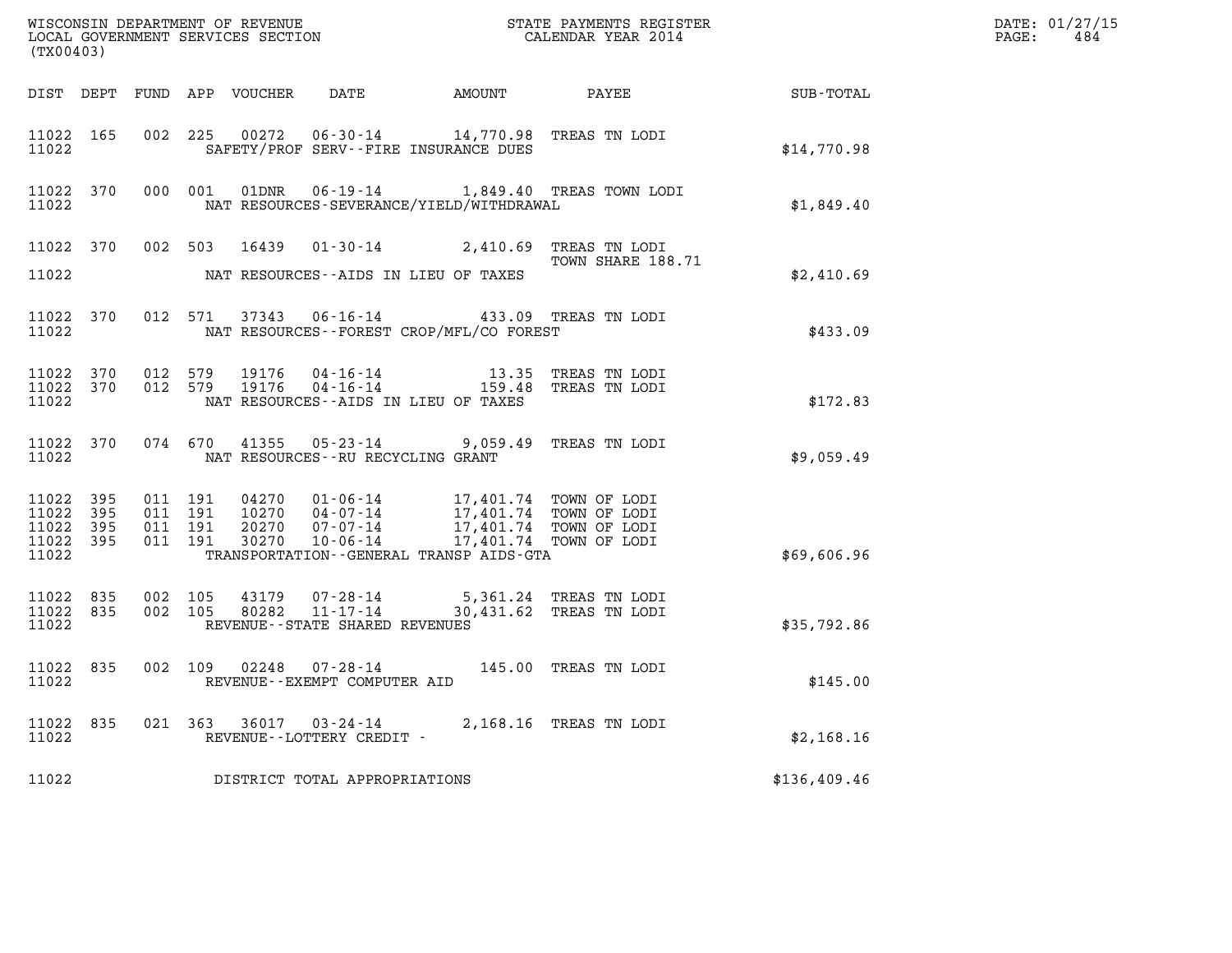| WISCONSIN DEPARTMENT OF REVENUE<br>LOCAL GOVERNMENT SERVICES SECTION<br>(TX00403) |            |                                          |         |                            |                                   |                                             | STATE PAYMENTS REGISTER<br>CALENDAR YEAR 2014                                                                                                                                             |               | DATE: 01/27/15<br>$\mathtt{PAGE}$ :<br>485 |
|-----------------------------------------------------------------------------------|------------|------------------------------------------|---------|----------------------------|-----------------------------------|---------------------------------------------|-------------------------------------------------------------------------------------------------------------------------------------------------------------------------------------------|---------------|--------------------------------------------|
|                                                                                   |            |                                          |         | DIST DEPT FUND APP VOUCHER | DATE                              |                                             | AMOUNT PAYEE SUB-TOTAL                                                                                                                                                                    |               |                                            |
| 11024 165<br>11024                                                                |            | 002 225                                  |         |                            |                                   | SAFETY/PROF SERV--FIRE INSURANCE DUES       | 00273  06-30-14  3,216.55  TREAS TN LOWVILLE                                                                                                                                              | \$3,216.55    |                                            |
| 11024 370                                                                         |            |                                          |         |                            |                                   |                                             | 002 503 16440 01-30-14 10,580.61 TREAS TN LOWVILLE                                                                                                                                        |               |                                            |
| 11024                                                                             |            |                                          |         |                            |                                   | NAT RESOURCES--AIDS IN LIEU OF TAXES        | TOWN SHARE 1479.15                                                                                                                                                                        | \$10,580.61   |                                            |
| 11024 370<br>11024                                                                |            |                                          |         |                            |                                   | NAT RESOURCES - - FOREST CROP/MFL/CO FOREST | 012 571 37344 06-16-14 103.78 TREAS TN LOWVILLE                                                                                                                                           | \$103.78      |                                            |
| 11024 370<br>11024<br>11024<br>11024                                              | 370<br>370 | 012 579<br>012 579<br>012 579            |         | 19177                      |                                   | NAT RESOURCES--AIDS IN LIEU OF TAXES        | 910.20 TREAS TN LOWVILLE<br>131.16 TREAS TN LOWVILLE<br>04-16-14    1,122.74    TREAS TN LOWVILLE                                                                                         | \$2,164.10    |                                            |
| 11024 395<br>11024<br>11024<br>11024 395<br>11024                                 | 395<br>395 | 011 191<br>011 191<br>011 191<br>011 191 |         |                            |                                   | TRANSPORTATION--GENERAL TRANSP AIDS-GTA     | 04271  01-06-14  24,435.47 TOWN OF LOWVILLE<br>10271  04-07-14  24,435.47 TOWN OF LOWVILLE<br>20271  07-07-14  24,435.47 TOWN OF LOWVILLE<br>30271  10-06-14  24,435.48  TOWN OF LOWVILLE | \$97,741.89   |                                            |
| 11024 835<br>11024 835<br>11024                                                   |            | 002 105<br>002 105                       |         |                            | REVENUE - - STATE SHARED REVENUES |                                             | 43180  07-28-14  2,352.04  TREAS TN LOWVILLE  80283  11-17-14   13,330.11  TREAS TN LOWVILLE                                                                                              | \$15,682.15   |                                            |
| 11024 835<br>11024                                                                |            |                                          | 002 501 |                            |                                   | DOA-PAYMENT FOR MUNICIPAL SERVICES AID      | 00001 02-03-14 667.10 TREAS TN LOWVILLE                                                                                                                                                   | \$667.10      |                                            |
| 11024                                                                             |            |                                          |         |                            | DISTRICT TOTAL APPROPRIATIONS     |                                             |                                                                                                                                                                                           | \$130, 156.18 |                                            |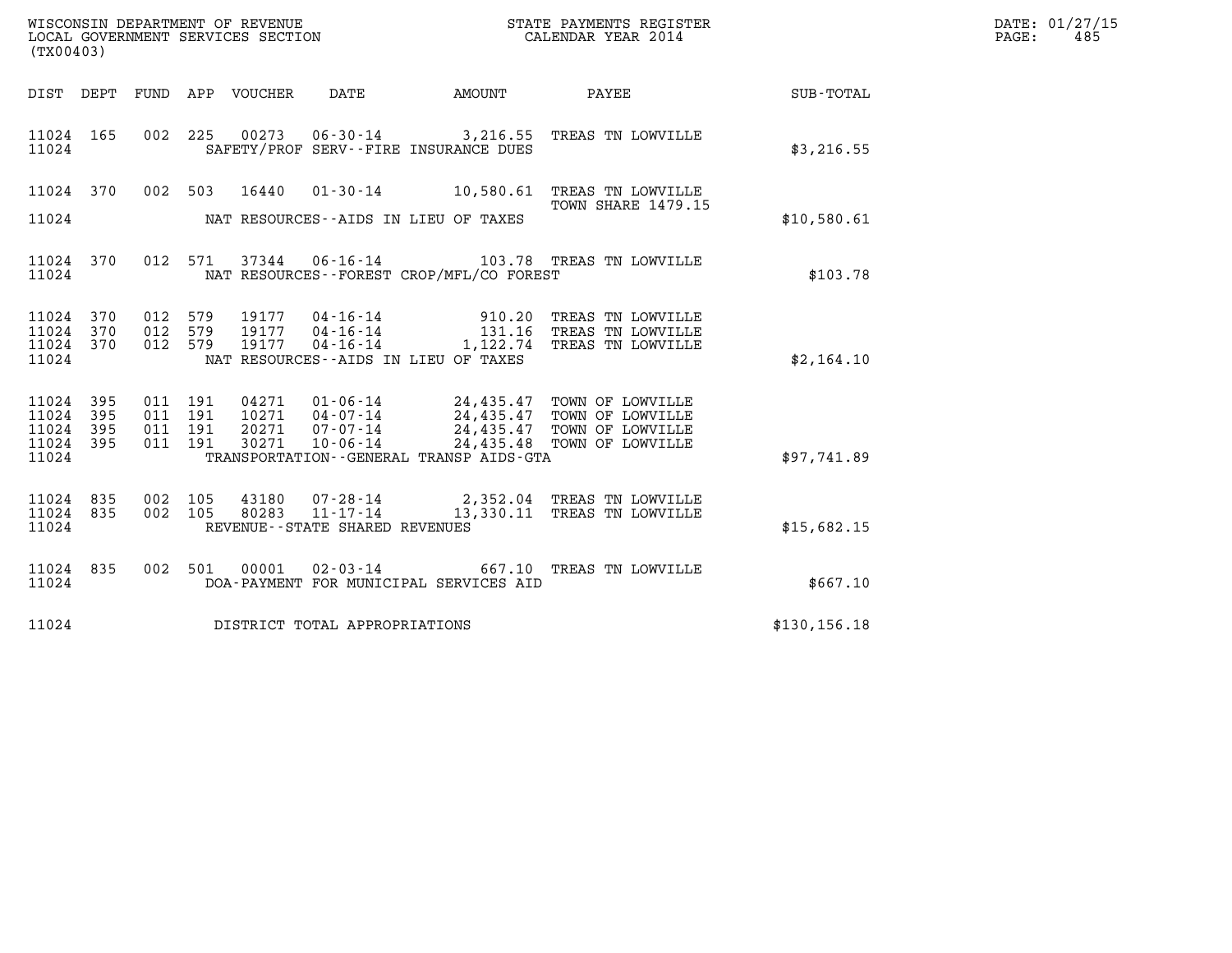| WISCONSIN DEPARTMENT OF REVENUE   | STATE PAYMENTS REGISTER | DATE: 01/27/15 |
|-----------------------------------|-------------------------|----------------|
| LOCAL GOVERNMENT SERVICES SECTION | CALENDAR YEAR 2014      | 486<br>PAGE:   |

| (TX00403)                                 |                          |                          |                          |                                  |                                                     |                                                                     |                                                                                                                |              |
|-------------------------------------------|--------------------------|--------------------------|--------------------------|----------------------------------|-----------------------------------------------------|---------------------------------------------------------------------|----------------------------------------------------------------------------------------------------------------|--------------|
| DIST                                      | DEPT                     | FUND                     |                          | APP VOUCHER DATE                 |                                                     | AMOUNT                                                              | PAYEE                                                                                                          | SUB-TOTAL    |
| 11026<br>11026                            | 165                      |                          | 002 225                  | 00274                            |                                                     | SAFETY/PROF SERV--FIRE INSURANCE DUES                               | 06-30-14 3,324.37 TREAS TN MARCELLON                                                                           | \$3,324.37   |
| 11026<br>11026                            | 370                      | 002                      | 503                      | 16441                            |                                                     | $01 - 30 - 14$ 1,565.47<br>NAT RESOURCES--AIDS IN LIEU OF TAXES     | TREAS TN MARCELLON<br>TOWN SHARE 145.76                                                                        | \$1,565.47   |
| 11026<br>11026                            | 370                      | 012                      | 571                      |                                  |                                                     | NAT RESOURCES - - FOREST CROP/MFL/CO FOREST                         | 37345   06-16-14   270.90   TREAS TN MARCELLON                                                                 | \$270.90     |
| 11026<br>11026                            | 370                      | 012                      | 579                      | 19178                            |                                                     | $04 - 16 - 14$ 215.51<br>NAT RESOURCES -- AIDS IN LIEU OF TAXES     | TREAS TN MARCELLON                                                                                             | \$215.51     |
| 11026<br>11026<br>11026<br>11026<br>11026 | 395<br>395<br>395<br>395 | 011<br>011<br>011<br>011 | 191<br>191<br>191<br>191 | 04272<br>10272<br>20272<br>30272 | 04-07-14<br>07-07-14<br>10-06-14                    | $01 - 06 - 14$ 23,551.62<br>TRANSPORTATION--GENERAL TRANSP AIDS-GTA | TOWN OF MARCELLON<br>23,551.62 TOWN OF MARCELLON<br>23,551.62 TOWN OF MARCELLON<br>23,551.64 TOWN OF MARCELLON | \$94, 206.50 |
| 11026<br>11026<br>11026                   | 835<br>835               | 002<br>002               | 105<br>105               | 43181<br>80284                   | $11 - 17 - 14$<br>REVENUE - - STATE SHARED REVENUES | 10,889.33                                                           | 07-28-14 1,917.60 TREAS TN MARCELLON<br>TREAS TN MARCELLON                                                     | \$12,806.93  |
| 11026<br>11026                            | 835                      | 002                      | 109                      | 02249                            | 07-28-14<br>REVENUE - - EXEMPT COMPUTER AID         | 8.00                                                                | TREAS TN MARCELLON                                                                                             | \$8.00       |
| 11026                                     |                          |                          |                          |                                  | DISTRICT TOTAL APPROPRIATIONS                       |                                                                     |                                                                                                                | \$112,397.68 |
|                                           |                          |                          |                          |                                  |                                                     |                                                                     |                                                                                                                |              |

LOCAL GOVERNMENT SERVICES SECTION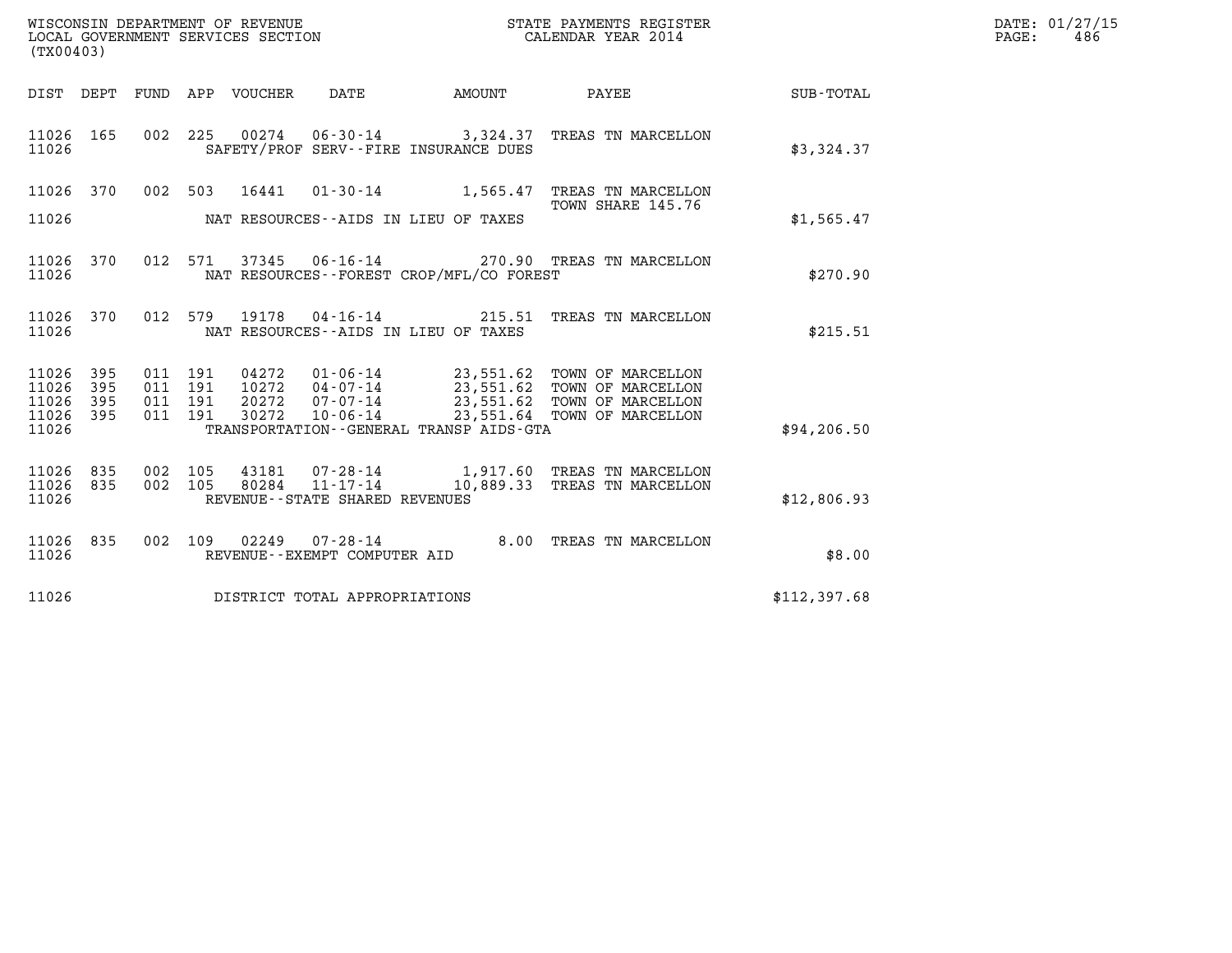| (TX00403)                                                       |                                          |                                 | WISCONSIN DEPARTMENT OF REVENUE<br>LOCAL GOVERNMENT SERVICES SECTION | STATE PAYMENTS REGISTER<br>CALENDAR YEAR 2014                                                                                                                          |              | DATE: 01/27/15<br>PAGE:<br>487 |
|-----------------------------------------------------------------|------------------------------------------|---------------------------------|----------------------------------------------------------------------|------------------------------------------------------------------------------------------------------------------------------------------------------------------------|--------------|--------------------------------|
|                                                                 |                                          | DIST DEPT FUND APP VOUCHER DATE | <b>EXAMPLE THE AMOUNT</b>                                            | PAYEE                                                                                                                                                                  | SUB-TOTAL    |                                |
| 11028 165<br>11028                                              |                                          |                                 | SAFETY/PROF SERV--FIRE INSURANCE DUES                                | 002 225 00275 06-30-14 2,156.35 TREAS TN NEWPORT                                                                                                                       | \$2,156.35   |                                |
| 11028 370<br>11028                                              |                                          |                                 | NAT RESOURCES - - FOREST CROP/MFL/CO FOREST                          | 012 571 37346 06-16-14 138.19 TREAS TN NEWPORT                                                                                                                         | \$138.19     |                                |
| 11028 370<br>11028                                              | 074 670                                  |                                 | NAT RESOURCES--RU RECYCLING GRANT                                    | 41356  05-23-14  702.00  TREAS TN NEWPORT                                                                                                                              | \$702.00     |                                |
| 11028 395<br>11028<br>395<br>11028<br>395<br>11028 395<br>11028 | 011 191<br>011 191<br>011 191<br>011 191 | 20273<br>30273                  | TRANSPORTATION - - GENERAL TRANSP AIDS - GTA                         | 04273  01-06-14  15,469.97  TOWN OF NEWPORT<br>10273  04-07-14  15,469.97  TOWN OF NEWPORT<br>07-07-14 15,469.97 TOWN OF NEWPORT<br>10-06-14 15,470.00 TOWN OF NEWPORT | \$61,879.91  |                                |
| 11028 835<br>11028 835<br>11028                                 | 002 105<br>002 105                       |                                 | REVENUE--STATE SHARED REVENUES                                       |                                                                                                                                                                        | \$6,955.27   |                                |
| 11028 835<br>11028                                              | 002 109                                  | 02250                           | REVENUE--EXEMPT COMPUTER AID                                         | 07-28-14 15.00 TREAS TN NEWPORT                                                                                                                                        | \$15.00      |                                |
| 11028 835<br>11028                                              |                                          |                                 | REVENUE--LOTTERY CREDIT -                                            | 021 363 36018 03-24-14 265.94 TREAS TN NEWPORT                                                                                                                         | \$265.94     |                                |
| 11028                                                           |                                          |                                 | DISTRICT TOTAL APPROPRIATIONS                                        |                                                                                                                                                                        | \$72, 112.66 |                                |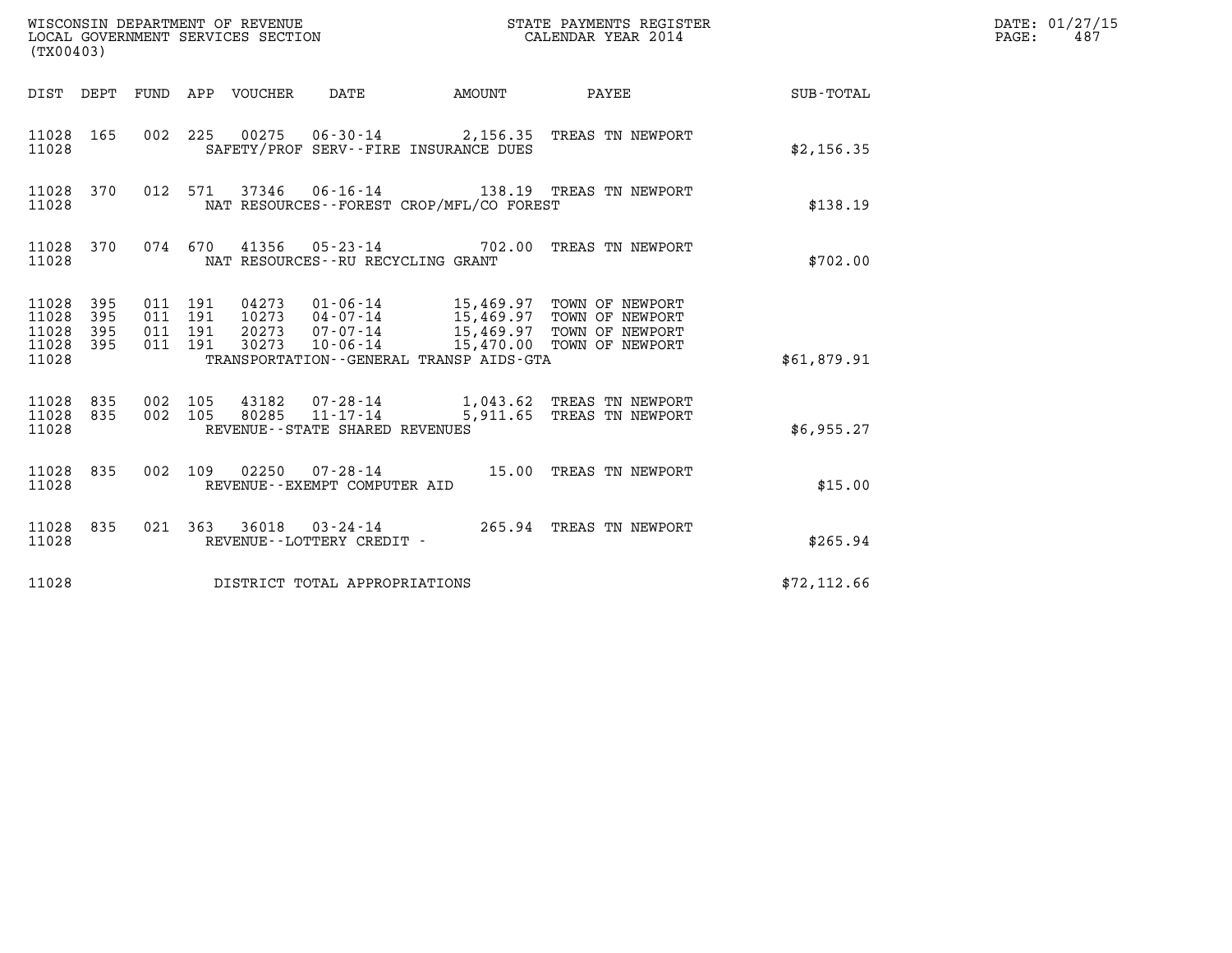| WISCONSIN DEPARTMENT OF REVENUE<br>LOCAL GOVERNMENT SERVICES SECTION<br>(TX00403) |                   |                                      |     |                                 |                                |                                                                                                                                                                                                  | STATE PAYMENTS REGISTER<br>CALENDAR YEAR 2014     |                 | DATE: 01/27/15<br>$\mathtt{PAGE}$ :<br>488 |
|-----------------------------------------------------------------------------------|-------------------|--------------------------------------|-----|---------------------------------|--------------------------------|--------------------------------------------------------------------------------------------------------------------------------------------------------------------------------------------------|---------------------------------------------------|-----------------|--------------------------------------------|
|                                                                                   |                   |                                      |     | DIST DEPT FUND APP VOUCHER DATE |                                | AMOUNT                                                                                                                                                                                           |                                                   | PAYEE SUB-TOTAL |                                            |
| 11030 165<br>11030                                                                |                   |                                      |     |                                 |                                | 002 225 00276 06-30-14 2,318.07 TREAS TN OTSEGO<br>SAFETY/PROF SERV--FIRE INSURANCE DUES                                                                                                         |                                                   | \$2,318.07      |                                            |
| 11030 370<br>11030                                                                |                   |                                      |     |                                 |                                | 012 571 37347 06-16-14 92.89 TREAS TN OTSEGO<br>NAT RESOURCES - - FOREST CROP/MFL/CO FOREST                                                                                                      |                                                   | \$92.89         |                                            |
| 11030 370<br>11030 370<br>11030                                                   |                   | 012 579<br>012 579                   |     | 19179<br>19179                  |                                | $04 - 16 - 14$ 557.04<br>NAT RESOURCES--AIDS IN LIEU OF TAXES                                                                                                                                    | TREAS TN OTSEGO<br>04-16-14 20.00 TREAS TN OTSEGO | \$577.04        |                                            |
| 11030 395<br>11030<br>11030<br>11030<br>11030                                     | 395<br>395<br>395 | 011 191<br>011 191<br>011<br>011 191 | 191 | 20274<br>30274                  | 07-07-14<br>10-06-14           | 04274  01-06-14  24,959.43  TOWN OF OTSEGO<br>10274  04-07-14  24,959.43  TOWN OF OTSEGO<br>24,959.43 TOWN OF OTSEGO<br>24,959.43 TOWN OF OTSEGO<br>TRANSPORTATION - - GENERAL TRANSP AIDS - GTA |                                                   | \$99,837.72     |                                            |
| 11030 835<br>11030 835<br>11030                                                   |                   | 002<br>002 105                       | 105 |                                 | REVENUE--STATE SHARED REVENUES | 43183  07-28-14   1,746.48   TREAS TN OTSEGO<br>80286  11-17-14  9,897.33  TREAS TN OTSEGO                                                                                                       |                                                   | \$11,643.81     |                                            |
| 11030 835<br>11030                                                                |                   | 002 109                              |     |                                 | REVENUE--EXEMPT COMPUTER AID   | 02251  07-28-14  27.00 TREAS TN OTSEGO                                                                                                                                                           |                                                   | \$27.00         |                                            |
| 11030                                                                             |                   |                                      |     |                                 | DISTRICT TOTAL APPROPRIATIONS  |                                                                                                                                                                                                  |                                                   | \$114,496.53    |                                            |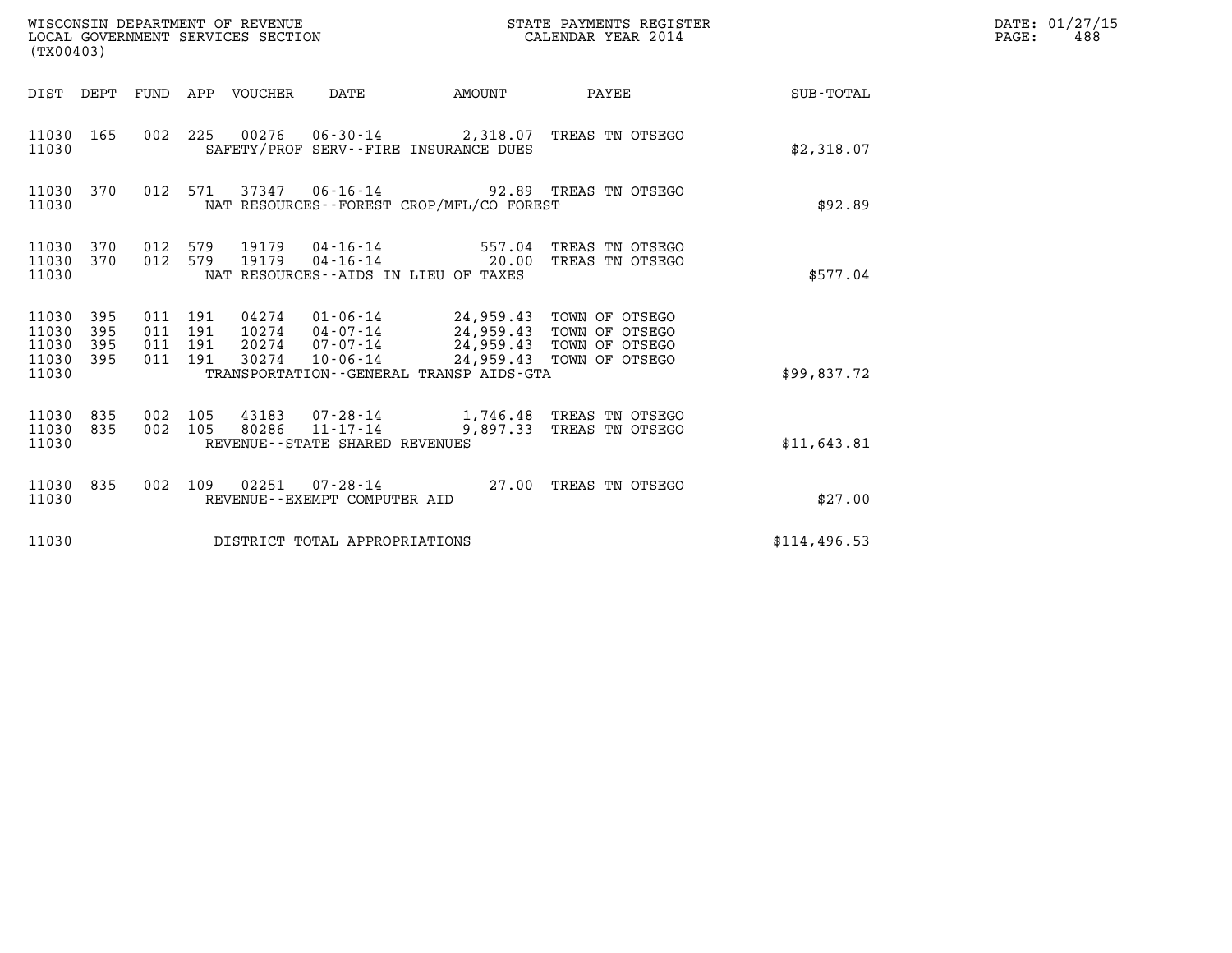| (TX00403)                                                 |  |                                          |         |                        |                                |                                              |                                                                                                                                                                                            |                  | DATE: 01/27/15<br>$\mathtt{PAGE:}$<br>489 |
|-----------------------------------------------------------|--|------------------------------------------|---------|------------------------|--------------------------------|----------------------------------------------|--------------------------------------------------------------------------------------------------------------------------------------------------------------------------------------------|------------------|-------------------------------------------|
|                                                           |  |                                          |         |                        |                                | DIST DEPT FUND APP VOUCHER DATE AMOUNT PAYEE |                                                                                                                                                                                            | <b>SUB-TOTAL</b> |                                           |
| 11032 165<br>11032                                        |  | 002 225                                  |         |                        |                                | SAFETY/PROF SERV--FIRE INSURANCE DUES        | 00277  06-30-14  7,996.45  TREAS TN PACIFIC                                                                                                                                                | \$7,996.45       |                                           |
| 11032 370                                                 |  |                                          |         | 002 503 16442          |                                |                                              | 01-30-14 32,806.35 TREAS TN PACIFIC<br><b>TOWN SHARE -1875.90</b>                                                                                                                          |                  |                                           |
| 11032                                                     |  |                                          |         |                        |                                | NAT RESOURCES--AIDS IN LIEU OF TAXES         |                                                                                                                                                                                            | \$32,806.35      |                                           |
| 11032 370<br>11032                                        |  |                                          |         |                        |                                | NAT RESOURCES - - FOREST CROP/MFL/CO FOREST  | 012 571 37348 06-16-14 39.60 TREAS TN PACIFIC                                                                                                                                              | \$39.60          |                                           |
| 11032 370<br>11032 370<br>11032                           |  | 012 579                                  |         | 19180<br>012 579 19180 |                                | NAT RESOURCES--AIDS IN LIEU OF TAXES         | 04-16-14 783.60 TREAS TN PACIFIC<br>04-16-14 545.05 TREAS TN PACIFIC                                                                                                                       | \$1,328.65       |                                           |
| 11032 395<br>11032 395<br>11032 395<br>11032 395<br>11032 |  | 011 191<br>011 191<br>011 191<br>011 191 |         |                        |                                | TRANSPORTATION--GENERAL TRANSP AIDS-GTA      | 04275  01-06-14  12,998.38  TOWN OF PACIFIC<br>10275  04-07-14  12,998.38  TOWN OF PACIFIC<br>20275  07-07-14   12,998.38  TOWN OF PACIFIC<br>30275  10-06-14   12,998.38  TOWN OF PACIFIC | \$51,993.52      |                                           |
| 11032 395<br>11032                                        |  |                                          |         |                        |                                | TRANSPORTATION - - LRIP/TRIP/MSIP GRANTS     | 011 278 34074 12-12-14 24,600.04 TREAS TN PACIFIC                                                                                                                                          | \$24,600.04      |                                           |
| 11032 505<br>11032                                        |  |                                          | 002 174 |                        |                                | DOA--TRANSMISSION LINE FEE DISTRIBUTION      | 58920  04-30-14  3,883.00  TREAS TN PACIFIC                                                                                                                                                | \$3,883.00       |                                           |
| 11032 835<br>11032 835<br>11032                           |  | 002 105                                  | 002 105 |                        | REVENUE--STATE SHARED REVENUES |                                              | 43184  07-28-14  109,434.43  TREAS TN PACIFIC<br>80287  11-17-14  643,929.82  TREAS TN PACIFIC                                                                                             | \$753, 364.25    |                                           |
| 11032 835<br>11032                                        |  |                                          |         |                        | REVENUE--LOTTERY CREDIT -      |                                              | 021 363 36019 03-24-14 4,112.73 TREAS TN PACIFIC                                                                                                                                           | \$4, 112.73      |                                           |
| 11032                                                     |  |                                          |         |                        | DISTRICT TOTAL APPROPRIATIONS  |                                              |                                                                                                                                                                                            | \$880,124.59     |                                           |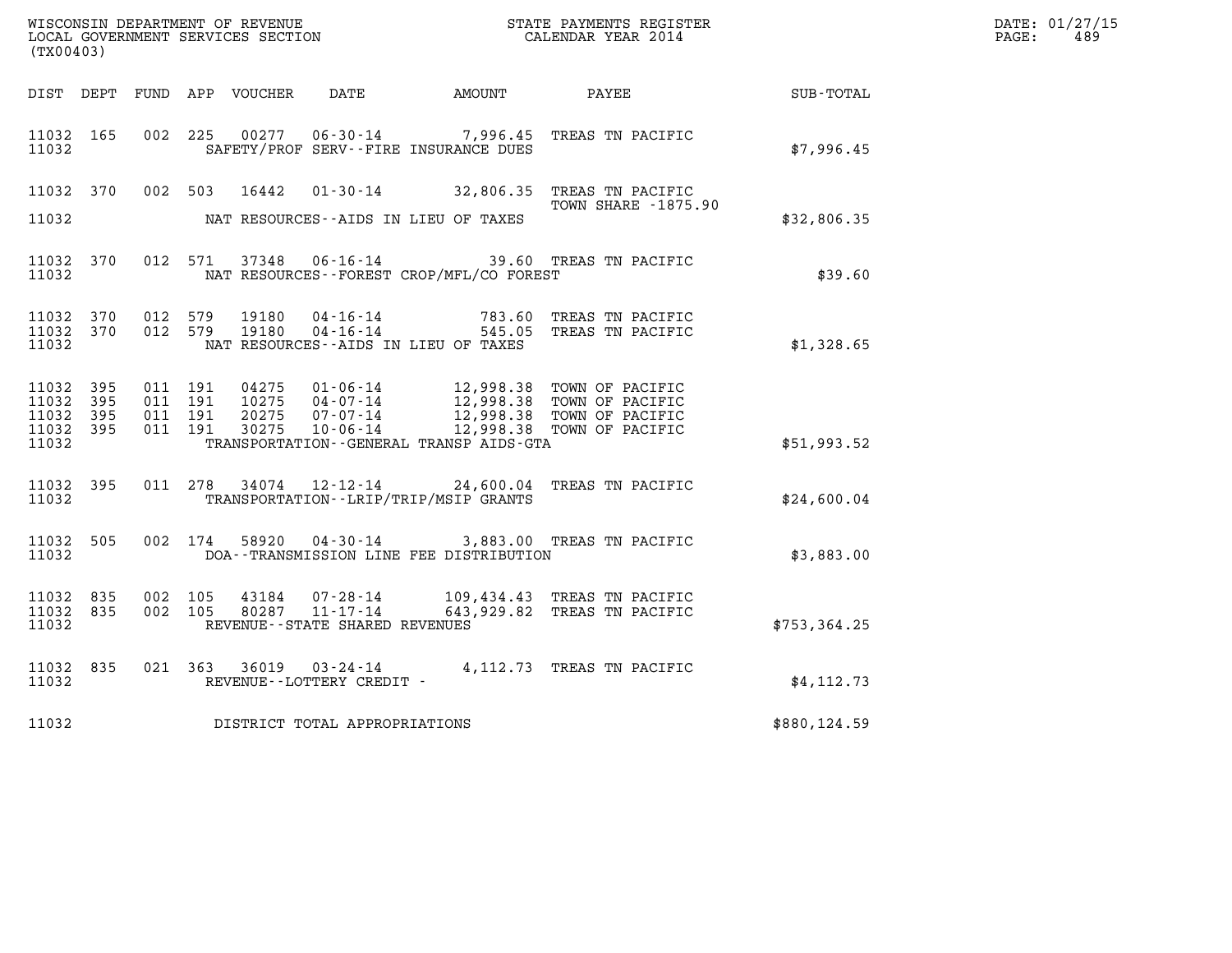| (TX00403)                                 |                          |                                          |         | WISCONSIN DEPARTMENT OF REVENUE<br>LOCAL GOVERNMENT SERVICES SECTION |                                                  |                                             | STATE PAYMENTS REGISTER<br>CALENDAR YEAR 2014                                                                                                   |               | DATE: 01/27/15<br>PAGE:<br>490 |
|-------------------------------------------|--------------------------|------------------------------------------|---------|----------------------------------------------------------------------|--------------------------------------------------|---------------------------------------------|-------------------------------------------------------------------------------------------------------------------------------------------------|---------------|--------------------------------|
| DIST DEPT                                 |                          | FUND                                     |         | APP VOUCHER                                                          | DATE                                             | AMOUNT                                      | PAYEE                                                                                                                                           | SUB-TOTAL     |                                |
| 11034 165<br>11034                        |                          |                                          |         |                                                                      |                                                  | SAFETY/PROF SERV--FIRE INSURANCE DUES       | 002 225 00278 06-30-14 3,198.58 TREAS TN RANDOLPH                                                                                               | \$3,198.58    |                                |
| 11034                                     | 11034 370                |                                          | 012 571 |                                                                      |                                                  | NAT RESOURCES - - FOREST CROP/MFL/CO FOREST | 37349   06-16-14   73.72   TREAS TN RANDOLPH                                                                                                    | \$73.72       |                                |
| 11034<br>11034<br>11034<br>11034<br>11034 | 395<br>395<br>395<br>395 | 011 191<br>011 191<br>011 191<br>011 191 |         | 04276<br>10276<br>20276<br>30276                                     | 10-06-14                                         | TRANSPORTATION--GENERAL TRANSP AIDS-GTA     | 01-06-14 20,953.00 TOWN OF RANDOLPH<br>04-07-14 20,953.00 TOWN OF RANDOLPH<br>07-07-14 20,953.00 TOWN OF RANDOLPH<br>20,953.03 TOWN OF RANDOLPH | \$83,812.03   |                                |
| 11034 835<br>11034<br>11034               | 835                      | 002 105<br>002                           | 105     | 43185<br>80288                                                       | $11 - 17 - 14$<br>REVENUE--STATE SHARED REVENUES |                                             | 07-28-14 27,292.01 TREAS TN RANDOLPH<br>154,685.75 TREAS TN RANDOLPH                                                                            | \$181,977.76  |                                |
| 11034<br>11034                            | 835                      | 002                                      | 109     | 02252                                                                | 07-28-14<br>REVENUE - - EXEMPT COMPUTER AID      | 202.00                                      | TREAS TN RANDOLPH                                                                                                                               | \$202.00      |                                |
| 11034                                     |                          |                                          |         |                                                                      | DISTRICT TOTAL APPROPRIATIONS                    |                                             |                                                                                                                                                 | \$269, 264.09 |                                |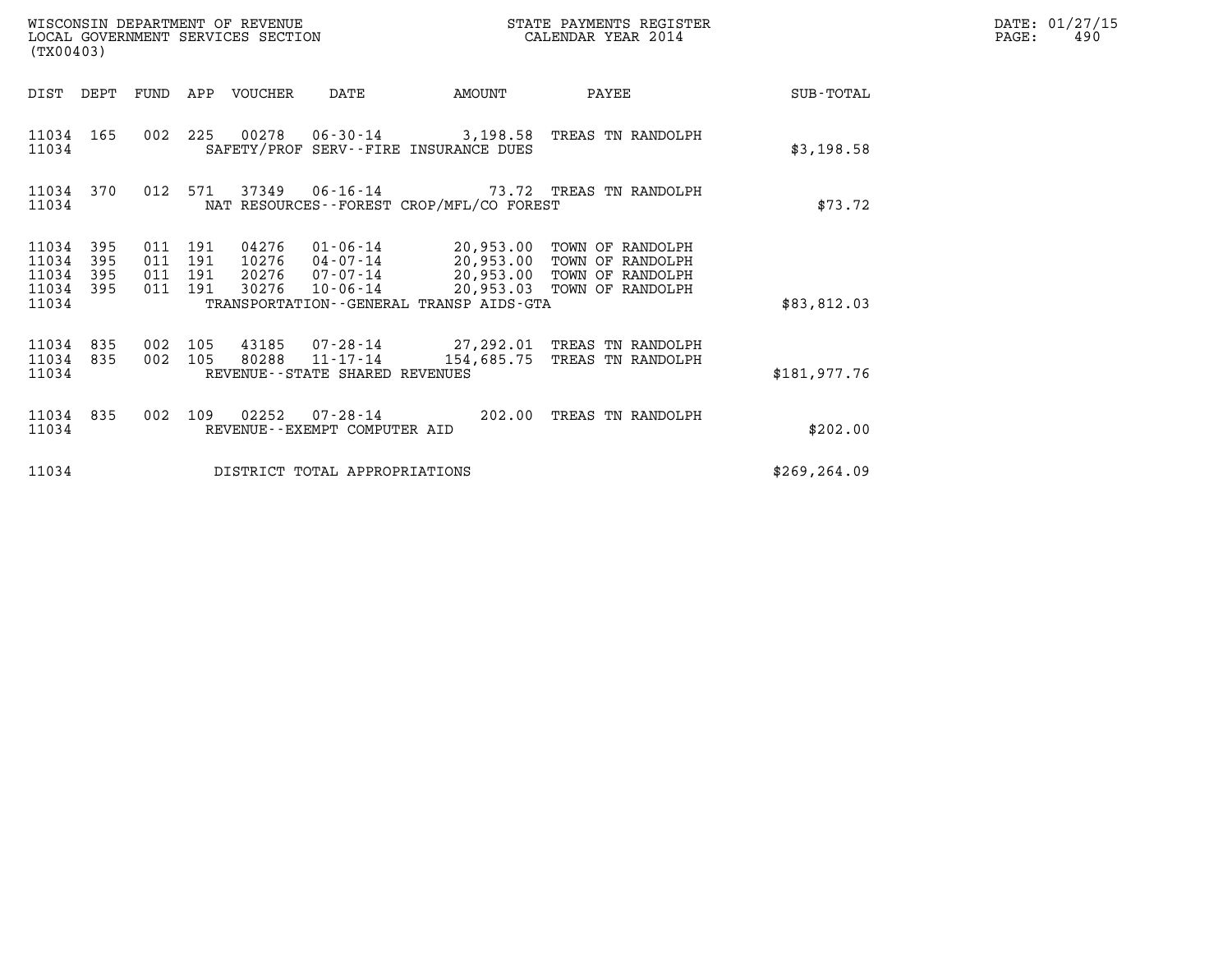| WISCONSIN DEPARTMENT OF REVENUE<br>LOCAL GOVERNMENT SERVICES SECTION<br>(TX00403) |                          |                                                              |                                                     |                                                                                        | STATE PAYMENTS REGISTER<br>CALENDAR YEAR 2014 |               | DATE: 01/27/15<br>PAGE:<br>491 |
|-----------------------------------------------------------------------------------|--------------------------|--------------------------------------------------------------|-----------------------------------------------------|----------------------------------------------------------------------------------------|-----------------------------------------------|---------------|--------------------------------|
| DIST<br>DEPT                                                                      | FUND                     | APP<br>VOUCHER                                               | DATE                                                | AMOUNT                                                                                 | PAYEE                                         | SUB-TOTAL     |                                |
| 11036 165<br>11036                                                                | 002                      | 225                                                          |                                                     | 00279  06-30-14   1,940.71   TREAS TN SCOTT<br>SAFETY/PROF SERV--FIRE INSURANCE DUES   |                                               | \$1,940.71    |                                |
| 11036 370<br>11036                                                                | 012 571                  |                                                              |                                                     | 37350  06-16-14  87.40 TREAS TN SCOTT<br>NAT RESOURCES--FOREST CROP/MFL/CO FOREST      |                                               | \$87.40       |                                |
| 11036<br>395<br>11036<br>395<br>11036<br>395<br>11036<br>395                      | 011<br>011<br>011<br>011 | 191<br>04277<br>191<br>10277<br>191<br>20277<br>191<br>30277 | 01-06-14<br>04-07-14<br>10-06-14                    | 18,777.79 TOWN OF SCOTT<br>18,777.79 TOWN OF SCOTT<br>07-07-14 18,777.79 TOWN OF SCOTT | 18,777.79 TOWN OF SCOTT                       |               |                                |
| 11036                                                                             |                          |                                                              |                                                     | TRANSPORTATION--GENERAL TRANSP AIDS-GTA                                                |                                               | \$75, 111.16  |                                |
| 11036<br>835<br>11036<br>835<br>11036                                             | 002<br>002               | 105<br>43186<br>105<br>80289                                 | $11 - 17 - 14$<br>REVENUE - - STATE SHARED REVENUES | 07-28-14 17,703.13 TREAS TN SCOTT<br>100,389.43                                        | TREAS TN SCOTT                                | \$118,092.56  |                                |
| 11036                                                                             |                          |                                                              | DISTRICT TOTAL APPROPRIATIONS                       |                                                                                        |                                               | \$195, 231.83 |                                |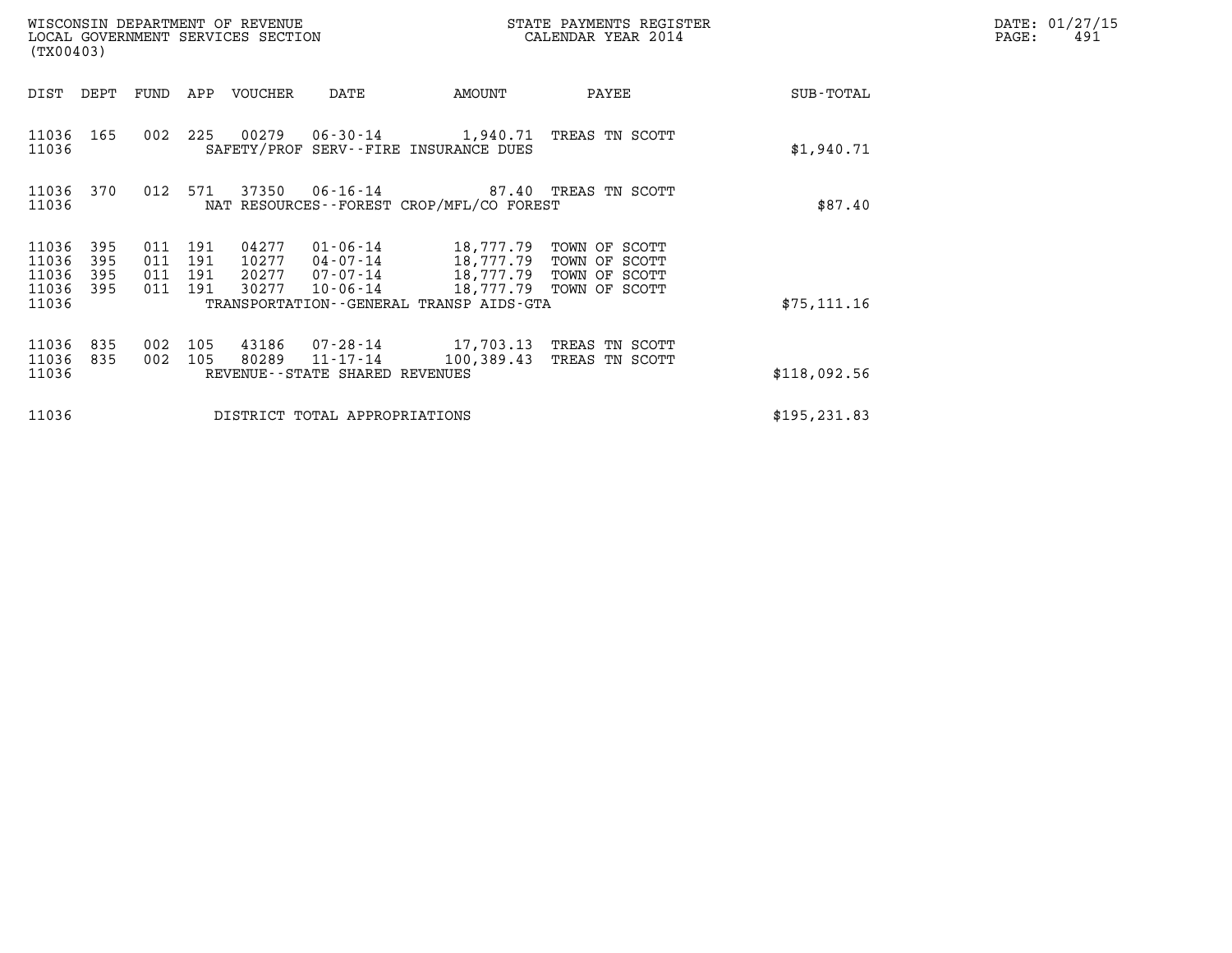| (TX00403)                                 |                          |                                          |         |                                  |                                                                 |                                                    |                                                                                                                              |               | DATE: 01/27/15<br>PAGE:<br>492 |
|-------------------------------------------|--------------------------|------------------------------------------|---------|----------------------------------|-----------------------------------------------------------------|----------------------------------------------------|------------------------------------------------------------------------------------------------------------------------------|---------------|--------------------------------|
|                                           |                          |                                          |         | DIST DEPT FUND APP VOUCHER       | DATE                                                            | AMOUNT                                             | PAYEE                                                                                                                        | SUB-TOTAL     |                                |
| 11038 165<br>11038                        |                          |                                          |         |                                  |                                                                 | SAFETY/PROF SERV--FIRE INSURANCE DUES              | 002 225 00280 06-30-14 2,389.95 TREAS TN SPRINGVALE                                                                          | \$2,389.95    |                                |
| 11038 370<br>11038                        |                          | 000 001                                  |         | 03DNR                            |                                                                 | NAT RESOURCES-SEVERANCE/YIELD/WITHDRAWAL           | 11-04-14 16,004.43 TREAS TOWN SPRINGVALE                                                                                     | \$16,004.43   |                                |
| 11038 370<br>11038                        |                          | 002 503                                  |         | 17263                            |                                                                 | NAT RESOURCES--AIDS IN LIEU OF TAXES               | 06-13-14 34,164.82 TREAS TN SPRINGVALE<br><b>TOWN SHARE 3513.95</b>                                                          | \$34,164.82   |                                |
| 11038 370<br>11038                        |                          |                                          | 012 571 |                                  |                                                                 | NAT RESOURCES - - FOREST CROP/MFL/CO FOREST        | 37351   06-16-14   229.70   TREAS TN SPRINGVALE                                                                              | \$229.70      |                                |
| 11038 370<br>11038<br>11038               | 370                      | 012 579<br>012 579                       |         | 19181<br>19181                   | 04-16-14<br>$04 - 16 - 14$                                      | 1,645.22<br>NAT RESOURCES -- AIDS IN LIEU OF TAXES | 466.51 TREAS TN SPRINGVALE<br>TREAS TN SPRINGVALE                                                                            | \$2,111.73    |                                |
| 11038<br>11038<br>11038<br>11038<br>11038 | 395<br>395<br>395<br>395 | 011 191<br>011 191<br>011 191<br>011 191 |         | 04278<br>10278<br>20278<br>30278 | $01 - 06 - 14$<br>$04 - 07 - 14$<br>07-07-14<br>$10 - 06 - 14$  | TRANSPORTATION - - GENERAL TRANSP AIDS - GTA       | 25,065.28 TOWN OF SPRINGVALE<br>25,065.28 TOWN OF SPRINGVALE<br>25,065.28 TOWN OF SPRINGVALE<br>25,065.28 TOWN OF SPRINGVALE | \$100, 261.12 |                                |
| 11038 835<br>11038<br>11038               | 835                      | 002 105<br>002 105                       |         | 43187<br>80290                   | 07-28-14<br>$11 - 17 - 14$<br>REVENUE - - STATE SHARED REVENUES | 1,216.08                                           | TREAS TN SPRINGVALE<br>6,903.50 TREAS TN SPRINGVALE                                                                          | \$8,119.58    |                                |
| 11038 835<br>11038                        |                          |                                          | 002 109 | 02253                            | 07-28-14<br>REVENUE--EXEMPT COMPUTER AID                        |                                                    | 54.00 TREAS TN SPRINGVALE                                                                                                    | \$54.00       |                                |
| 11038                                     |                          |                                          |         |                                  | DISTRICT TOTAL APPROPRIATIONS                                   |                                                    |                                                                                                                              | \$163,335.33  |                                |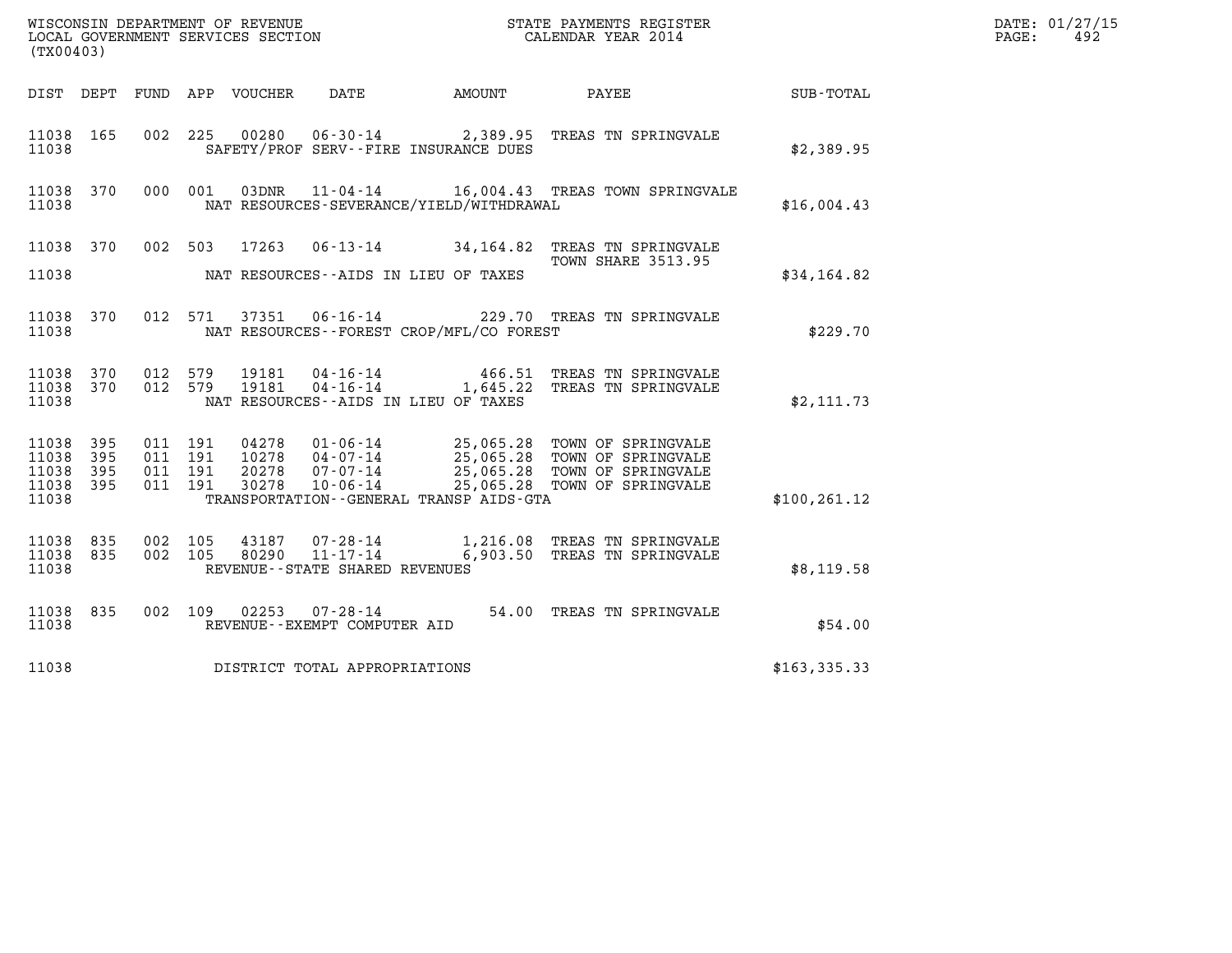| WISCONSIN DEPARTMENT OF REVENUE   | STATE PAYMENTS REGISTER | DATE: 01/27/15 |
|-----------------------------------|-------------------------|----------------|
| LOCAL GOVERNMENT SERVICES SECTION | CALENDAR YEAR 2014      | 49.<br>PAGE:   |

| (TX00403)                                                                                         |                                                                                                                                                                                 |                                                  |                                                                                      |              |
|---------------------------------------------------------------------------------------------------|---------------------------------------------------------------------------------------------------------------------------------------------------------------------------------|--------------------------------------------------|--------------------------------------------------------------------------------------|--------------|
| DIST<br>DEPT<br>FUND                                                                              | APP<br>VOUCHER<br>DATE                                                                                                                                                          | AMOUNT                                           | PAYEE                                                                                | SUB-TOTAL    |
| 165<br>002<br>11040<br>11040                                                                      | 225<br>00281<br>$06 - 30 - 14$<br>SAFETY/PROF SERV--FIRE INSURANCE DUES                                                                                                         | 10,152.80                                        | TREAS TN WEST POINT                                                                  | \$10, 152.80 |
| 002<br>11040<br>370<br>370<br>002<br>11040<br>11040                                               | 503<br>16443<br>$01 - 30 - 14$<br>16443<br>$01 - 30 - 14$<br>503<br>NAT RESOURCES--AIDS IN LIEU OF TAXES                                                                        | 45,820.70<br>718.02                              | TREAS TN WEST POINT<br>TREAS TN WEST POINT<br><b>TOWN SHARE 3733.14</b>              | \$46,538.72  |
| 370<br>012<br>11040<br>11040                                                                      | 571<br>37352<br>$06 - 16 - 14$<br>NAT RESOURCES - - FOREST CROP/MFL/CO FOREST                                                                                                   | 185.98                                           | TREAS TN WEST POINT                                                                  | \$185.98     |
| 370<br>012<br>11040<br>11040                                                                      | 579<br>19182<br>$04 - 16 - 14$<br>NAT RESOURCES -- AIDS IN LIEU OF TAXES                                                                                                        | 90.93                                            | TREAS TN WEST POINT                                                                  | \$90.93      |
| 395<br>11040<br>011<br>11040<br>395<br>011<br>395<br>011<br>11040<br>011<br>11040<br>395<br>11040 | 191<br>04279<br>$01 - 06 - 14$<br>191<br>10279<br>$04 - 07 - 14$<br>191<br>20279<br>$07 - 07 - 14$<br>30279<br>$10 - 06 - 14$<br>191<br>TRANSPORTATION--GENERAL TRANSP AIDS-GTA | 21,487.55<br>21,487.55<br>21,487.55<br>21,487.55 | TOWN OF WEST POINT<br>TOWN OF WEST POINT<br>TOWN OF WEST POINT<br>TOWN OF WEST POINT | \$85,950.20  |
| 002<br>835<br>11040<br>11040<br>835<br>002<br>11040                                               | 105<br>43188<br>$07 - 28 - 14$<br>105<br>$11 - 17 - 14$<br>80291<br>REVENUE - - STATE SHARED REVENUES                                                                           | 3,160.26<br>17,290.09                            | TREAS TN WEST POINT<br>TREAS TN WEST POINT                                           | \$20,450.35  |
| 002<br>835<br>11040<br>11040                                                                      | 109<br>02254<br>$07 - 28 - 14$<br>REVENUE--EXEMPT COMPUTER AID                                                                                                                  | 18.00                                            | TREAS TN WEST POINT                                                                  | \$18.00      |
| 835<br>021<br>11040<br>11040                                                                      | 363<br>36020<br>03-24-14<br>REVENUE - - LOTTERY CREDIT -                                                                                                                        | 13,232.16                                        | TREAS TN WEST POINT                                                                  | \$13, 232.16 |
| 11040                                                                                             | DISTRICT TOTAL APPROPRIATIONS                                                                                                                                                   |                                                  |                                                                                      | \$176,619.14 |

LOCAL GOVERNMENT SERVICES SECTION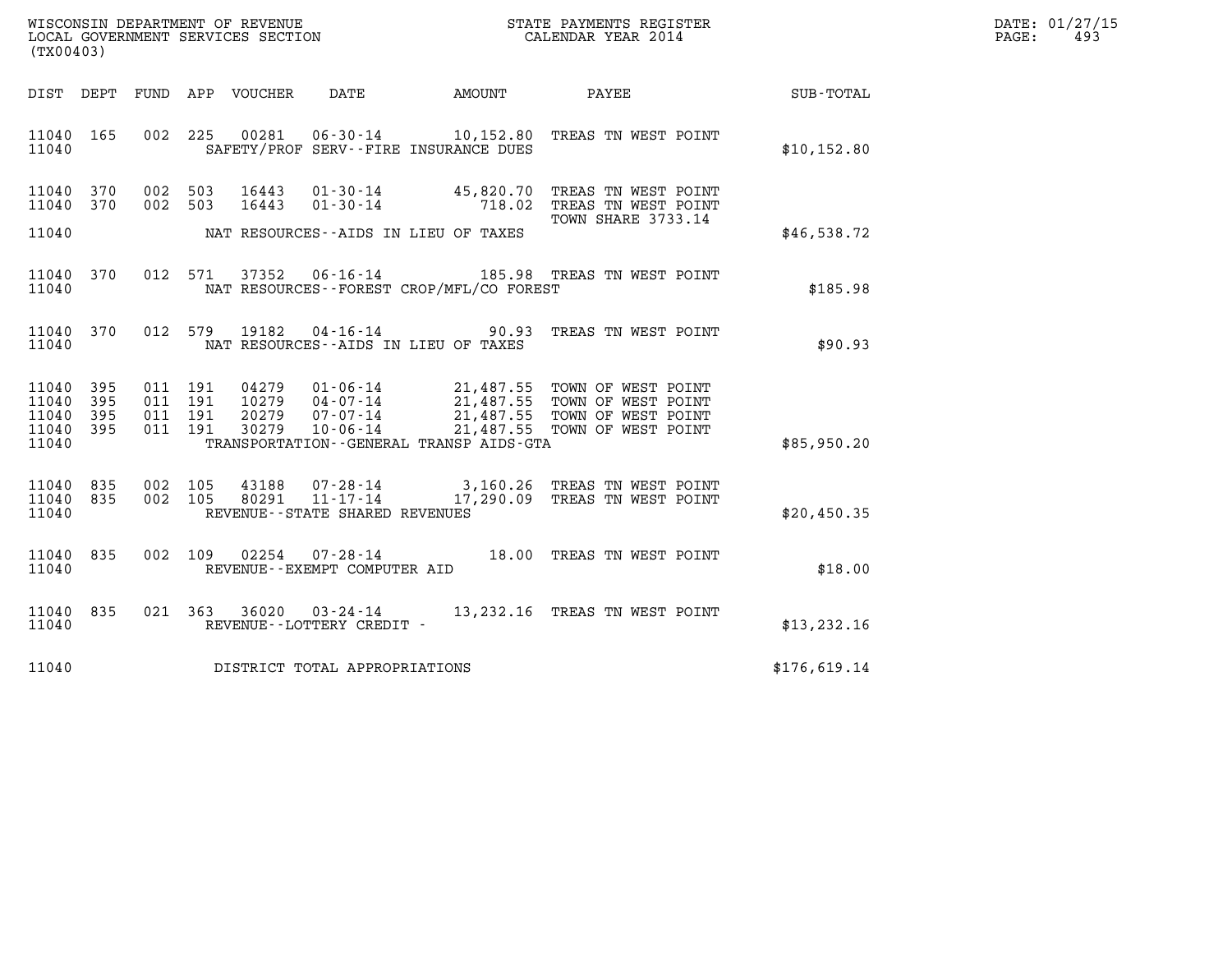| WISCONSIN DEPARTMENT OF REVENUE   | STATE PAYMENTS REGISTER | DATE: 01/27/15 |
|-----------------------------------|-------------------------|----------------|
| LOCAL GOVERNMENT SERVICES SECTION | CALENDAR YEAR 2014      | 494<br>PAGE:   |

| (TX00403)                                                                                         | LOCAL GOVERNMENT SERVICES SECTION                                                                                                    | CALENDAR YEAR 2014                                                                                                                          |                  |
|---------------------------------------------------------------------------------------------------|--------------------------------------------------------------------------------------------------------------------------------------|---------------------------------------------------------------------------------------------------------------------------------------------|------------------|
| DEPT<br>FUND<br>DIST                                                                              | APP VOUCHER DATE AMOUNT                                                                                                              | PAYEE                                                                                                                                       | <b>SUB-TOTAL</b> |
| 165<br>002<br>11042<br>11042                                                                      | 225<br>00282 06-30-14 6,540.92<br>SAFETY/PROF SERV--FIRE INSURANCE DUES                                                              | TREAS TN WYOCENA                                                                                                                            | \$6,540.92       |
| 11042<br>370<br>002<br>002<br>11042<br>370<br>370<br>002<br>11042                                 | 503<br>16444<br>$01 - 30 - 14$<br>16444  01-30-14<br>503<br>503<br>16444<br>$01 - 30 - 14$                                           | 1,970.10 TREAS TN WYOCENA<br>2,531.44 TREAS TN WYOCENA<br>3,593.54 TREAS TN WYOCENA<br>TOWN SHARE 512.01                                    |                  |
| 11042                                                                                             | NAT RESOURCES--AIDS IN LIEU OF TAXES                                                                                                 |                                                                                                                                             | \$8,095.08       |
| 012<br>11042<br>370<br>11042                                                                      | 571<br>37353<br>NAT RESOURCES - - FOREST CROP/MFL/CO FOREST                                                                          | 06-16-14 118.10 TREAS TN WYOCENA                                                                                                            | \$118.10         |
| 370<br>012<br>11042<br>012<br>11042<br>370<br>012<br>11042<br>370<br>11042                        | 579<br>19183<br>04 - 16 - 14<br>04 - 16 - 14<br>04 - 16 - 14<br>579<br>19183<br>579<br>19183<br>NAT RESOURCES--AIDS IN LIEU OF TAXES | TREAS TN WYOCENA<br>32.73<br>207.38 TREAS TN WYOCENA<br>235.36 TREAS TN WYOCENA                                                             | \$475.47         |
| 11042<br>395<br>011<br>11042<br>395<br>011<br>11042<br>395<br>011<br>11042<br>395<br>011<br>11042 | 04280<br>191<br>191<br>10280<br>191<br>20280<br>30280<br>$10 - 06 - 14$<br>191<br>TRANSPORTATION--GENERAL TRANSP AIDS-GTA            | 01-06-14 25,684.50 TOWN OF WYOCENA<br>04-07-14 25,684.50 TOWN OF WYOCENA<br>07-07-14 25,684.50 TOWN OF WYOCENA<br>25,684.51 TOWN OF WYOCENA | \$102,738.01     |
| 11042<br>835<br>002<br>835<br>002<br>11042<br>11042                                               | 105<br>43189<br>$11 - 17 - 14$<br>105<br>80292<br>REVENUE - - STATE SHARED REVENUES                                                  | 07-28-14 2,774.35 TREAS TN WYOCENA<br>15,739.85 TREAS TN WYOCENA                                                                            | \$18,514.20      |
| 11042<br>835<br>002<br>11042                                                                      | 109<br>02255<br>$07 - 28 - 14$<br>REVENUE--EXEMPT COMPUTER AID                                                                       | 13.00<br>TREAS TN WYOCENA                                                                                                                   | \$13.00          |
| 11042                                                                                             | DISTRICT TOTAL APPROPRIATIONS                                                                                                        |                                                                                                                                             | \$136,494.78     |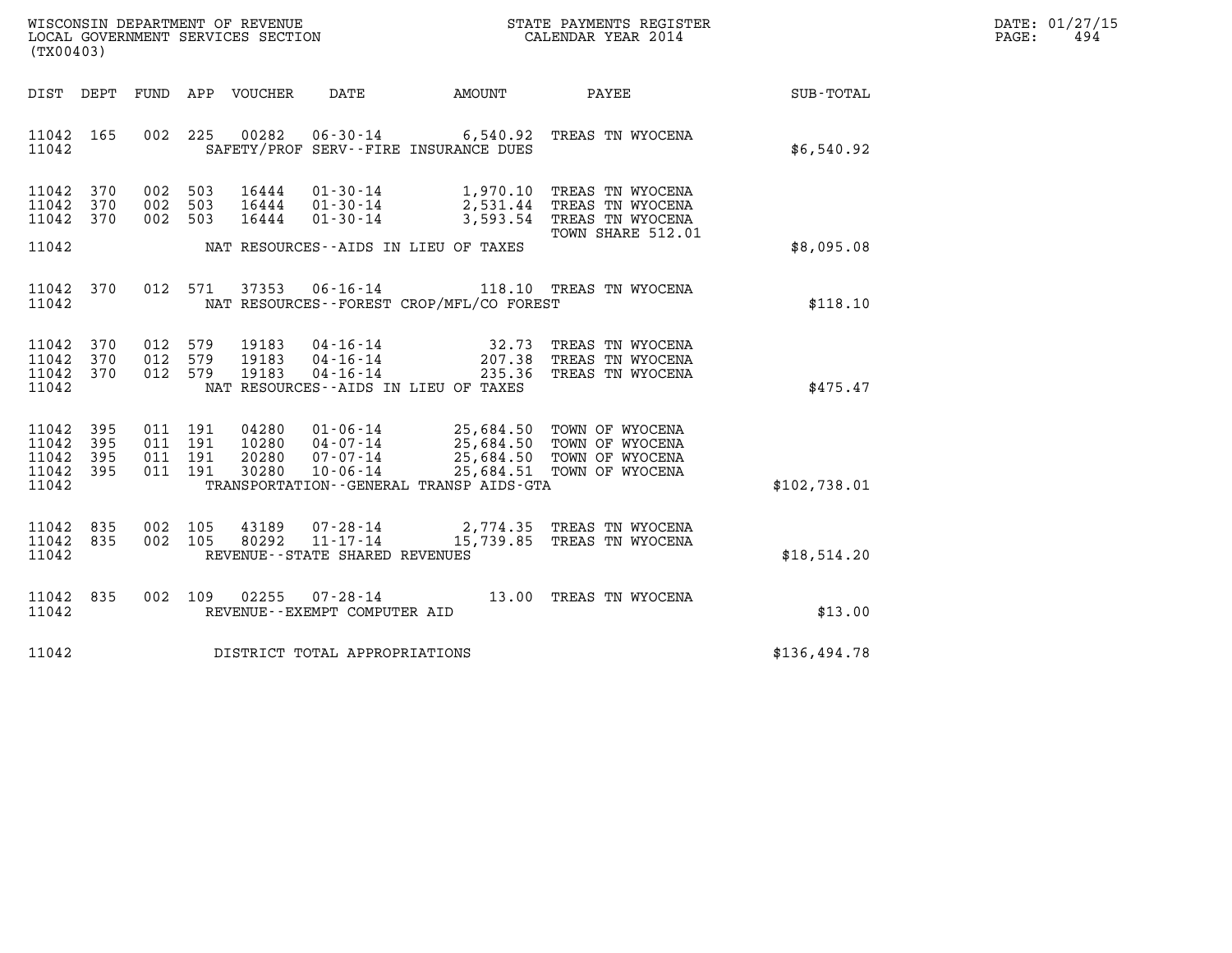| WISCONSIN DEPARTMENT OF REVENUE   | STATE PAYMENTS REGISTER | DATE: 01/27/15 |
|-----------------------------------|-------------------------|----------------|
| LOCAL GOVERNMENT SERVICES SECTION | CALENDAR YEAR 2014      | 495<br>PAGE:   |

| WISCONSIN DEPARTMENT OF REVENUE<br>LOCAL GOVERNMENT SERVICES SECTION<br>(TX00403) |            |                                  |                                  |                                                                                               |           |                  | STATE PAYMENTS REGISTER<br>CALENDAR YEAR 2014                                                                              |             | PAGE: | DATE: 01/27/15<br>495 |
|-----------------------------------------------------------------------------------|------------|----------------------------------|----------------------------------|-----------------------------------------------------------------------------------------------|-----------|------------------|----------------------------------------------------------------------------------------------------------------------------|-------------|-------|-----------------------|
| DIST DEPT                                                                         | FUND       |                                  | APP VOUCHER                      | DATE                                                                                          | AMOUNT    |                  | PAYEE                                                                                                                      | SUB-TOTAL   |       |                       |
| 11101 165<br>11101                                                                |            |                                  |                                  | SAFETY/PROF SERV--FIRE INSURANCE DUES                                                         |           |                  | 002 225 00283 06-30-14 3,072.79 TREAS VIL ARLINGTON                                                                        | \$3,072.79  |       |                       |
| 11101<br>-395<br>11101<br>395<br>395<br>11101<br>11101 395<br>11101               | 011<br>011 | 011 191<br>191<br>191<br>011 191 | 04281<br>10281<br>20281<br>30281 | 01-06-14<br>04-07-14<br>07-07-14<br>$10 - 06 - 14$<br>TRANSPORTATION--GENERAL TRANSP AIDS-GTA | 12,619.25 |                  | 12,619.25 VILLAGE OF ARLINGTON<br>VILLAGE OF ARLINGTON<br>12,619.25 VILLAGE OF ARLINGTON<br>12,619.25 VILLAGE OF ARLINGTON | \$50,477.00 |       |                       |
| 11101 435<br>11101                                                                |            |                                  | 005 162 01HSD                    | HS--AMBULANCE FUNDING ASSISTANCE GRANTS                                                       |           |                  | 09-08-14 3,988.12 TREAS VILL ARLINGTON                                                                                     | \$3,988.12  |       |                       |
| 11101 835<br>11101<br>835<br>11101                                                | 002<br>002 | 105<br>105                       | 43190                            | 80293 11-17-14<br>REVENUE - - STATE SHARED REVENUES                                           | 26,788.18 |                  | 07-28-14 10,278.28 TREAS VIL ARLINGTON<br>TREAS VIL ARLINGTON                                                              | \$37,066.46 |       |                       |
| 11101<br>835<br>835<br>11101<br>11101                                             | 002<br>002 | 109<br>109                       | 02256<br>05053                   | $07 - 28 - 14$<br>$07 - 28 - 14$<br>REVENUE - - EXEMPT COMPUTER AID                           |           | 248.00<br>821.00 | TREAS VIL ARLINGTON<br>TREAS VIL ARLINGTON                                                                                 | \$1,069.00  |       |                       |
| 11101                                                                             |            |                                  |                                  | DISTRICT TOTAL APPROPRIATIONS                                                                 |           |                  |                                                                                                                            | \$95,673.37 |       |                       |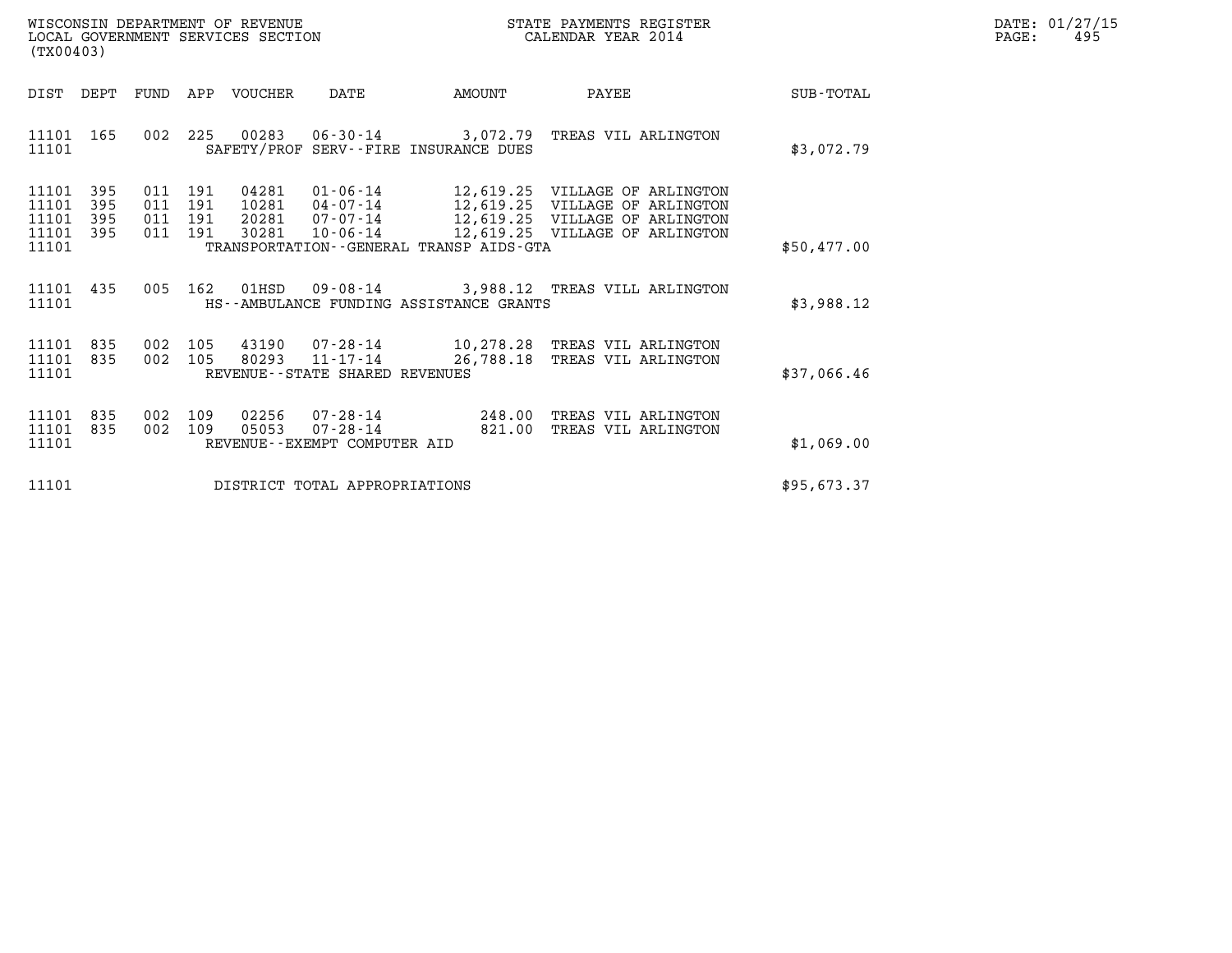| WISCONSIN DEPARTMENT OF REVENUE   | STATE PAYMENTS REGISTER | DATE: 01/27/15 |
|-----------------------------------|-------------------------|----------------|
| LOCAL GOVERNMENT SERVICES SECTION | CALENDAR YEAR 2014      | 496<br>PAGE:   |

| (TX00403)                                                             |                                                                                                                                                                                                                                                                  |  |                                                                  |              | DATE: 01/27/15<br>$\mathtt{PAGE}$ :<br>496 |
|-----------------------------------------------------------------------|------------------------------------------------------------------------------------------------------------------------------------------------------------------------------------------------------------------------------------------------------------------|--|------------------------------------------------------------------|--------------|--------------------------------------------|
|                                                                       |                                                                                                                                                                                                                                                                  |  | DIST DEPT FUND APP VOUCHER DATE AMOUNT PAYEE                     | SUB-TOTAL    |                                            |
| 11111 165<br>11111 SAFETY/PROF SERV--FIRE INSURANCE DUES              | 002  225  00284  06-30-14  2,012.59  TREAS VIL CAMBRIA                                                                                                                                                                                                           |  |                                                                  | \$2,012.59   |                                            |
| 11111 395<br>11111<br>395<br>11111 395<br>11111 395<br>11111          | 011 191 04282 01-06-14 8,530.38 VILLAGE OF CAMBRIA<br>011 191 10282 04-07-14 8,530.38 VILLAGE OF CAMBRIA<br>011 191 20282 07-07-14 8,530.38 VILLAGE OF CAMBRIA<br>011 191 30282 10-06-14 8,530.39 VILLAGE OF CAMBRIA<br>TRANSPORTATION - GENERAL TRANSP AIDS-GTA |  |                                                                  | \$34, 121.53 |                                            |
| 11111 435 005 162 01HSD 09-08-14 3,865.24 TREAS VILL CAMBRIA<br>11111 | HS--AMBULANCE FUNDING ASSISTANCE GRANTS                                                                                                                                                                                                                          |  |                                                                  | \$3,865.24   |                                            |
| 11111                                                                 | HS--PREPAID MEDICAL TRANSPORT REIMBURSE                                                                                                                                                                                                                          |  | 11111 435 005 163 01LGS 11-17-14 1,000.00 CAMBRIA COMM AMBULANCE | \$1,000.00   |                                            |
| 11111 835<br>11111 835<br>11111                                       | 002 105 43191 07–28–14 48,258.02 TREAS VIL CAMBRIA<br>002 105 80294 11–17–14 206,247.91 TREAS VIL CAMBRIA<br>REVENUE--STATE SHARED REVENUES                                                                                                                      |  |                                                                  | \$254,505.93 |                                            |
| 11111 835<br>11111                                                    | 002 109 02257 07-28-14 2,580.00 TREAS VIL CAMBRIA<br>REVENUE--EXEMPT COMPUTER AID                                                                                                                                                                                |  |                                                                  | \$2,580.00   |                                            |
| 11111 DISTRICT TOTAL APPROPRIATIONS                                   |                                                                                                                                                                                                                                                                  |  |                                                                  | \$298,085.29 |                                            |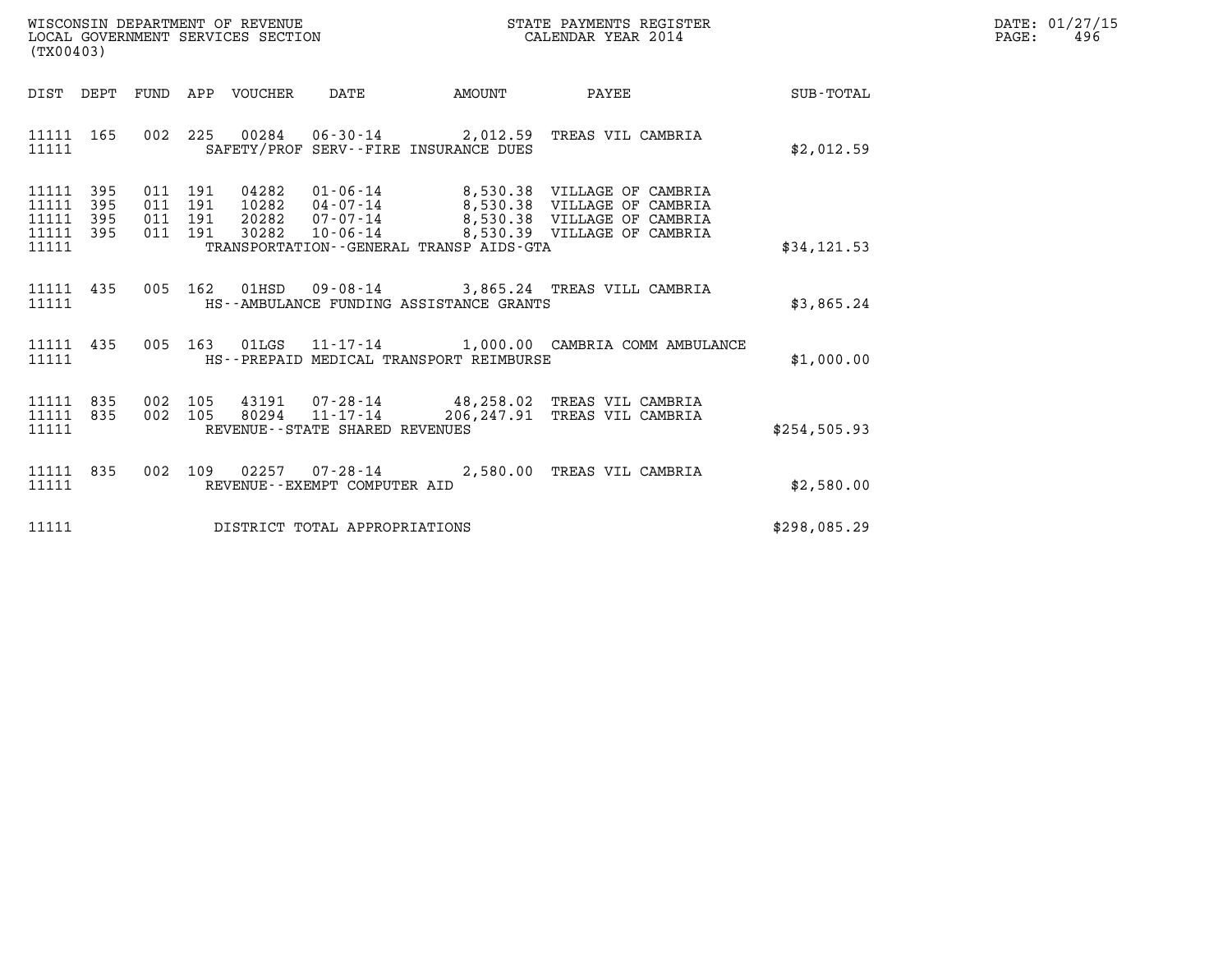| (TX00403)                                                       |                                          |                                 |                                          |  |                                                                                                                                                                                                              |             | DATE: 01/27/15<br>$\mathtt{PAGE}$ :<br>497 |
|-----------------------------------------------------------------|------------------------------------------|---------------------------------|------------------------------------------|--|--------------------------------------------------------------------------------------------------------------------------------------------------------------------------------------------------------------|-------------|--------------------------------------------|
|                                                                 |                                          | DIST DEPT FUND APP VOUCHER DATE |                                          |  | AMOUNT PAYEE SUB-TOTAL                                                                                                                                                                                       |             |                                            |
| 11116                                                           |                                          |                                 | SAFETY/PROF SERV--FIRE INSURANCE DUES    |  | 11116 165 002 225 00285 06-30-14 557.06 TREAS VIL DOYLESTOWN                                                                                                                                                 | \$557.06    |                                            |
| 11116 370<br>11116                                              |                                          |                                 | NAT RESOURCES--FOREST CROP/MFL/CO FOREST |  | 012 571 37354 06-16-14 7.80 TREAS VIL DOYLESTOWN                                                                                                                                                             | \$7.80      |                                            |
| 11116 370<br>11116                                              |                                          |                                 | NAT RESOURCES--AIDS IN LIEU OF TAXES     |  | 012 579 19184 04-16-14 11.00 TREAS VIL DOYLESTOWN                                                                                                                                                            | \$11.00     |                                            |
| 11116 395<br>11116<br>395<br>395<br>11116<br>11116 395<br>11116 | 011 191<br>011 191<br>011 191<br>011 191 |                                 | TRANSPORTATION--GENERAL TRANSP AIDS-GTA  |  | 04283  01-06-14  4,154.61  VILLAGE OF DOYLESTOWN<br>10283  04-07-14  4,154.61  VILLAGE OF DOYLESTOWN<br>20283  07-07-14  4,154.61  VILLAGE OF DOYLESTOWN<br>30283  10-06-14  4,154.62  VILLAGE OF DOYLESTOWN | \$16,618.45 |                                            |
| 11116 835 002 105<br>11116 835<br>11116                         |                                          |                                 | REVENUE--STATE SHARED REVENUES           |  | $\begin{array}{cccc} 002 & 105 & 43192 & 07\text{-}28\text{-}14 & 7,489.24 & \text{TREAS VIL D"STOWN \\ 002 & 105 & 80295 & 11\text{-}17\text{-}14 & 42,439.05 & \text{TREAS VIL D9YLESTOWN \end{array}$     | \$49,928.29 |                                            |
| 11116                                                           |                                          |                                 | REVENUE--EXEMPT COMPUTER AID             |  | 11116 835 002 109 02258 07-28-14 4.00 TREAS VIL DOYLESTOWN                                                                                                                                                   | \$4.00      |                                            |
| 11116 835<br>11116                                              |                                          |                                 | REVENUE--LOTTERY CREDIT -                |  | 021 363 36021 03-24-14 2,006.28 TREAS VIL DOYLESTOWN                                                                                                                                                         | \$2,006.28  |                                            |
| 11116                                                           |                                          |                                 | DISTRICT TOTAL APPROPRIATIONS            |  |                                                                                                                                                                                                              | \$69,132.88 |                                            |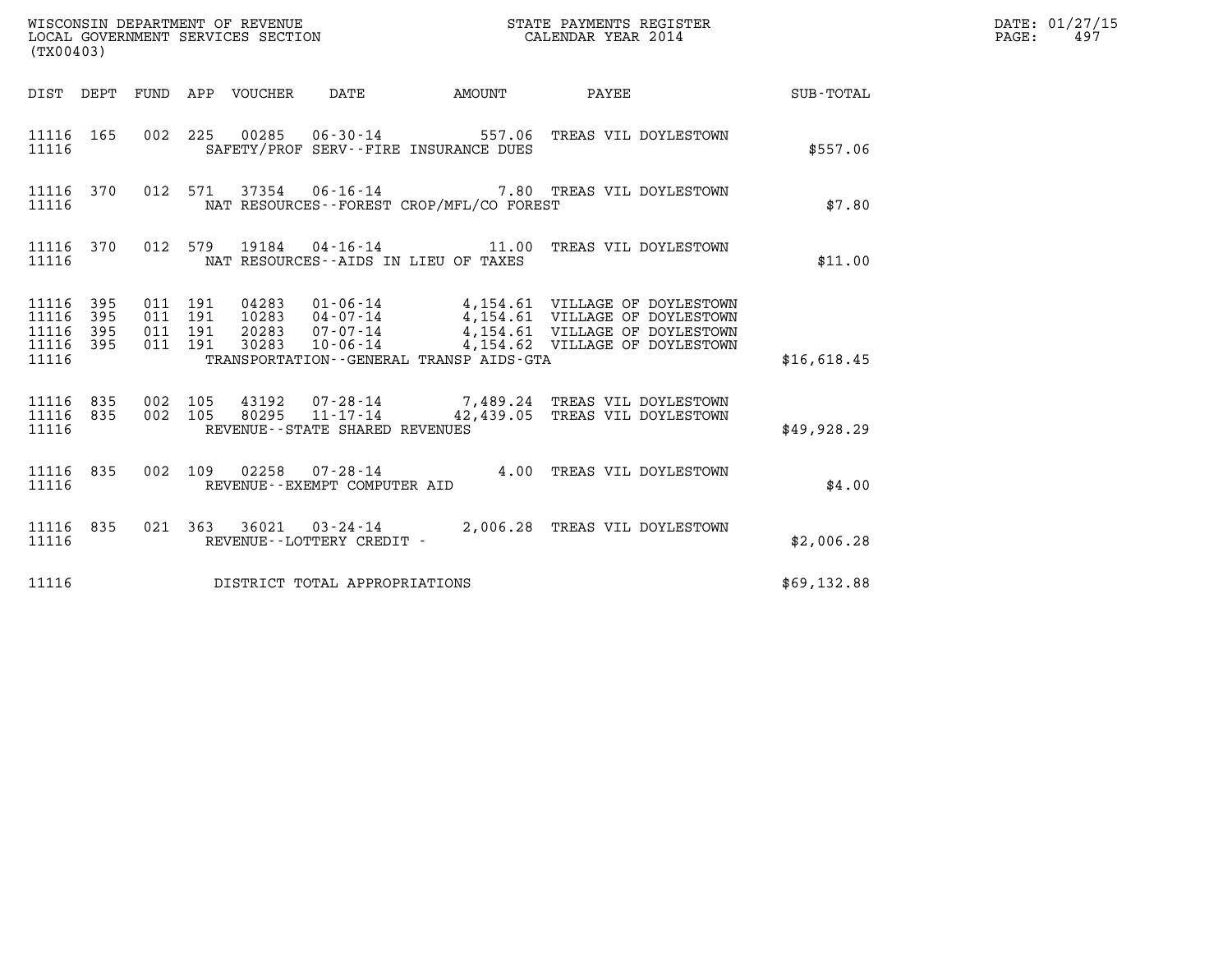| WISCONSIN DEPARTMENT OF REVENUE   | STATE PAYMENTS REGISTER | DATE: 01/27/15 |
|-----------------------------------|-------------------------|----------------|
| LOCAL GOVERNMENT SERVICES SECTION | CALENDAR YEAR 2014      | 498<br>PAGE:   |

| (TX00403)                                                             |                          |                                                              |                                                                    |                                                   |                                                                                                                                          |              |
|-----------------------------------------------------------------------|--------------------------|--------------------------------------------------------------|--------------------------------------------------------------------|---------------------------------------------------|------------------------------------------------------------------------------------------------------------------------------------------|--------------|
| DIST<br>DEPT                                                          | FUND                     | APP<br>VOUCHER                                               | DATE                                                               | AMOUNT                                            | PAYEE                                                                                                                                    | SUB-TOTAL    |
| 11126<br>165<br>11126                                                 | 002                      | 225                                                          | 00286 06-30-14                                                     | 5,247.11<br>SAFETY/PROF SERV--FIRE INSURANCE DUES | TREAS VIL FALL RIVER                                                                                                                     | \$5,247.11   |
| 11126<br>395<br>395<br>11126<br>11126<br>395<br>11126<br>395<br>11126 | 011<br>011<br>011<br>011 | 04284<br>191<br>191<br>10284<br>191<br>20284<br>191<br>30284 | $01 - 06 - 14$<br>04-07-14<br>$07 - 07 - 14$<br>$10 - 06 - 14$     | TRANSPORTATION--GENERAL TRANSP AIDS-GTA           | 22,161.61 VILLAGE OF FALL RIVER<br>22,161.61 VILLAGE OF FALL RIVER<br>22,161.61 VILLAGE OF FALL RIVER<br>22,161.62 VILLAGE OF FALL RIVER | \$88,646.45  |
| 455<br>11126<br>11126                                                 | 002                      | 231<br>01369                                                 | JUSTICE - - LAW ENFORCEMENT TRAINING                               | $02 - 18 - 14$ 800.00                             | TREAS VIL FALL RIVER                                                                                                                     | \$800.00     |
| 11126<br>835<br>11126<br>835<br>11126                                 | 002<br>002               | 105<br>105<br>80296                                          | 43193 07-28-14<br>$11 - 17 - 14$<br>REVENUE--STATE SHARED REVENUES | 69,292.97                                         | 12,226.26 TREAS VIL FALL RIVER<br>TREAS VIL FALL RIVER                                                                                   | \$81,519.23  |
| 835<br>11126<br>11126                                                 | 002                      | 109<br>02259                                                 | $07 - 28 - 14$<br>REVENUE - - EXEMPT COMPUTER AID                  | 1,835.00                                          | TREAS VIL FALL RIVER                                                                                                                     | \$1,835.00   |
| 835<br>11126<br>11126                                                 | 021                      | 363<br>36022                                                 | $03 - 24 - 14$<br>REVENUE - - LOTTERY CREDIT -                     | 3,042.68                                          | TREAS VIL FALL RIVER                                                                                                                     | \$3,042.68   |
| 11126                                                                 |                          |                                                              | DISTRICT TOTAL APPROPRIATIONS                                      |                                                   |                                                                                                                                          | \$181,090.47 |

(TX00403)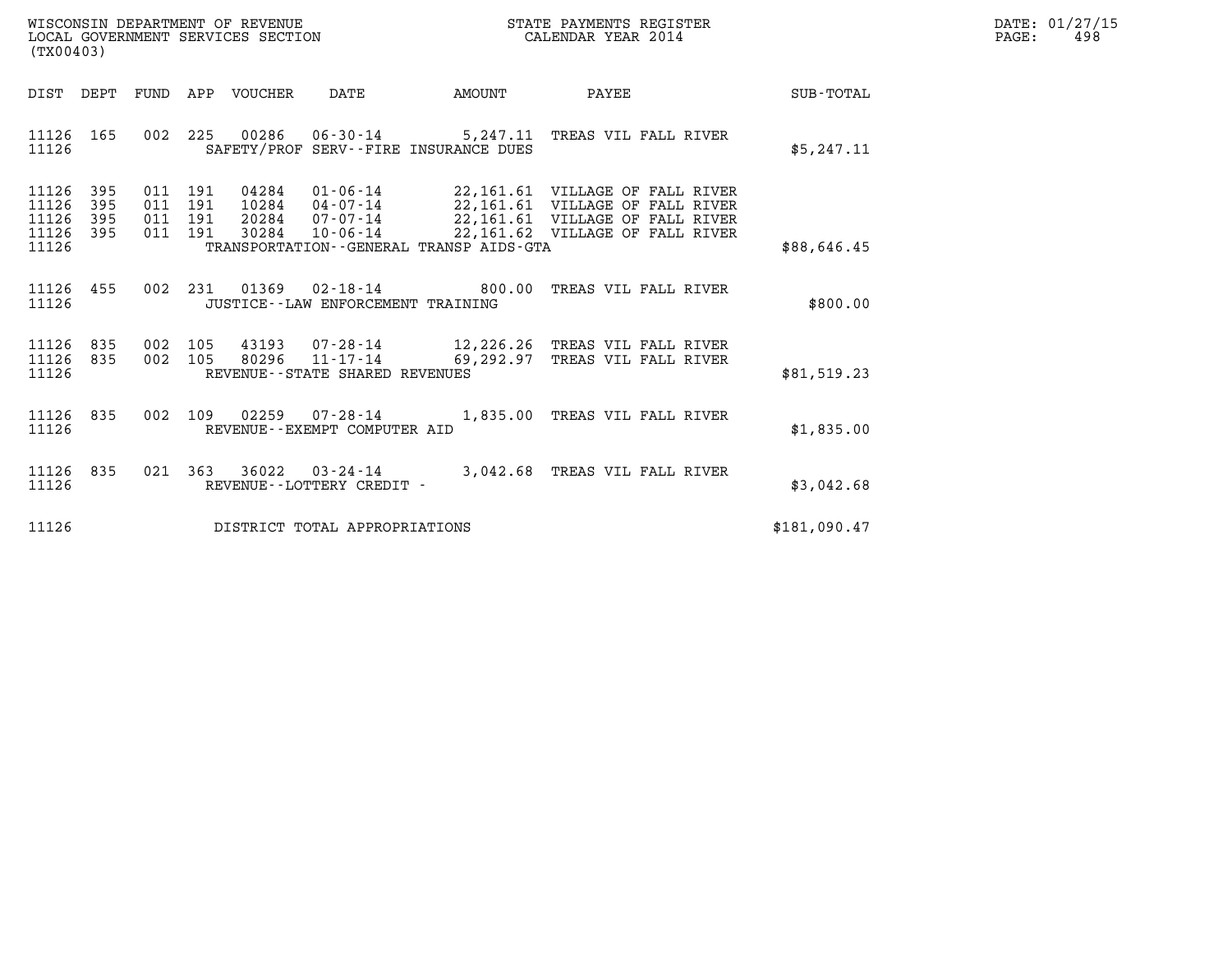| WISCONSIN DEPARTMENT OF REVENUE   | STATE PAYMENTS REGISTER | DATE: 01/27/15 |
|-----------------------------------|-------------------------|----------------|
| LOCAL GOVERNMENT SERVICES SECTION | CALENDAR YEAR 2014      | 499<br>PAGE:   |

|                                               | STATE PAYMENTS REGISTER<br>CALENDAR YEAR 2014<br>WISCONSIN DEPARTMENT OF REVENUE<br>LOCAL GOVERNMENT SERVICES SECTION<br>(TX00403) |  |  |                                 |                                   |                                          |                                                                                                                                                                                                                              |              | DATE: 01/27/15<br>$\mathtt{PAGE}$ :<br>499 |
|-----------------------------------------------|------------------------------------------------------------------------------------------------------------------------------------|--|--|---------------------------------|-----------------------------------|------------------------------------------|------------------------------------------------------------------------------------------------------------------------------------------------------------------------------------------------------------------------------|--------------|--------------------------------------------|
|                                               |                                                                                                                                    |  |  | DIST DEPT FUND APP VOUCHER DATE |                                   |                                          | AMOUNT PAYEE                                                                                                                                                                                                                 | SUB-TOTAL    |                                            |
| 11127 165<br>11127                            |                                                                                                                                    |  |  |                                 |                                   | SAFETY/PROF SERV--FIRE INSURANCE DUES    | 002 225 00287 06-30-14 898.48 TREAS VIL FRIESLAND                                                                                                                                                                            | \$898.48     |                                            |
| 11127 395<br>11127<br>11127<br>11127<br>11127 | 395<br>395<br>395                                                                                                                  |  |  |                                 |                                   | TRANSPORTATION--GENERAL TRANSP AIDS-GTA  | 011 191 04285 01-06-14 1,924.15 VILLAGE OF FRIESLAND<br>011 191 20285 04-07-14 1,924.15 VILLAGE OF FRIESLAND<br>011 191 20285 07-07-14 1,924.15 VILLAGE OF FRIESLAND<br>011 191 30285 10-06-14 1,924.17 VILLAGE OF FRIESLAND | \$7,696.62   |                                            |
| 11127 395<br>11127                            |                                                                                                                                    |  |  |                                 |                                   | TRANSPORTATION - - LRIP/TRIP/MSIP GRANTS | 011  278  34905  12-19-14  9,437.88  TREAS VIL FRIESLAND                                                                                                                                                                     | \$9,437.88   |                                            |
| 11127<br>11127<br>11127 505<br>11127          | 505<br>505                                                                                                                         |  |  |                                 | DOA--HOUSING ASSISTANCE GRANTS    |                                          | 002 743 02219 10-17-14 33,059.00 TREAS VIL FRIESLAND<br>002 743 02220 10-17-14 143,640.00 TREAS VIL FRIESLAND<br>002 743 03953 12-15-14 58,796.92 TREAS VIL FRIESLAND                                                        | \$235.495.92 |                                            |
| 11127 835<br>11127 835<br>11127               |                                                                                                                                    |  |  |                                 | REVENUE - - STATE SHARED REVENUES |                                          | 002 105 43194 07-28-14 6,265.88 TREAS VIL FRIESLAND<br>002 105 80297 11-17-14 35,506.68 TREAS VIL FRIESLAND                                                                                                                  | \$41,772.56  |                                            |
| 11127 835<br>11127<br>11127                   | 835                                                                                                                                |  |  |                                 | REVENUE--EXEMPT COMPUTER AID      |                                          | 002 109 02260 07-28-14 76.00 TREAS VIL FRIESLAND<br>002 109 05054 07-28-14 144.00 TREAS VIL FRIESLAND                                                                                                                        | \$220.00     |                                            |
| 11127                                         |                                                                                                                                    |  |  |                                 | DISTRICT TOTAL APPROPRIATIONS     |                                          |                                                                                                                                                                                                                              | \$295,521.46 |                                            |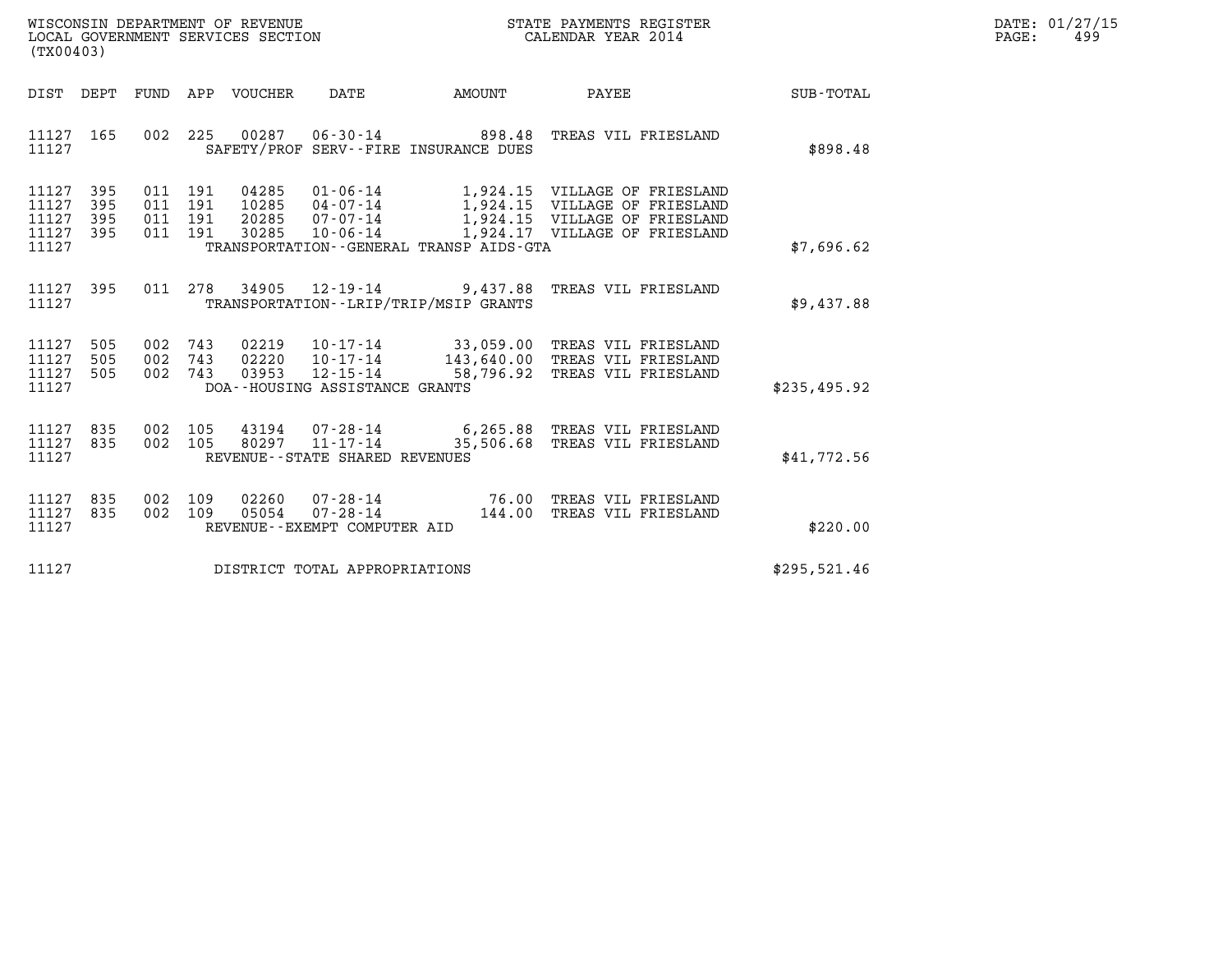| WISCONSIN DEPARTMENT OF REVENUE   | STATE PAYMENTS REGISTER | DATE: 01/27/15 |
|-----------------------------------|-------------------------|----------------|
| LOCAL GOVERNMENT SERVICES SECTION | CALENDAR YEAR 2014      | 500<br>PAGE:   |

| (TX00403)                                                          |                                          |                                |                                                                                                                   |                                                            |               |
|--------------------------------------------------------------------|------------------------------------------|--------------------------------|-------------------------------------------------------------------------------------------------------------------|------------------------------------------------------------|---------------|
| DIST DEPT                                                          |                                          |                                |                                                                                                                   | FUND APP VOUCHER DATE AMOUNT PAYEE                         | SUB-TOTAL     |
| 11171 165<br>11171                                                 |                                          |                                | 002 225 00288 06-30-14 5,031.48 TREAS VIL PARDEEVILLE<br>SAFETY/PROF SERV--FIRE INSURANCE DUES                    |                                                            | \$5,031.48    |
| 11171<br>395<br>395<br>11171<br>395<br>11171<br>11171 395<br>11171 | 011 191<br>011 191<br>011 191<br>011 191 |                                | TRANSPORTATION--GENERAL TRANSP AIDS-GTA                                                                           |                                                            | \$68,839.25   |
| 11171 435<br>11171                                                 | 005                                      |                                | HS--AMBULANCE FUNDING ASSISTANCE GRANTS                                                                           | $162$ 01HSD 09-08-14 4,328.16 TREAS VILL PARDEEVILLE       | \$4,328.16    |
| 11171 435<br>11171                                                 |                                          |                                | HS--PREPAID MEDICAL TRANSPORT REIMBURSE                                                                           | 005 163 01LGS 11-17-14 7,400.00 PARDEEVILLE DIST AMBULANCE | \$7,400.00    |
| 11171 835<br>11171 835<br>11171                                    |                                          | REVENUE--STATE SHARED REVENUES | 002 105 43195 07-28-14 46,921.37 TREAS VIL PARDEEVILLE<br>002 105 80298 11-17-14 202,820.76 TREAS VIL PARDEEVILLE |                                                            | \$249,742.13  |
| 11171 835<br>11171                                                 |                                          | REVENUE--EXEMPT COMPUTER AID   | 002 109 02261 07-28-14 888.00 TREAS VIL PARDEEVILLE                                                               |                                                            | \$888.00      |
| 11171                                                              |                                          | DISTRICT TOTAL APPROPRIATIONS  |                                                                                                                   |                                                            | \$336, 229.02 |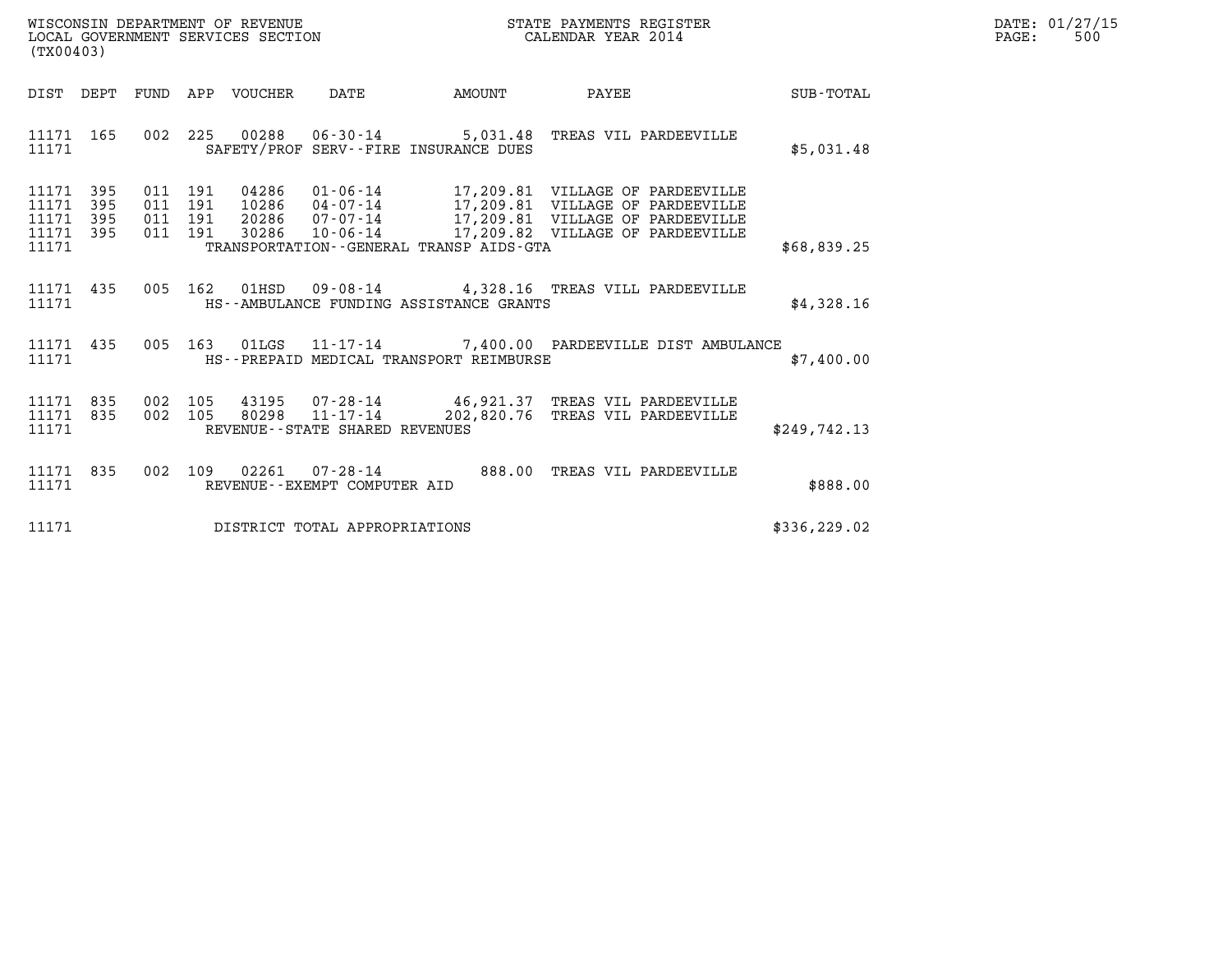| (TX00403)                                                 |           |                                      |                                                                 |                                         |                                                                                                                                                                                                                                                                                                                                                   |               | DATE: 01/27/15<br>$\mathtt{PAGE}$ :<br>501 |
|-----------------------------------------------------------|-----------|--------------------------------------|-----------------------------------------------------------------|-----------------------------------------|---------------------------------------------------------------------------------------------------------------------------------------------------------------------------------------------------------------------------------------------------------------------------------------------------------------------------------------------------|---------------|--------------------------------------------|
|                                                           |           |                                      |                                                                 |                                         |                                                                                                                                                                                                                                                                                                                                                   |               |                                            |
| 11172                                                     |           |                                      |                                                                 | SAFETY/PROF SERV--FIRE INSURANCE DUES   | 11172 165 002 225 00289 06-30-14 6,397.16 TREAS VIL POYNETTE                                                                                                                                                                                                                                                                                      | \$6,397.16    |                                            |
|                                                           |           | 11172 370 002 503 16445              |                                                                 |                                         | 01-30-14 420.80 TREAS VIL POYNETTE<br>TOWN SHARE 157.80<br>TOWN SHARE 157.80                                                                                                                                                                                                                                                                      |               |                                            |
| 11172                                                     |           |                                      |                                                                 | NAT RESOURCES--AIDS IN LIEU OF TAXES    |                                                                                                                                                                                                                                                                                                                                                   | \$420.80      |                                            |
| 11172                                                     | 11172 370 |                                      |                                                                 | NAT RESOURCES--AIDS IN LIEU OF TAXES    | 012 579 19185 04-16-14 244.99 TREAS VIL POYNETTE                                                                                                                                                                                                                                                                                                  | \$244.99      |                                            |
| 11172 395<br>11172 395<br>11172 395<br>11172 395<br>11172 |           |                                      |                                                                 | TRANSPORTATION--GENERAL TRANSP AIDS-GTA | $\begin{array}{cccc} 011 & 191 & 04287 & 01\cdot 06\cdot 14 & 26,609.93 & \text{VILLAGE OF POYNETTE} \\ 011 & 191 & 10287 & 04\cdot 07\cdot 14 & 26,609.93 & \text{VILLAGE OF POYNETTE} \\ 011 & 191 & 20287 & 07\cdot 07\cdot 14 & 26,609.93 & \text{VILLAGE OF POYNETTE} \\ 011 & 191 & 30287 & 10\cdot 06\cdot 14 & 26,609.96 & \text{VILLAGE$ | \$106, 439.75 |                                            |
| 11172                                                     | 11172 395 |                                      |                                                                 | TRANSPORTATION--LRIP/TRIP/MSIP GRANTS   | 011 278 04852 02-20-14 5,424.07 TREAS VIL POYNETTE                                                                                                                                                                                                                                                                                                | \$5,424.07    |                                            |
| 11172                                                     | 11172 435 |                                      |                                                                 | HS--AMBULANCE FUNDING ASSISTANCE GRANTS | 005 162 01HSD 09-08-14 4,512.28 TREAS VILL POYNETTE                                                                                                                                                                                                                                                                                               | \$4,512.28    |                                            |
| 11172                                                     | 11172 435 |                                      |                                                                 | HS--PREPAID MEDICAL TRANSPORT REIMBURSE | 005 163 01LGS 11-17-14 5,100.00 POYNETTE-DEKORRA FIRE PROT                                                                                                                                                                                                                                                                                        | \$5,100.00    |                                            |
| 11172                                                     | 11172 455 |                                      | JUSTICE -- LAW ENFORCEMENT TRAINING                             |                                         | 002 231 01676 02-24-14 800.00 TREAS VIL POYNETTE                                                                                                                                                                                                                                                                                                  | \$800.00      |                                            |
| 11172                                                     | 11172 505 |                                      |                                                                 | DOA--TRANSMISSION LINE FEE DISTRIBUTION | 002 174 58920 04-30-14 4,411.00 TREAS VIL POYNETTE                                                                                                                                                                                                                                                                                                | \$4.411.00    |                                            |
| 11172 835<br>11172 835<br>11172                           |           | 002 105<br>43196<br>002 105<br>80299 | 07-28-14<br>$11 - 17 - 14$<br>REVENUE - - STATE SHARED REVENUES |                                         | 95,051.28 TREAS VIL POYNETTE<br>219,014.93 TREAS VIL POYNETTE                                                                                                                                                                                                                                                                                     | \$314,066.21  |                                            |
| 11172 835<br>11172                                        |           | 002 109                              | REVENUE--EXEMPT COMPUTER AID                                    |                                         | 02262  07-28-14   1,685.00 TREAS VIL POYNETTE                                                                                                                                                                                                                                                                                                     | \$1,685.00    |                                            |
| 11172 835<br>11172                                        |           |                                      | REVENUE--LOTTERY CREDIT -                                       |                                         | 021 363 36023 03-24-14 6,892.86 TREAS VIL POYNETTE                                                                                                                                                                                                                                                                                                | \$6,892.86    |                                            |
| 11172                                                     |           |                                      | DISTRICT TOTAL APPROPRIATIONS                                   |                                         |                                                                                                                                                                                                                                                                                                                                                   | \$456,394.12  |                                            |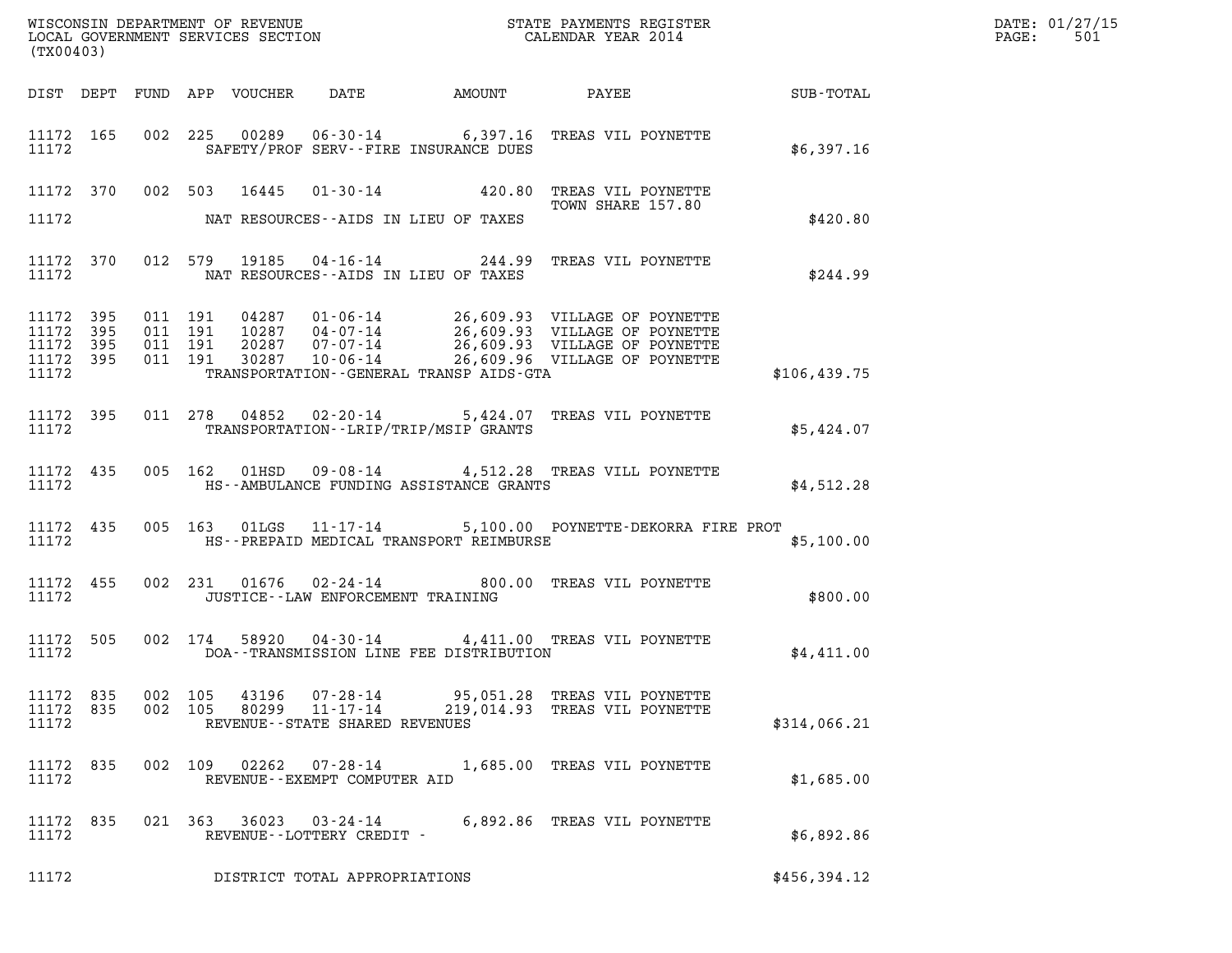| (TX00403)                                                 |           |                                          |         |                            |                                                  | WISCONSIN DEPARTMENT OF REVENUE<br>LOCAL GOVERNMENT SERVICES SECTION<br>CALENDAR YEAR 2014 |                                                                                                                                                                                                                                                                                                                                                                                                       |               | DATE: 01/27/15<br>$\mathtt{PAGE:}$<br>502 |
|-----------------------------------------------------------|-----------|------------------------------------------|---------|----------------------------|--------------------------------------------------|--------------------------------------------------------------------------------------------|-------------------------------------------------------------------------------------------------------------------------------------------------------------------------------------------------------------------------------------------------------------------------------------------------------------------------------------------------------------------------------------------------------|---------------|-------------------------------------------|
|                                                           |           |                                          |         | DIST DEPT FUND APP VOUCHER |                                                  | DATE AMOUNT PAYEE                                                                          |                                                                                                                                                                                                                                                                                                                                                                                                       | SUB-TOTAL     |                                           |
| 11177 165<br>11177                                        |           | 002 225                                  |         |                            |                                                  | 00290  06-30-14  2,515.74  TREAS VIL RIO<br>SAFETY/PROF SERV--FIRE INSURANCE DUES          |                                                                                                                                                                                                                                                                                                                                                                                                       | \$2,515.74    |                                           |
| 11177                                                     | 11177 370 |                                          |         |                            |                                                  | NAT RESOURCES--FOREST CROP/MFL/CO FOREST                                                   | 012 571 37355 06-16-14 7.80 TREAS VIL RIO                                                                                                                                                                                                                                                                                                                                                             | \$7.80        |                                           |
| 11177 395<br>11177 395<br>11177 395<br>11177 395<br>11177 |           | 011 191<br>011 191<br>011 191<br>011 191 |         |                            |                                                  | TRANSPORTATION--GENERAL TRANSP AIDS-GTA                                                    | $\begin{tabular}{cccc} 04288 & 01\textnormal{-}06\textnormal{-}14 & 20,826.86 & \textnormal{VILLAGE OF RIO} \\ 10288 & 04\textnormal{-}07\textnormal{-}14 & 20,826.86 & \textnormal{VILLAGE OF RIO} \\ 20288 & 07\textnormal{-}07\textnormal{-}14 & 20,826.86 & \textnormal{VILLAGE OF RIO} \\ 30288 & 10\textnormal{-}06\textnormal{-}14 & 20,826.89 & \textnormal{VILLAGE OF RIO} \\ \end{tabular}$ | \$83,307.47   |                                           |
| 11177                                                     | 11177 435 |                                          |         |                            |                                                  | 005 162 01HSD 09-08-14 4,158.97 TREAS VILL RIO<br>HS--AMBULANCE FUNDING ASSISTANCE GRANTS  |                                                                                                                                                                                                                                                                                                                                                                                                       | \$4,158.97    |                                           |
| 11177 435<br>11177                                        |           |                                          |         | 005 163 01LGS              |                                                  | HS--PREPAID MEDICAL TRANSPORT REIMBURSE                                                    | 11-17-14 2,000.00 RIO COMMUNITY FIRE ASSOC                                                                                                                                                                                                                                                                                                                                                            | \$2,000.00    |                                           |
| 11177 455<br>11177                                        |           |                                          |         |                            | JUSTICE - - LAW ENFORCEMENT TRAINING             | 002 231 01702 02-24-14 640.00 TREAS VIL RIO                                                |                                                                                                                                                                                                                                                                                                                                                                                                       | \$640.00      |                                           |
| 11177 505<br>11177 505<br>11177                           |           | 002 743                                  | 002 743 | 01642                      | 05801 02-12-14<br>DOA--HOUSING ASSISTANCE GRANTS | 09-19-14 186,127.00 TREAS VIL RIO                                                          | 273,710.00 TREAS VIL RIO                                                                                                                                                                                                                                                                                                                                                                              | \$459,837.00  |                                           |
| 11177 835<br>11177 835<br>11177                           |           | 002 105<br>002 105                       |         |                            | REVENUE - - STATE SHARED REVENUES                | 43197  07-28-14  33,958.88  TREAS VIL RIO<br>80300  11-17-14  116,017.68  TREAS VIL RIO    | 116,017.68 TREAS VIL RIO                                                                                                                                                                                                                                                                                                                                                                              | \$149.976.56  |                                           |
| 11177 835<br>11177 835<br>11177                           |           | 002 109<br>002 109                       |         | 02264<br>05055             | REVENUE--EXEMPT COMPUTER AID                     | 07-28-14 621.00 TREAS VIL RIO<br>07-28-14 492.00 TREAS VIL RIO                             |                                                                                                                                                                                                                                                                                                                                                                                                       | \$1,113.00    |                                           |
| 11177                                                     |           |                                          |         |                            | DISTRICT TOTAL APPROPRIATIONS                    |                                                                                            |                                                                                                                                                                                                                                                                                                                                                                                                       | \$703, 556.54 |                                           |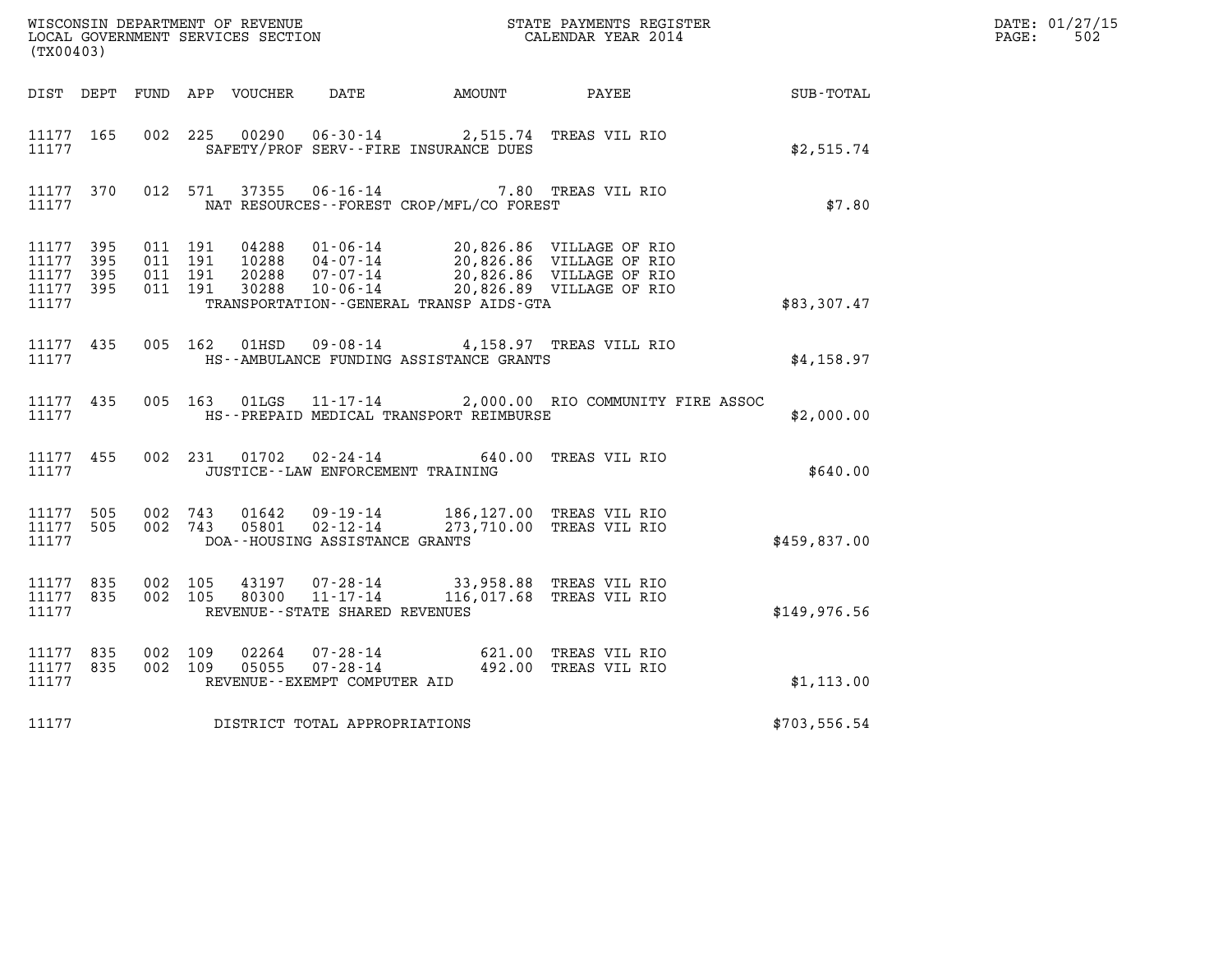| WISCONSIN DEPARTMENT OF REVENUE   | STATE PAYMENTS REGISTER | DATE: 01/27/15 |
|-----------------------------------|-------------------------|----------------|
| LOCAL GOVERNMENT SERVICES SECTION | CALENDAR YEAR 2014      | 503<br>PAGE:   |

| WISCONSIN DEPARTMENT OF REVENUE<br>LOCAL GOVERNMENT SERVICES SECTION<br>(TX00403) |            |                                  |                                  |                                                                | STATE PAYMENTS REGISTER<br>CALENDAR YEAR 2014                   |                                                                                                        |              | DATE: 01/27/15<br>PAGE:<br>503 |
|-----------------------------------------------------------------------------------|------------|----------------------------------|----------------------------------|----------------------------------------------------------------|-----------------------------------------------------------------|--------------------------------------------------------------------------------------------------------|--------------|--------------------------------|
| DIST DEPT                                                                         |            |                                  | FUND APP VOUCHER                 | DATE                                                           | AMOUNT                                                          | PAYEE                                                                                                  | SUB-TOTAL    |                                |
| 11191 165<br>11191                                                                | 002        |                                  | 225 00291                        |                                                                | 06-30-14 1,725.08<br>SAFETY/PROF SERV--FIRE INSURANCE DUES      | TREAS VIL WYOCENA                                                                                      | \$1,725.08   |                                |
| 11191<br>395<br>395<br>11191<br>11191<br>395<br>11191<br>- 395<br>11191           | 011<br>011 | 191<br>191<br>011 191<br>011 191 | 04289<br>10289<br>20289<br>30289 | $01 - 06 - 14$<br>$04 - 07 - 14$<br>07-07-14<br>$10 - 06 - 14$ | 3,039.82<br>3,039.82<br>TRANSPORTATION--GENERAL TRANSP AIDS-GTA | 3,039.82 VILLAGE OF WYOCENA<br>VILLAGE OF WYOCENA<br>VILLAGE OF WYOCENA<br>3,039.82 VILLAGE OF WYOCENA | \$12,159.28  |                                |
| 11191<br>835<br>11191<br>835<br>11191                                             | 002<br>002 | 105<br>105                       | 80301                            | 11-17-14<br>REVENUE - - STATE SHARED REVENUES                  | 17,852.27<br>81,880.05                                          | TREAS VIL WYOCENA<br>TREAS VIL WYOCENA                                                                 | \$99,732.32  |                                |
| 11191 835<br>11191                                                                | 002        | 109                              | 02265                            | REVENUE--EXEMPT COMPUTER AID                                   | $07 - 28 - 14$ 445.00                                           | TREAS VIL WYOCENA                                                                                      | \$445.00     |                                |
| 11191                                                                             |            |                                  |                                  | DISTRICT TOTAL APPROPRIATIONS                                  |                                                                 |                                                                                                        | \$114,061.68 |                                |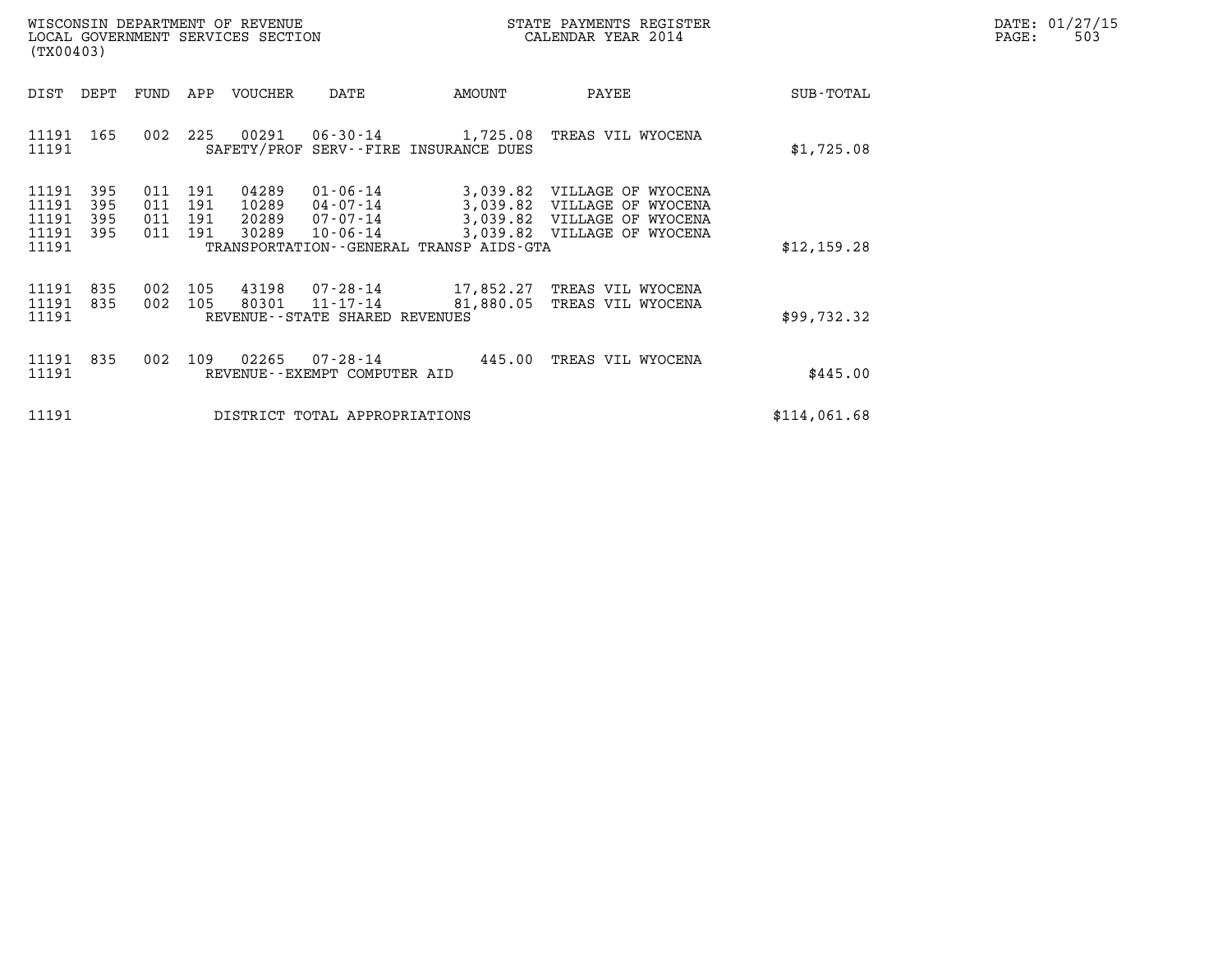| WISCONSIN DEPARTMENT OF REVENUE   | STATE PAYMENTS REGISTER | DATE: 01/27/15 |
|-----------------------------------|-------------------------|----------------|
| LOCAL GOVERNMENT SERVICES SECTION | CALENDAR YEAR 2014      | 504<br>PAGE:   |

| (TX00403)                                                                                         | LOCAL GOVERNMENT SERVICES SECTION                                                                                                                                               | CALENDAR YEAR 2014                                                                                                   |                |
|---------------------------------------------------------------------------------------------------|---------------------------------------------------------------------------------------------------------------------------------------------------------------------------------|----------------------------------------------------------------------------------------------------------------------|----------------|
| DIST<br>DEPT<br>FUND                                                                              | DATE<br>APP<br>VOUCHER                                                                                                                                                          | AMOUNT<br>PAYEE                                                                                                      | SUB-TOTAL      |
| 002<br>11211<br>165<br>11211                                                                      | 225<br>00292<br>$06 - 30 - 14$<br>SAFETY/PROF SERV--FIRE INSURANCE DUES                                                                                                         | 14,753.01 TREAS CITY COLUMBUS                                                                                        | \$14,753.01    |
| 11211<br>395<br>011<br>395<br>11211<br>011<br>11211<br>395<br>011<br>11211<br>395<br>011<br>11211 | 162<br>06012<br>$01 - 06 - 14$<br>162<br>12012<br>$04 - 07 - 14$<br>162<br>22012<br>$07 - 07 - 14$<br>162<br>32012<br>$10 - 06 - 14$<br>TRANSPORTATION--CONNECTING HIGHWAY AIDS | 10,256.86 CITY OF COLUMBUS<br>10,256.86 CITY OF COLUMBUS<br>10,256.86 CITY OF COLUMBUS<br>10,256.88 CITY OF COLUMBUS | \$41,027.46    |
| 11211<br>395<br>011<br>11211<br>395<br>011<br>11211<br>395<br>011<br>11211<br>395<br>011<br>11211 | 191<br>04290<br>$01 - 06 - 14$<br>191<br>10290<br>$04 - 07 - 14$<br>191<br>20290<br>$07 - 07 - 14$<br>191<br>30290<br>$10 - 06 - 14$<br>TRANSPORTATION--GENERAL TRANSP AIDS-GTA | 67,845.85 CITY OF COLUMBUS<br>67,845.85 CITY OF COLUMBUS<br>67,845.85 CITY OF COLUMBUS<br>67,845.86 CITY OF COLUMBUS | \$271, 383.41  |
| 455<br>002<br>11211<br>11211                                                                      | 231<br>01309<br>$02 - 18 - 14$<br>JUSTICE - - LAW ENFORCEMENT TRAINING                                                                                                          | 1,600.00<br>TREAS CITY COLUMBUS                                                                                      | \$1,600.00     |
| 11211<br>002<br>835<br>002<br>11211<br>835<br>11211                                               | 105<br>43199<br>07-28-14<br>$11 - 17 - 14$<br>80302<br>105<br>REVENUE - - STATE SHARED REVENUES                                                                                 | 182,162.28 TREAS CITY COLUMBUS<br>488,517.11 TREAS CITY COLUMBUS                                                     | \$670,679.39   |
| 002<br>11211<br>835<br>11211<br>835<br>002<br>11211                                               | 02266<br>109<br>$07 - 28 - 14$<br>109<br>05056<br>$07 - 28 - 14$<br>REVENUE--EXEMPT COMPUTER AID                                                                                | 8,530.00<br>TREAS CITY COLUMBUS<br>2,209.00<br>TREAS CITY COLUMBUS                                                   | \$10,739.00    |
| 11211<br>835<br>021<br>11211                                                                      | 363<br>36024<br>$03 - 24 - 14$<br>REVENUE - - LOTTERY CREDIT -                                                                                                                  | 1,122.09<br>TREAS CITY COLUMBUS                                                                                      | \$1, 122.09    |
| 11211                                                                                             | DISTRICT TOTAL APPROPRIATIONS                                                                                                                                                   |                                                                                                                      | \$1,011,304.36 |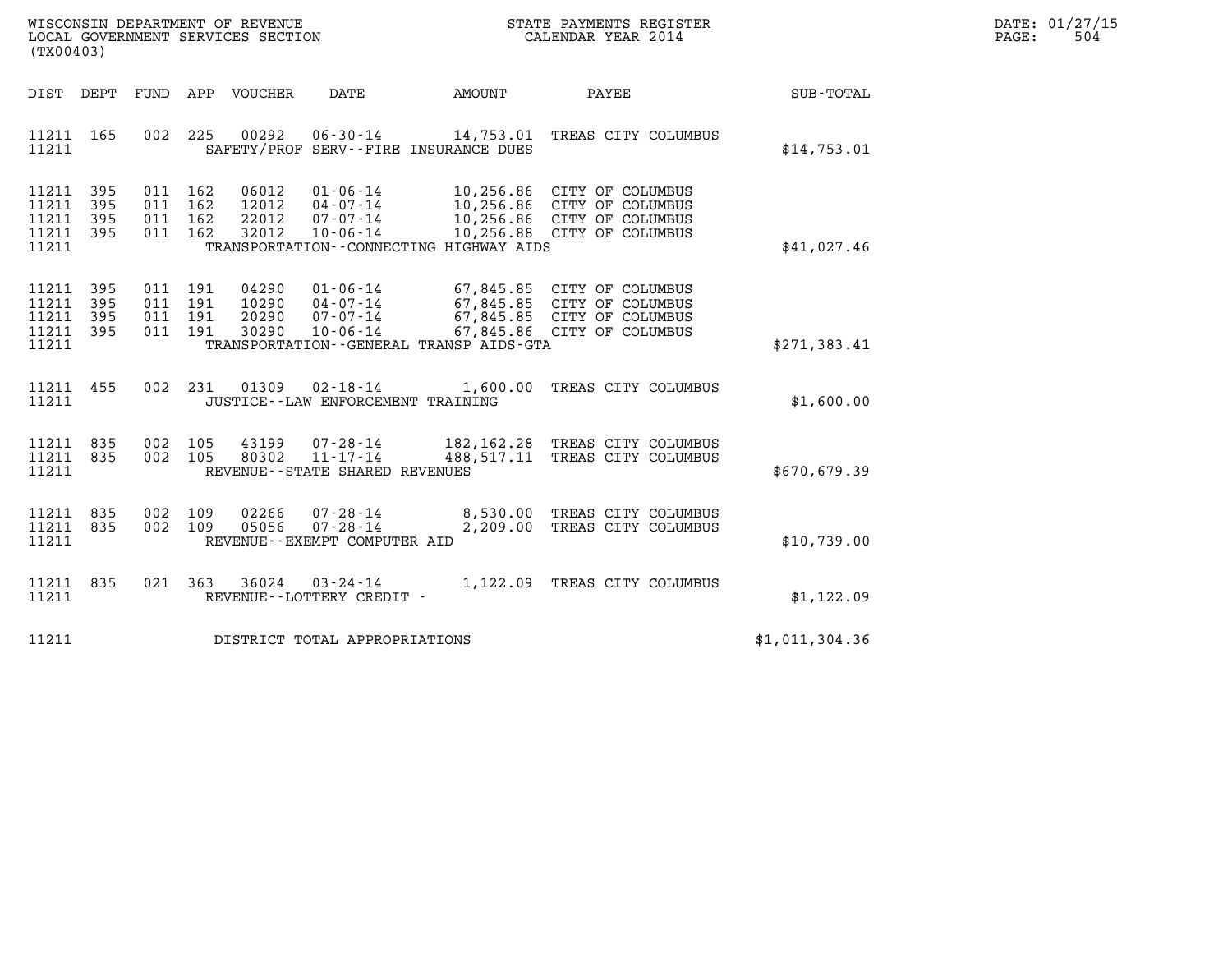| WISCONSIN DEPARTMENT OF REVENUE   | STATE PAYMENTS REGISTER | DATE: 01/27/15 |
|-----------------------------------|-------------------------|----------------|
| LOCAL GOVERNMENT SERVICES SECTION | CALENDAR YEAR 2014      | 505<br>PAGE:   |

| (TX00403)                                         |            |         |                        |                                                  |                                                                                                                                                                                                                          | ${\tt WISCONSIM\ DEPARTMENT\ OF\ REVENUE}\qquad \qquad {\tt STATE\ PAYMENTS\ REGISTER} \\ {\tt LOCAL\ GOVERNMENT\ SERVICES\ SECTION}\qquad \qquad {\tt CALENDAR\ YEAR\ 2014}$ |              | DATE: 01/27/15<br>$\mathtt{PAGE}$ :<br>505 |
|---------------------------------------------------|------------|---------|------------------------|--------------------------------------------------|--------------------------------------------------------------------------------------------------------------------------------------------------------------------------------------------------------------------------|-------------------------------------------------------------------------------------------------------------------------------------------------------------------------------|--------------|--------------------------------------------|
|                                                   |            |         |                        |                                                  | DIST DEPT FUND APP VOUCHER DATE AMOUNT                                                                                                                                                                                   | PAYEE                                                                                                                                                                         | SUB-TOTAL    |                                            |
| 11246 165<br>11246                                |            |         |                        |                                                  | SAFETY/PROF SERV--FIRE INSURANCE DUES                                                                                                                                                                                    | 002 225 00293 06-30-14 9,487.93 TREAS CITY LODI                                                                                                                               | \$9,487.93   |                                            |
| 11246 395<br>11246<br>11246<br>11246 395<br>11246 | 395<br>395 | 011 191 | 011 191 04291          |                                                  | 01-06-14 34,354.82 CITY OF LODI<br>10291  04-07-14  34,354.82  CITY OF LODI<br>011 191 20291 07-07-14 34,354.82 CITY OF LODI<br>011 191 30291 10-06-14 34,354.82 CITY OF LODI<br>TRANSPORTATION--GENERAL TRANSP AIDS-GTA |                                                                                                                                                                               | \$137,419.28 |                                            |
| 11246 435<br>11246                                |            |         |                        |                                                  | HS--AMBULANCE FUNDING ASSISTANCE GRANTS                                                                                                                                                                                  | 005 162 01HSD 09-08-14 4,705.68 TREAS CITY LODI                                                                                                                               | \$4,705.68   |                                            |
| 11246 435<br>11246                                |            |         |                        |                                                  | 005 163 01LGS 11-17-14 3,700.00 LODI AREA EMS<br>HS--PREPAID MEDICAL TRANSPORT REIMBURSE                                                                                                                                 |                                                                                                                                                                               | \$3,700.00   |                                            |
| 11246 455<br>11246                                |            |         |                        | JUSTICE -- LAW ENFORCEMENT TRAINING              |                                                                                                                                                                                                                          | 002 231 01528 02-21-14 960.00 TREAS CITY LODI                                                                                                                                 | \$960.00     |                                            |
| 11246 835<br>11246 835<br>11246                   |            | 002 105 | 80303                  | $11 - 17 - 14$<br>REVENUE--STATE SHARED REVENUES |                                                                                                                                                                                                                          | 002 105 43200 07-28-14 49,050.67 TREAS CITY LODI<br>89,884.73 TREAS CITY LODI                                                                                                 | \$138,935.40 |                                            |
| 11246 835<br>11246 835<br>11246                   |            | 002 109 | 02267<br>002 109 05057 | REVENUE--EXEMPT COMPUTER AID                     |                                                                                                                                                                                                                          | 07-28-14 5,955.00 TREAS CITY LODI<br>07-28-14 413.00 TREAS CITY LODI                                                                                                          | \$6,368.00   |                                            |
| 11246                                             |            |         |                        | DISTRICT TOTAL APPROPRIATIONS                    |                                                                                                                                                                                                                          |                                                                                                                                                                               | \$301,576.29 |                                            |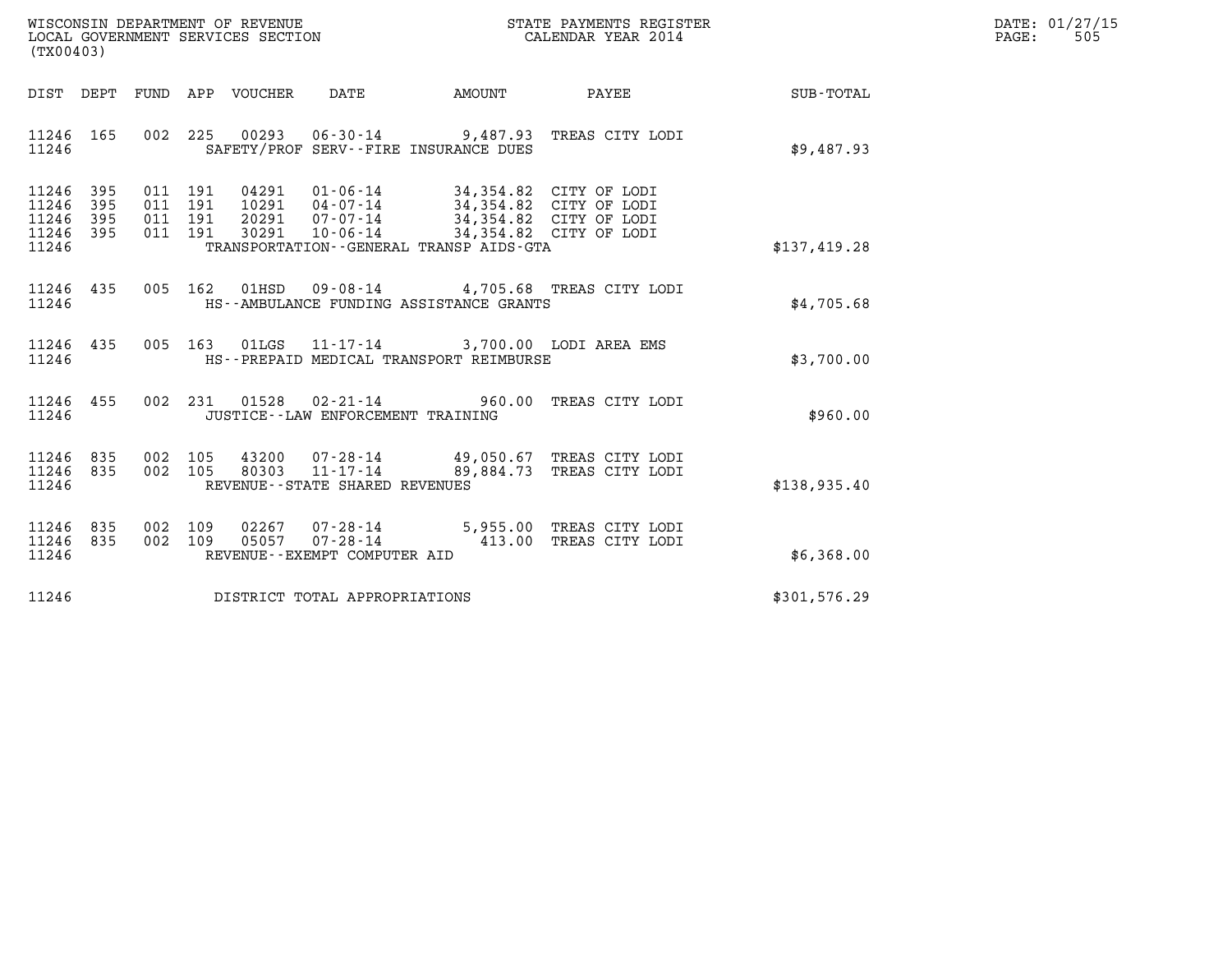| (TX00403)                                     |                            |                               |                                          |                                  | WISCONSIN DEPARTMENT OF REVENUE<br>LOCAL GOVERNMENT SERVICES SECTION |                                              | STATE PAYMENTS REGISTER<br>CALENDAR YEAR 2014                                                                                                        |              | DATE: 01/27/15<br>$\mathtt{PAGE}$ :<br>506 |
|-----------------------------------------------|----------------------------|-------------------------------|------------------------------------------|----------------------------------|----------------------------------------------------------------------|----------------------------------------------|------------------------------------------------------------------------------------------------------------------------------------------------------|--------------|--------------------------------------------|
|                                               |                            |                               |                                          | DIST DEPT FUND APP VOUCHER       | DATE                                                                 | AMOUNT                                       | PAYEE                                                                                                                                                | SUB-TOTAL    |                                            |
| 11271 165<br>11271                            |                            |                               |                                          |                                  |                                                                      | SAFETY/PROF SERV--FIRE INSURANCE DUES        | 002  225  00294  06-30-14  24,851.90  TREAS CITY PORTAGE                                                                                             | \$24,851.90  |                                            |
|                                               |                            |                               |                                          | 11271 370 002 503 16446          |                                                                      |                                              | 01-30-14 965.61 TREAS CITY PORTAGE<br>TOWN SHARE 335.36                                                                                              |              |                                            |
| 11271                                         |                            |                               |                                          |                                  |                                                                      | NAT RESOURCES--AIDS IN LIEU OF TAXES         |                                                                                                                                                      | \$965.61     |                                            |
| 11271 370<br>11271                            |                            |                               |                                          |                                  |                                                                      | NAT RESOURCES--FOREST CROP/MFL/CO FOREST     | 012 571 37356 06-16-14 27.76 TREAS CITY PORTAGE                                                                                                      | \$27.76      |                                            |
| 11271 370<br>11271<br>11271<br>11271          | 370<br>370                 | 012 579<br>012 579<br>012 579 |                                          | 19186<br>19186<br>19186          |                                                                      | NAT RESOURCES--AIDS IN LIEU OF TAXES         | 04-16-14 44.03 TREAS CITY PORTAGE<br>04-16-14 29.49 TREAS CITY PORTAGE<br>04-16-14 3.57 TREAS CITY PORTAGE                                           | \$77.09      |                                            |
| 11271 370<br>11271                            |                            |                               |                                          |                                  | NAT RESOURCES--RU RECYCLING GRANT                                    |                                              | 074 670 41357 05-23-14 20,455.57 TREAS CITY PORTAGE                                                                                                  | \$20,455.57  |                                            |
| 11271 395<br>11271<br>11271<br>11271<br>11271 | 395<br>395<br>395          |                               | 011 162<br>011 162<br>011 162<br>011 162 | 06013<br>12013<br>22013<br>32013 | $10 - 06 - 14$                                                       | TRANSPORTATION -- CONNECTING HIGHWAY AIDS    | 01-06-14 30,923.65 CITY OF PORTAGE<br>04-07-14 30,923.65 CITY OF PORTAGE<br>07-07-14 30,923.65 CITY OF PORTAGE<br>30,923.67 CITY OF PORTAGE          | \$123,694.62 |                                            |
| 11271 395<br>11271<br>11271<br>11271<br>11271 | 395<br>395<br>-395         |                               | 011 177<br>011 177<br>011 177<br>011 177 | 16005<br>24005<br>26005<br>42005 | TRANSPORTATION - - TRANSIT AID                                       |                                              | 06-04-14 60,578.00 CITY OF PORTAGE<br>07-07-14 60,578.00 CITY OF PORTAGE<br>09-30-14 60,577.00 CITY OF PORTAGE<br>12-30-14 36,347.00 CITY OF PORTAGE | \$218,080.00 |                                            |
| 11271 395<br>11271 395<br>11271 395<br>11271  |                            |                               | 011 182<br>011 182<br>011 182            | 06038<br>26766<br>30165          | 03-11-14<br>10-09-14                                                 | TRANSPORTATION - - TRANSIT AIDS - FEDERAL    | 92,546.00 TREAS CITY PORTAGE<br>193,014.00 TREAS CITY PORTAGE<br>11-07-14 96,507.00 TREAS CITY PORTAGE                                               | \$382,067.00 |                                            |
| 11271<br>11271<br>11271<br>11271<br>11271     | - 395<br>395<br>395<br>395 |                               | 011 191<br>011 191<br>011 191<br>011 191 | 04292<br>10292<br>20292<br>30292 | $01 - 06 - 14$<br>04-07-14<br>07-07-14<br>$10 - 06 - 14$             | TRANSPORTATION - - GENERAL TRANSP AIDS - GTA | 101,958.73 CITY OF PORTAGE<br>101,958.73 CITY OF PORTAGE<br>101,958.73 CITY OF PORTAGE<br>101,958.74 CITY OF PORTAGE                                 | \$407,834.93 |                                            |
| 11271 455<br>11271<br>11271                   | 455                        |                               | 002 231<br>002 231                       | 00981<br>01674                   | 09-04-14<br>$02 - 24 - 14$<br>JUSTICE - - LAW ENFORCEMENT TRAINING   |                                              | 160.00 TREAS CITY PORTAGE<br>3,360.00 TREAS CITY PORTAGE                                                                                             | \$3,520.00   |                                            |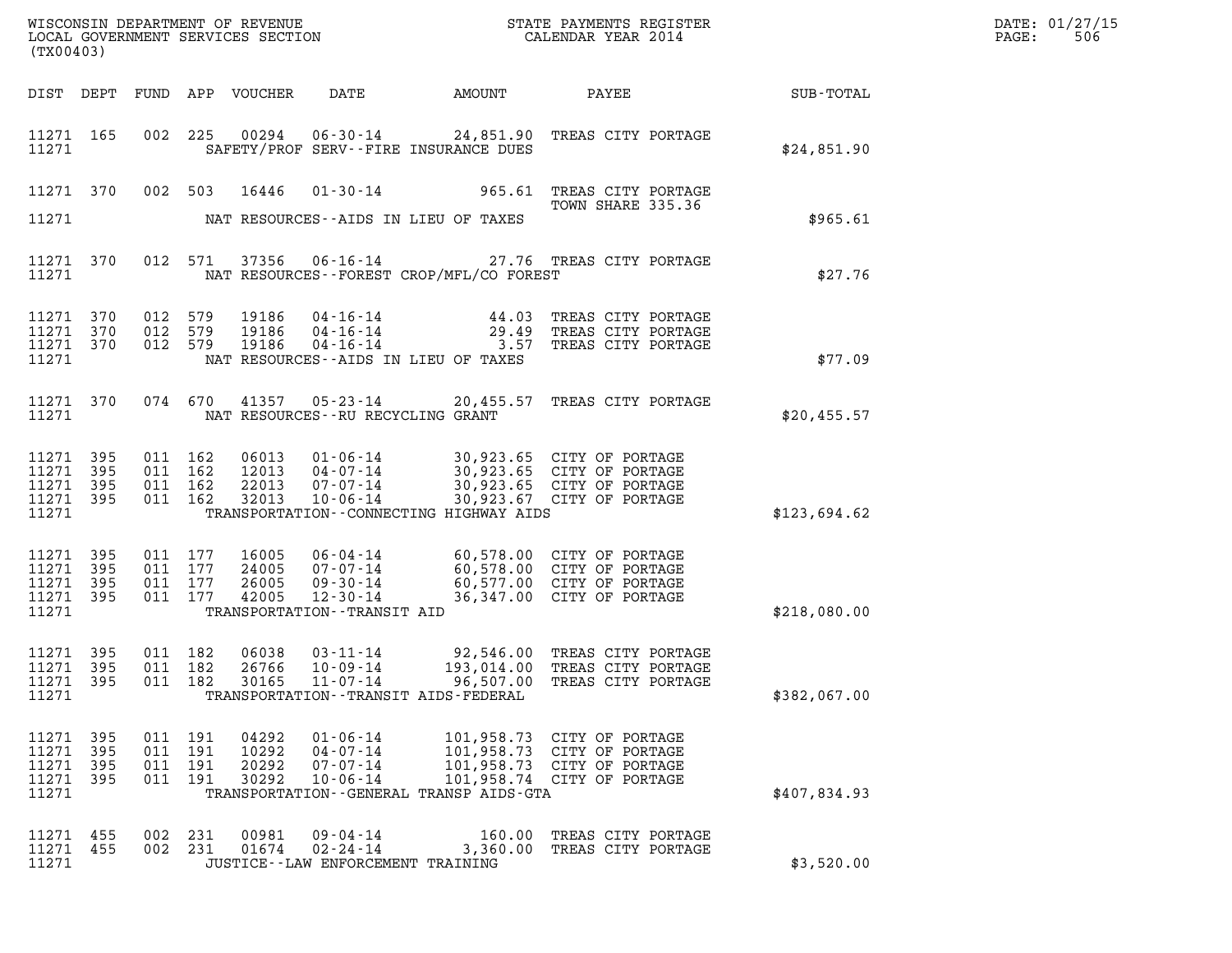| (TX00403)                                          |                                 |                                 |                                 |                                           |                                                                                                              |                                                                                                     |                                                                                                            |                  |  |
|----------------------------------------------------|---------------------------------|---------------------------------|---------------------------------|-------------------------------------------|--------------------------------------------------------------------------------------------------------------|-----------------------------------------------------------------------------------------------------|------------------------------------------------------------------------------------------------------------|------------------|--|
| DIST                                               | DEPT                            | FUND                            | APP                             | VOUCHER                                   | DATE                                                                                                         | AMOUNT                                                                                              | PAYEE                                                                                                      | <b>SUB-TOTAL</b> |  |
| 11271<br>11271<br>11271<br>11271<br>11271<br>11271 | 465<br>465<br>465<br>465<br>465 | 002<br>002<br>002<br>002<br>002 | 306<br>306<br>306<br>306<br>306 | 00055<br>00605<br>00796<br>00994<br>01397 | $10 - 29 - 14$<br>$01 - 09 - 14$<br>$02 - 25 - 14$<br>04-14-14<br>07-25-14                                   | 3,953.23<br>3,953.23<br>3,953.23<br>3,953.23<br>3,953.23<br>MILITARY AFFAIRS-EMER MGMT--HAZMAT AIDS | TREAS CITY PORTAGE<br>TREAS CITY PORTAGE<br>TREAS CITY PORTAGE<br>TREAS CITY PORTAGE<br>TREAS CITY PORTAGE | \$19,766.15      |  |
| 11271<br>11271<br>11271<br>11271<br>11271<br>11271 | 505<br>505<br>505<br>505<br>505 | 002<br>002<br>002<br>002<br>002 | 743<br>743<br>743<br>743<br>743 | 00644<br>03164<br>04458<br>07652<br>08932 | $08 - 14 - 14$<br>$11 - 17 - 14$<br>01-03-14<br>04-16-14<br>$06 - 16 - 14$<br>DOA--HOUSING ASSISTANCE GRANTS | 93,162.00<br>37,421.00<br>62,051.00<br>76,553.00<br>60,175.00                                       | TREAS CITY PORTAGE<br>TREAS CITY PORTAGE<br>TREAS CITY PORTAGE<br>TREAS CITY PORTAGE<br>TREAS CITY PORTAGE | \$329,362.00     |  |
| 11271<br>11271<br>11271                            | 835<br>835                      | 002<br>002                      | 105<br>105                      | 43201<br>80304                            | 07-28-14<br>11-17-14<br>REVENUE - - STATE SHARED REVENUES                                                    | 405,276.07 TREAS CITY PORTAGE<br>1,411,757.44                                                       | TREAS CITY PORTAGE                                                                                         | \$1,817,033.51   |  |
| 11271<br>11271<br>11271                            | 835<br>835                      | 002<br>002                      | 109<br>109                      | 02268<br>05058                            | 07-28-14<br>$07 - 28 - 14$<br>REVENUE--EXEMPT COMPUTER AID                                                   | 17,314.00 TREAS CITY PORTAGE<br>13,267.00                                                           | TREAS CITY PORTAGE                                                                                         | \$30,581.00      |  |
| 11271<br>11271                                     | 835                             | 002                             | 501                             |                                           |                                                                                                              | $00001$ 02-03-14  46,553.65<br>DOA-PAYMENT FOR MUNICIPAL SERVICES AID                               | TREAS CITY PORTAGE                                                                                         | \$46,553.65      |  |
| 11271<br>11271                                     | 835                             | 021                             | 363                             | 36025                                     | $03 - 24 - 14$<br>REVENUE--LOTTERY CREDIT -                                                                  | 6,822.18                                                                                            | TREAS CITY PORTAGE                                                                                         | \$6,822.18       |  |
| 11271                                              |                                 |                                 |                                 |                                           | DISTRICT TOTAL APPROPRIATIONS                                                                                |                                                                                                     |                                                                                                            | \$3,431,692.97   |  |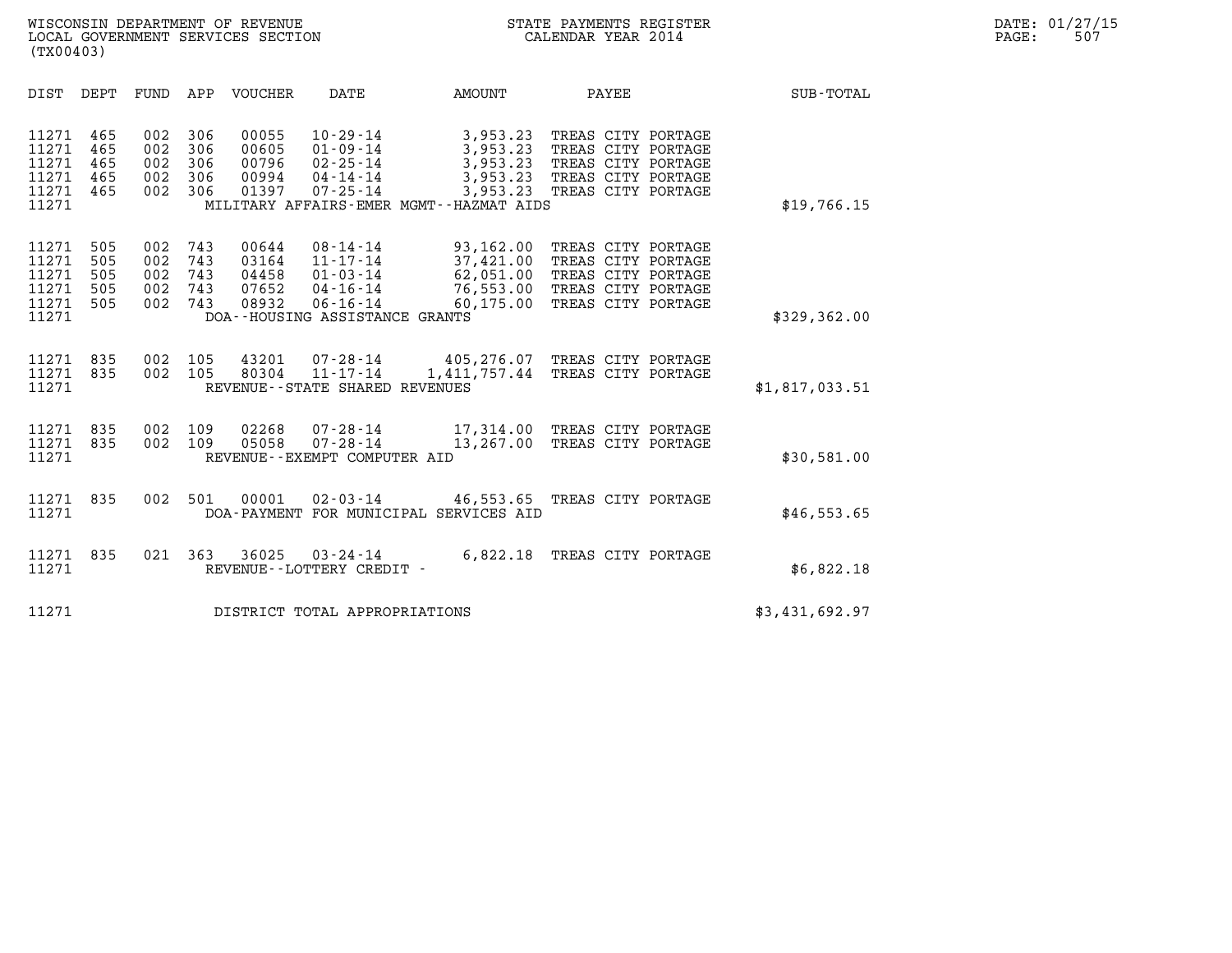| DATE: | 01/27/15 |
|-------|----------|
| PAGE: | 508      |

| (TX00403)                                                                                                                                                        |                                                                      |                                                                                                                       |                                          |                                                                                                                                     |                                                                      |                                                                     |                            |                                                                                                                                                                                                                                                                                                                                                                                                      |              | DATE: 01/27/15<br>PAGE:<br>508 |
|------------------------------------------------------------------------------------------------------------------------------------------------------------------|----------------------------------------------------------------------|-----------------------------------------------------------------------------------------------------------------------|------------------------------------------|-------------------------------------------------------------------------------------------------------------------------------------|----------------------------------------------------------------------|---------------------------------------------------------------------|----------------------------|------------------------------------------------------------------------------------------------------------------------------------------------------------------------------------------------------------------------------------------------------------------------------------------------------------------------------------------------------------------------------------------------------|--------------|--------------------------------|
| DIST DEPT                                                                                                                                                        |                                                                      |                                                                                                                       |                                          | FUND APP VOUCHER                                                                                                                    | DATE                                                                 |                                                                     |                            | AMOUNT PAYEE SUB-TOTAL                                                                                                                                                                                                                                                                                                                                                                               |              |                                |
| 11291 165<br>11291                                                                                                                                               |                                                                      |                                                                                                                       | 002 225                                  |                                                                                                                                     |                                                                      | SAFETY/PROF SERV--FIRE INSURANCE DUES                               |                            | 00295  06-30-14  16,082.76  TREAS CITY WISCONSIN DELL                                                                                                                                                                                                                                                                                                                                                | \$16,082.76  |                                |
| 11291 370                                                                                                                                                        |                                                                      | 002                                                                                                                   | 503                                      | 16348                                                                                                                               |                                                                      | 01-30-14 61,732.39 TREAS CITY WI DELLS                              | <b>TOWN SHARE 22184.05</b> |                                                                                                                                                                                                                                                                                                                                                                                                      |              |                                |
| 11291 370                                                                                                                                                        |                                                                      | 002                                                                                                                   | 503                                      | 16447                                                                                                                               |                                                                      |                                                                     | CITY SHARE 10373.80        | 01-30-14 26,040.04 TREAS CITY WISCONSIN DELL                                                                                                                                                                                                                                                                                                                                                         |              |                                |
| 11291 370                                                                                                                                                        |                                                                      |                                                                                                                       | 002 503                                  | 16667                                                                                                                               |                                                                      |                                                                     | CITY SHARE 2673.67         | 01-30-14 6,610.26 THE CITY WISCONSIN DELL                                                                                                                                                                                                                                                                                                                                                            |              |                                |
| 11291                                                                                                                                                            |                                                                      |                                                                                                                       |                                          |                                                                                                                                     |                                                                      | NAT RESOURCES -- AIDS IN LIEU OF TAXES                              |                            |                                                                                                                                                                                                                                                                                                                                                                                                      | \$94,382.69  |                                |
| 11291 370<br>11291 370<br>11291 370<br>11291                                                                                                                     |                                                                      | 012 579<br>012 579                                                                                                    | 012 579                                  | 19187<br>19187<br>19744                                                                                                             |                                                                      | NAT RESOURCES--AIDS IN LIEU OF TAXES                                |                            | 04-16-14 73 TREAS CITY WISCONSIN DELL<br>04-16-14 169.42 TREAS CITY WISC DELLS<br>04-16-14 530.88 TREAS CITY WISC DELLS                                                                                                                                                                                                                                                                              | \$701.03     |                                |
| 11291 370<br>11291                                                                                                                                               |                                                                      | 074 670                                                                                                               |                                          | 41358                                                                                                                               | NAT RESOURCES--RU RECYCLING GRANT                                    |                                                                     |                            | 05-23-14 6,917.83 TREAS CITY WISCONSIN DELL                                                                                                                                                                                                                                                                                                                                                          | \$6,917.83   |                                |
| 11291 370<br>11291                                                                                                                                               |                                                                      | 095 512                                                                                                               |                                          |                                                                                                                                     | NAT RESOURCES - - STEWARDSHIP 2000                                   |                                                                     |                            | 01301  01-07-14  10,494.00  TREAS CITY WISCONSIN DELL                                                                                                                                                                                                                                                                                                                                                | \$10,494.00  |                                |
| 11291 395<br>11291 395<br>11291<br>11291<br>11291<br>11291<br>11291<br>11291<br>11291<br>11291<br>11291<br>11291 395<br>11291<br>11291 395<br>11291 395<br>11291 | 395<br>395<br>395<br>395<br>395<br>395<br>395<br>395<br>395<br>- 395 | 011 185<br>011 185<br>011 185<br>011 185<br>011 185<br>011 185<br>011 185<br>011 185<br>011 185<br>011 185<br>011 185 | 011 185<br>011 185<br>011 185<br>011 185 | 01188<br>01188<br>04101<br>05308<br>10534<br>10534<br>16699<br>21797<br>22196<br>24337<br>24337<br>25627<br>27396<br>29196<br>31836 | $09 - 29 - 14$<br>$10 - 14 - 14$<br>$10 - 30 - 14$<br>$11 - 24 - 14$ | 1,674.62<br>1,167.94<br>TRANSPORTATION - - HIGHWAY SAFETY - FEDERAL |                            | 01-21-14<br>01-21-14<br>02-18-14<br>02-18-14<br>03-03-14<br>459.22<br>TREAS CITY WISCONSIN DELL<br>03-03-14<br>465.60<br>TREAS CITY WISCONSIN DELL<br>04-28-14<br>465.50<br>TREAS CITY WISCONSIN DELL<br>07-02-14<br>08-20-14<br>1,784.80<br>TREAS CITY WISCON<br>TREAS CITY WISCONSIN DELL<br>TREAS CITY WISCONSIN DELL<br>1,646.42 TREAS CITY WISCONSIN DELL<br>4,900.00 TREAS CITY WISCONSIN DELL | \$20,420.10  |                                |
| 11291<br>11291 395<br>11291 395<br>11291 395<br>11291                                                                                                            | 395                                                                  |                                                                                                                       | 011 191<br>011 191<br>011 191<br>011 191 | 04293<br>10293<br>20293<br>30293                                                                                                    | $01 - 06 - 14$<br>$04 - 07 - 14$<br>$07 - 07 - 14$<br>$10 - 06 - 14$ | TRANSPORTATION--GENERAL TRANSP AIDS-GTA                             |                            | 85,472.39 CITY OF WISCONSIN DELLS<br>85,472.39 CITY OF WISCONSIN DELLS<br>85,472.39 CITY OF WISCONSIN DELLS<br>85,472.40 CITY OF WISCONSIN DELLS                                                                                                                                                                                                                                                     | \$341,889.57 |                                |
| 11291 395                                                                                                                                                        |                                                                      |                                                                                                                       | 011 278                                  | 01920                                                                                                                               | $01 - 23 - 14$                                                       |                                                                     |                            | 17,615.40 TREAS CITY WISCONSIN DELLS                                                                                                                                                                                                                                                                                                                                                                 |              |                                |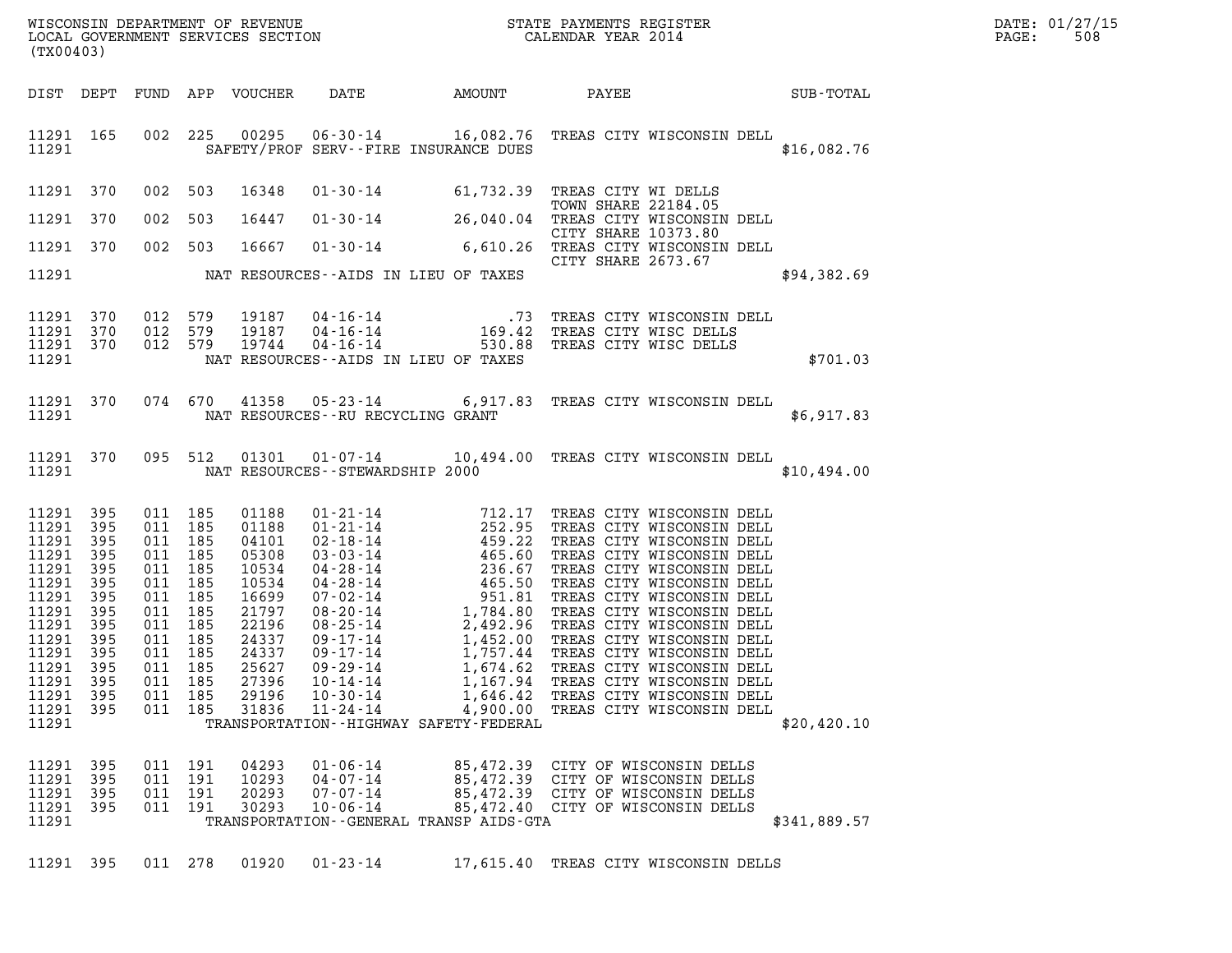| WISCONSIN DEPARTMENT OF REVENUE<br>LOCAL GOVERNMENT SERVICES SECTION<br>(TX00403) | STATE PAYMENTS REGISTER<br>CALENDAR YEAR 2014 | DATE: 01/27/15<br>509<br>PAGE: |
|-----------------------------------------------------------------------------------|-----------------------------------------------|--------------------------------|

| (TX00403)                                                   |                                        |                                        |                                        |                                                    |                                                                                                                     |                                                                              |                                                                                                                                                                |                  |
|-------------------------------------------------------------|----------------------------------------|----------------------------------------|----------------------------------------|----------------------------------------------------|---------------------------------------------------------------------------------------------------------------------|------------------------------------------------------------------------------|----------------------------------------------------------------------------------------------------------------------------------------------------------------|------------------|
| DIST                                                        | DEPT                                   | FUND                                   | APP                                    | VOUCHER                                            | DATE                                                                                                                | AMOUNT                                                                       | PAYEE                                                                                                                                                          | <b>SUB-TOTAL</b> |
| 11291<br>11291                                              | 395                                    | 011                                    | 278                                    | 01920                                              | TRANSPORTATION--LRIP/TRIP/MSIP GRANTS                                                                               | $01 - 23 - 14$ 16, 272.20                                                    | TREAS CITY WISCONSIN DELLS                                                                                                                                     | \$33,887.60      |
| 11291<br>11291                                              | 455                                    | 002                                    | 231                                    |                                                    | JUSTICE - - LAW ENFORCEMENT TRAINING                                                                                | $01847$ $02 - 26 - 14$ 2,880.00                                              | TREAS CITY WISCONSIN DELL                                                                                                                                      | \$2,880.00       |
| 11291<br>11291<br>11291                                     | 835<br>835                             | 002<br>002                             | 105<br>105                             | 43202<br>80305                                     | 07-28-14<br>$11 - 17 - 14$<br>REVENUE--STATE SHARED REVENUES                                                        | 154,129.61 TREAS CITY WISCONSIN DELL<br>113,750.00 TREAS CITY WISCONSIN DELL |                                                                                                                                                                | \$267,879.61     |
| 11291<br>11291<br>11291<br>11291<br>11291<br>11291<br>11291 | 835<br>835<br>835<br>835<br>835<br>835 | 002<br>002<br>002<br>002<br>002<br>002 | 109<br>109<br>109<br>109<br>109<br>109 | 02019<br>02269<br>03307<br>05003<br>05059<br>05304 | $07 - 28 - 14$<br>07-28-14<br>07-28-14<br>07-28-14<br>07-28-14<br>$07 - 28 - 14$<br>REVENUE - - EXEMPT COMPUTER AID | 313.00<br>7,973.00<br>2,179.00<br>412.00<br>4,522.00<br>2,077.00             | TREAS CITY WI DELLS<br>TREAS CITY WISCONSIN DELL<br>TREAS CITY WISCONSIN DELL<br>TREAS CITY WI DELLS<br>TREAS CITY WISCONSIN DELL<br>TREAS CITY WISCONSIN DELL | \$17,476.00      |
| 11291<br>11291                                              | 835                                    | 002                                    | 501                                    | 00001                                              | $02 - 03 - 14$                                                                                                      | 8,088.24 TREAS CITY WISCONSIN DELL<br>DOA-PAYMENT FOR MUNICIPAL SERVICES AID |                                                                                                                                                                | \$8,088.24       |
| 11291<br>11291<br>11291                                     | 835<br>835                             | 021<br>021                             | 363<br>363                             | 36026<br>36336                                     | 03-24-14<br>$03 - 24 - 14$<br>REVENUE--LOTTERY CREDIT -                                                             | 1,026.03<br>2,679.98                                                         | TREAS CITY WISCONSIN DELL<br>TREAS CITY WISCONSIN DELL                                                                                                         | \$3,706.01       |
| 11291                                                       |                                        |                                        |                                        |                                                    | DISTRICT TOTAL APPROPRIATIONS                                                                                       |                                                                              |                                                                                                                                                                | \$824,805.44     |

(TX00403)